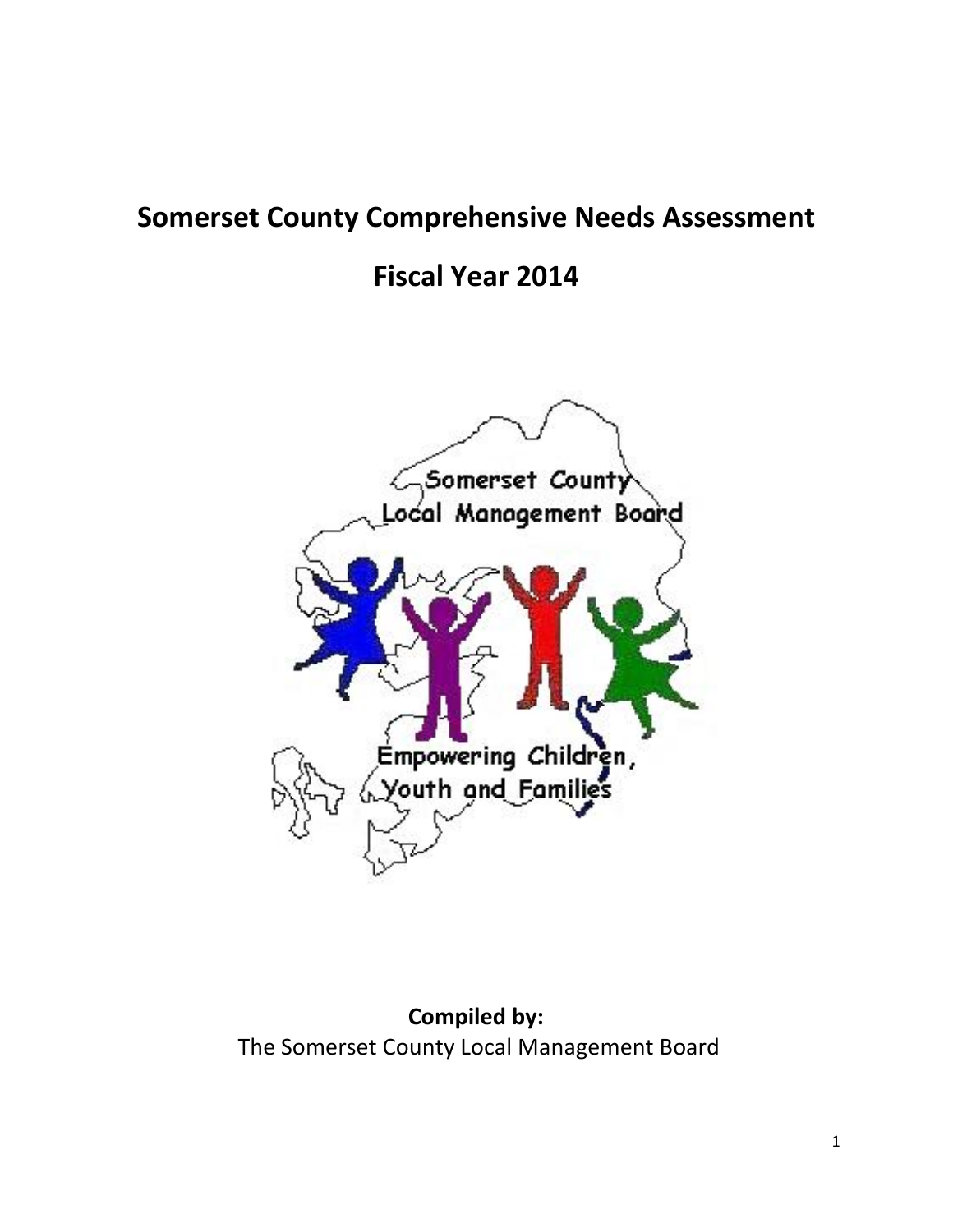|                                                                         | 4              |
|-------------------------------------------------------------------------|----------------|
|                                                                         | 6              |
|                                                                         | $\overline{7}$ |
|                                                                         | 9              |
|                                                                         | 12             |
|                                                                         | 18             |
|                                                                         | 18             |
|                                                                         | 19             |
|                                                                         | 19             |
|                                                                         | 20             |
|                                                                         | 21             |
|                                                                         | 23             |
|                                                                         | 23             |
|                                                                         | 23             |
|                                                                         | 24             |
|                                                                         | 24             |
|                                                                         | 24             |
|                                                                         | 25             |
|                                                                         | 28             |
|                                                                         | 30             |
|                                                                         | 30             |
|                                                                         | 32             |
|                                                                         | 32             |
|                                                                         | 35             |
|                                                                         | 36             |
|                                                                         | 38             |
|                                                                         | 38             |
|                                                                         | 39             |
| Indicator 3: Graduation/School Completion of Students with Disabilities | 39             |
|                                                                         | 41             |
|                                                                         | 41             |
|                                                                         | 41             |
|                                                                         | 42             |
|                                                                         | 43             |

# Table of Contents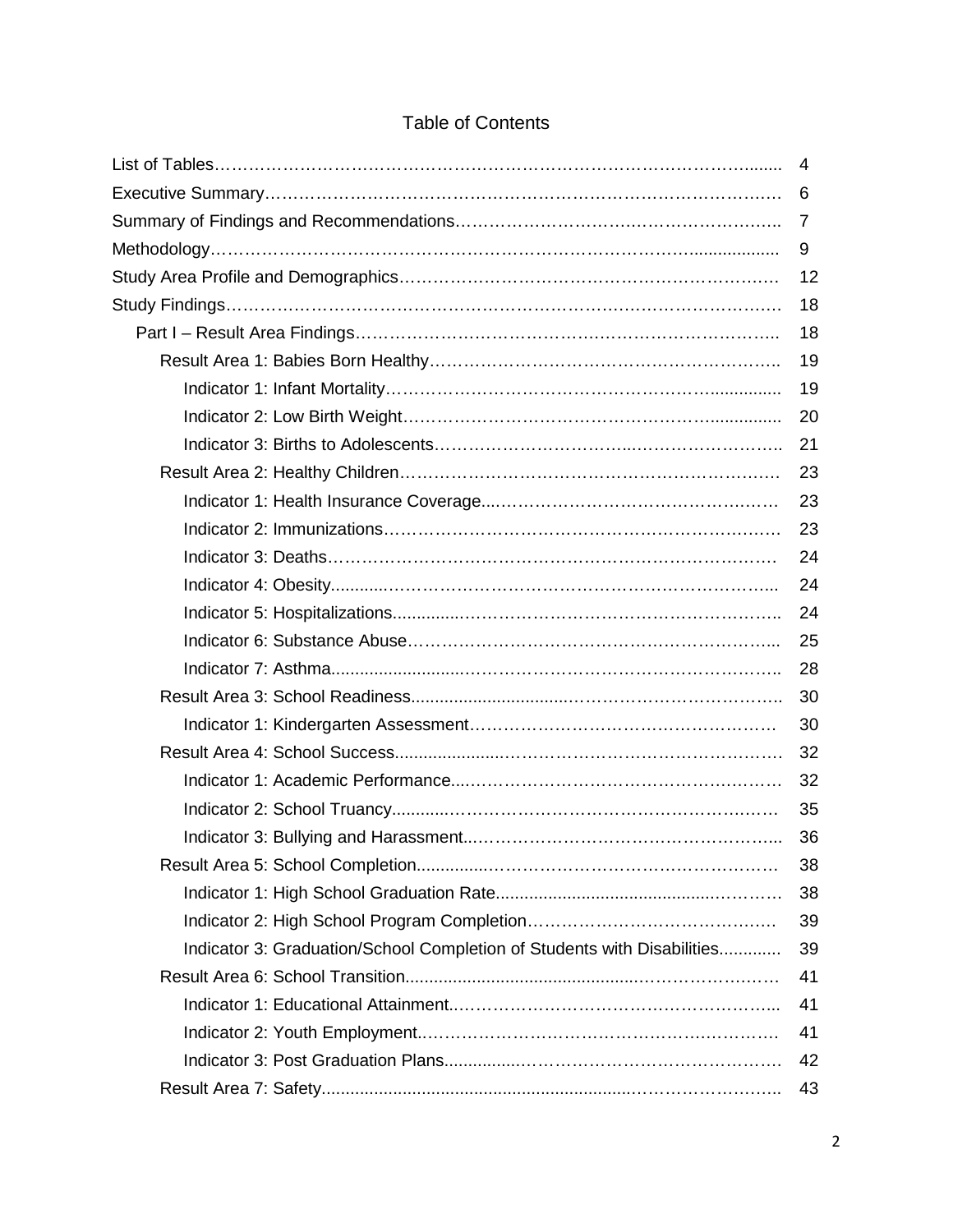|                                                             | 43  |
|-------------------------------------------------------------|-----|
|                                                             | 44  |
|                                                             | 44  |
|                                                             | 47  |
|                                                             | 48  |
|                                                             | 48  |
|                                                             | 49  |
|                                                             | 49  |
|                                                             | 50  |
|                                                             | 53  |
| Part III – Community Resources, Mapping, Strengths and Gaps | 55  |
|                                                             | 63  |
|                                                             | -64 |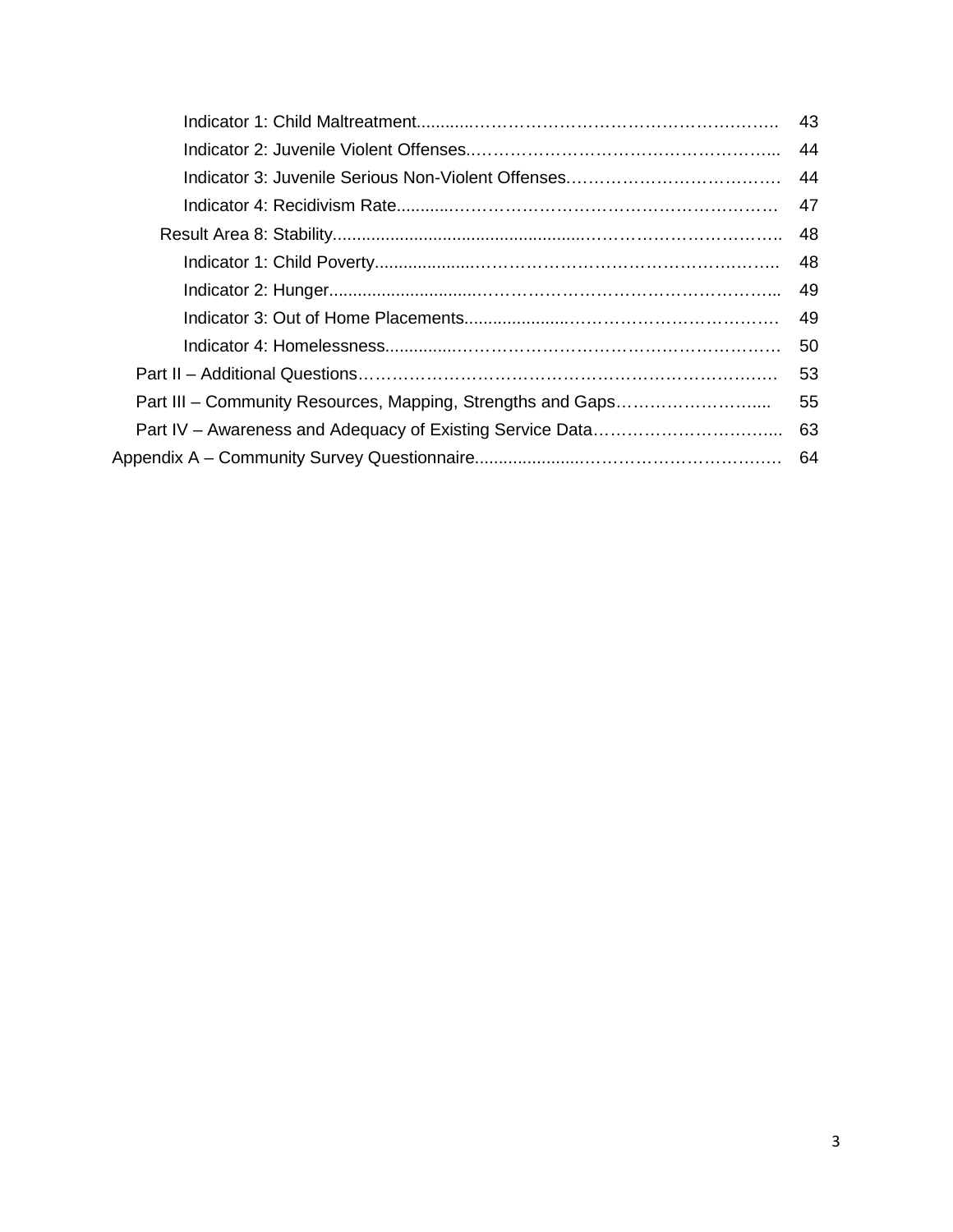# List of Tables

| 12 |
|----|
| 13 |
| 13 |
| 13 |
| 14 |
| 15 |
| 15 |
| 16 |
| 16 |
| 17 |
| 17 |
| 19 |
| 20 |
| 20 |
| 21 |
| 21 |
| 22 |
| 23 |
| 24 |
| 25 |
|    |
| 27 |
| 28 |
| 28 |
| 28 |
| 30 |
| 31 |
| 33 |
| 35 |
| 35 |
|    |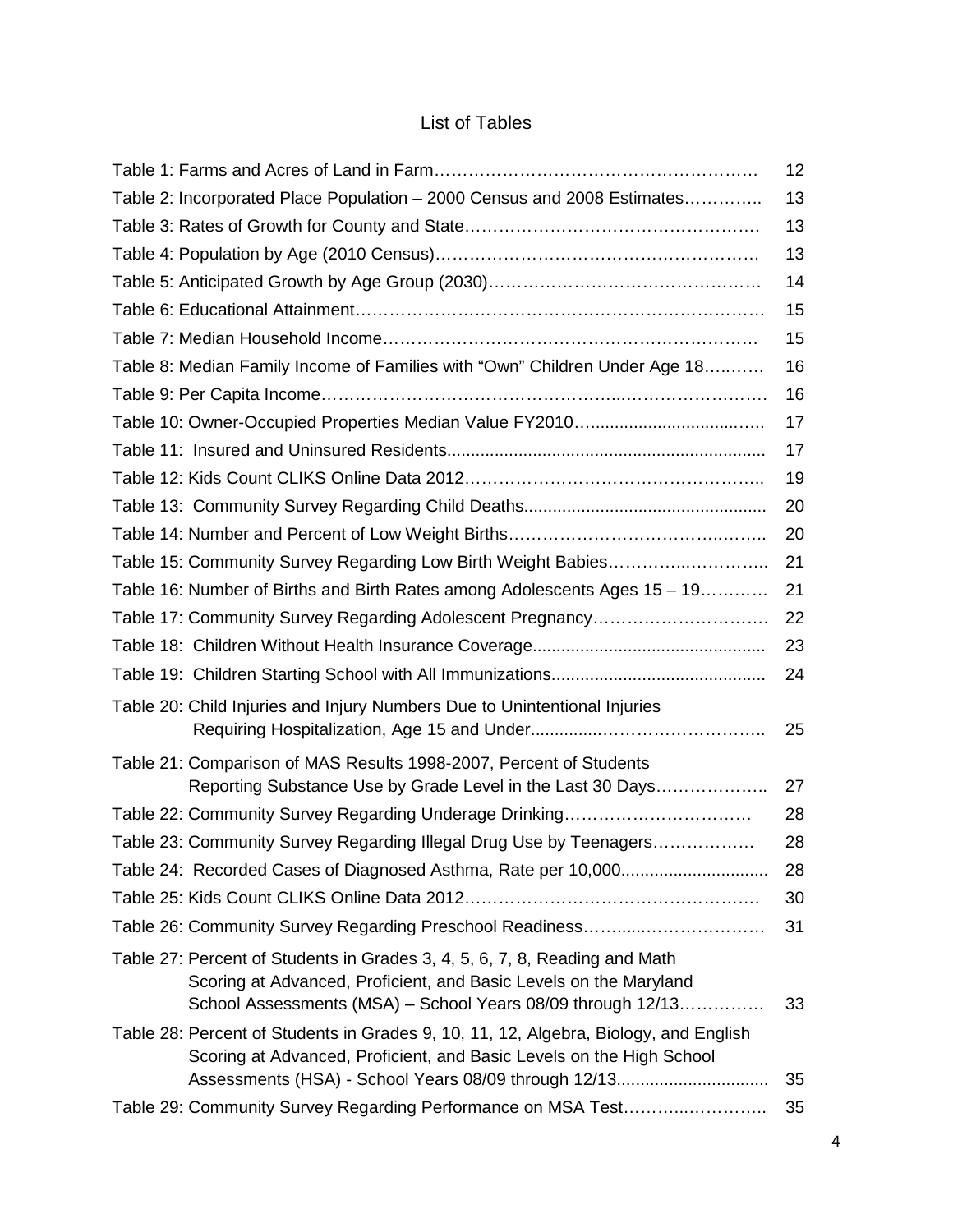| Table 30: Percent of Students in All Grades Missing More than 20 Days of School | 36 |
|---------------------------------------------------------------------------------|----|
|                                                                                 | 36 |
|                                                                                 | 38 |
|                                                                                 | 38 |
| Table 34: Percent of Students Completing High School University Preparatory     | 39 |
| Table 35: Percent Special Education Students Graduating/Completing Program      | 40 |
|                                                                                 | 41 |
| Table 37: Number of Students with Reported Post Graduate Plans                  | 42 |
| Table 38: Child Abuse and Neglect Indicated and Unsubstantiated Cases and       | 43 |
| Table 39: Community Survey Regarding Child Abuse and Neglect                    | 44 |
|                                                                                 | 45 |
| Table 41: Juvenile Serious Non-Violent Offense Arrests, Number of Arrests       | 45 |
| Table 42: Community Survey Regarding Non-Violent Crime by Teenagers             | 46 |
| Table 43: Community Survey Regarding Violent Crime by Teenagers                 | 46 |
|                                                                                 | 48 |
|                                                                                 | 49 |
| Table 46: Summer Food Service Program Average Daily Participation               | 49 |
| Table 47: Out-Of-Home Placement Entry Rate per 1,000 Children, FY09 to FY11     | 50 |
| Table 48: Number and Rates of Adults and Children Receiving Homeless            | 51 |
|                                                                                 | 51 |
|                                                                                 | 53 |
|                                                                                 | 53 |
| Table 52: Community Survey Regarding After School Programming                   | 54 |
|                                                                                 | 54 |
| Table 54: Community Survey Regarding Availability of Transportation             | 54 |
| Table 55: Community Survey Opinions Regarding Awareness of Services             | 63 |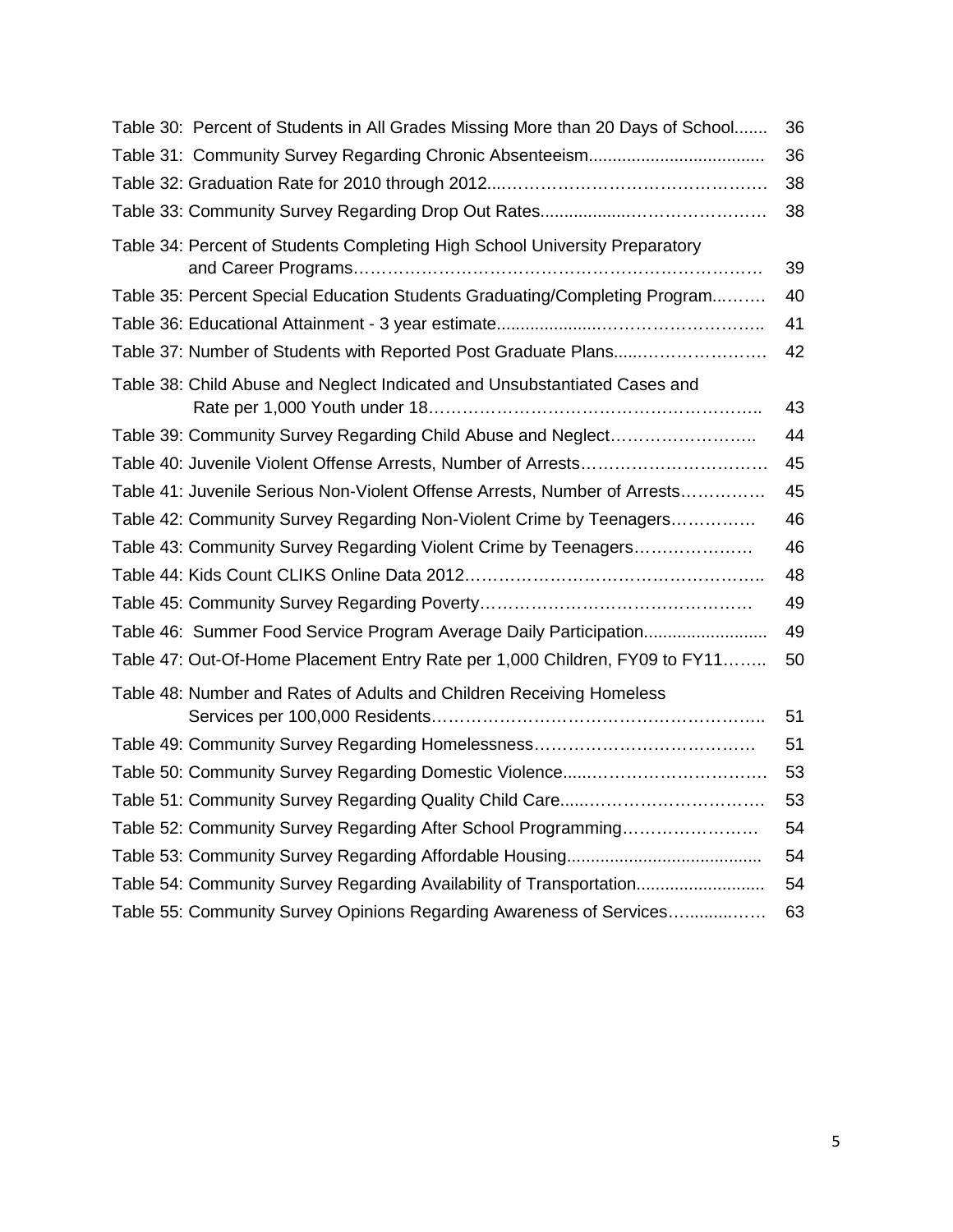#### Executive Summary

In November of 2012, the Somerset County Local Management Board began the process of collecting data for a comprehensive assessment of the needs of families and children in the county. This process is done every three years to ensure that the Somerset County Local Management Board will have the most current assessment of the county to advocate for the needs identified.

To provide a comprehensive assessment of the needs of families and children in Somerset County, a multi-method plan was developed which included two different sources of data: community surveys for adult stakeholders and community partners, and a secondary data analysis. All data collection was done between November of 2012 and June of 2013.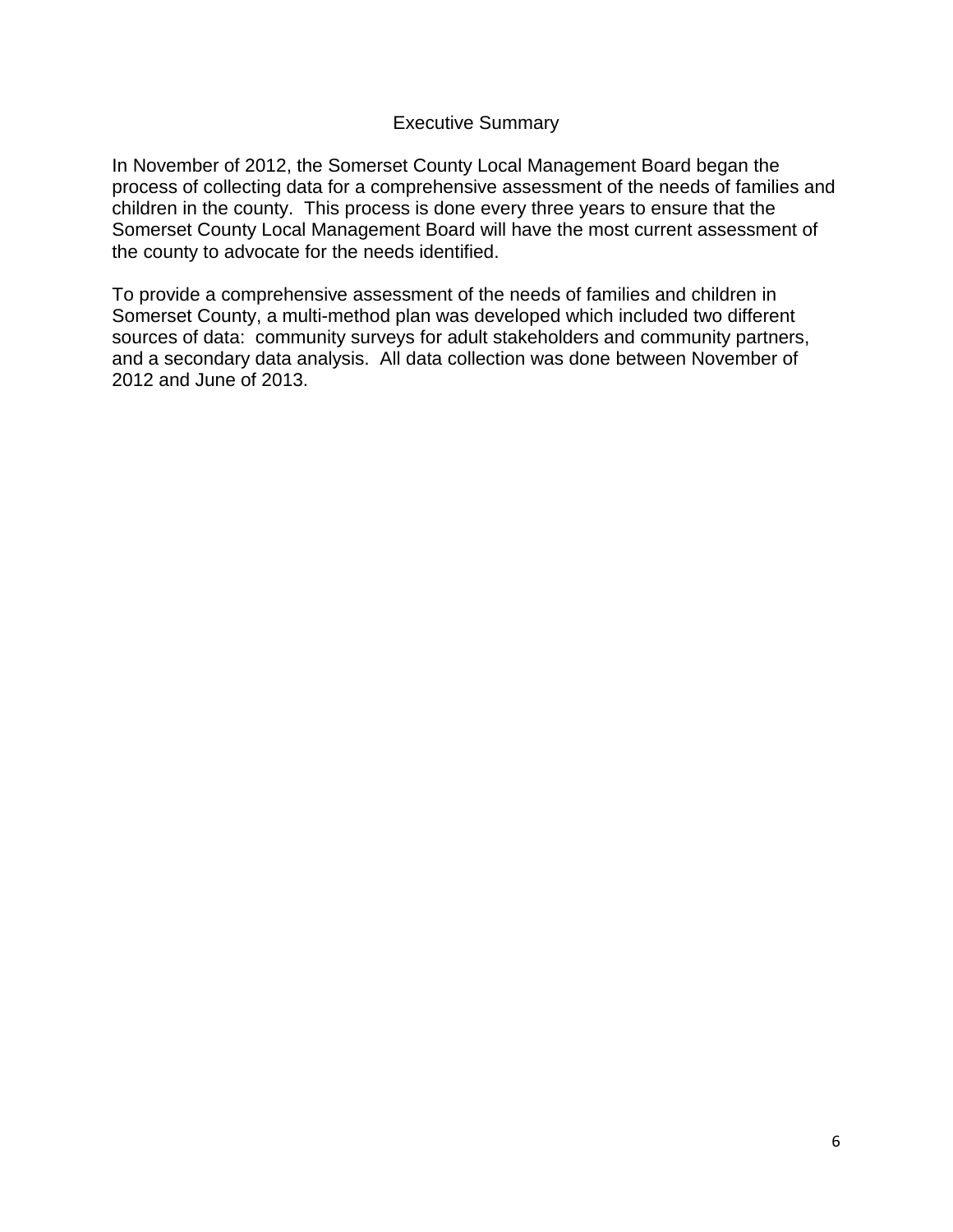### Summary of Findings and Recommendations

#### Community Surveys

Six Community Survey events were held, covering the Crisfield and Princess Anne areas, as well as the University of Maryland Eastern Shore. The following themes emerged as common areas of concern:

- Youth drug and alcohol use
- Homelessness
- Affordable housing
- Poverty
- Accessible child care and after school programming

A major theme of resource deficiencies arose, especially for low income families. Specific resource concerns varied from community to community but included: health care, mental health services, child care, and transportation services.

### Secondary Data

A number of secondary data sources were reviewed and the data were recorded by problem areas. Though it is impossible to prioritize the issues reported because prioritizing requires the evaluation and weighting of the Local Management Board, a few of the most prominent issues identified by comparative analysis with state or national norms are:

- High percentage of children and families living in poverty
- High rates of substance use among children and adolescents
- Poor performance by county youth on Maryland School Assessment (MSA)
- High rate of high school dropouts
- High rate of reported child abuse and neglect

### Recommendations

The needs assessment process is inherently subjective since the concept of need itself is dependent upon human values and desires. A comprehensive needs assessment, with as many sources of data as this one provides, presents decision makers with a wealth of information. In the end, it is up to local officials to weigh the data in the light of community values and goals to determine the direction that best meets the county's interest.

To aid in this process, we have aggregated the responses from all of the sources of data weighting the responses as objectively as possible given the disparity of the data sources. It is impossible to claim that this ranking is the result of a totally objective process since it involves the combining of qualitative and quantitative data; however, after extensive review of the primary sources, the following is a fair representation of the county needs as determined by this assessment.

The highest ranking county concerns or problems related to families and children based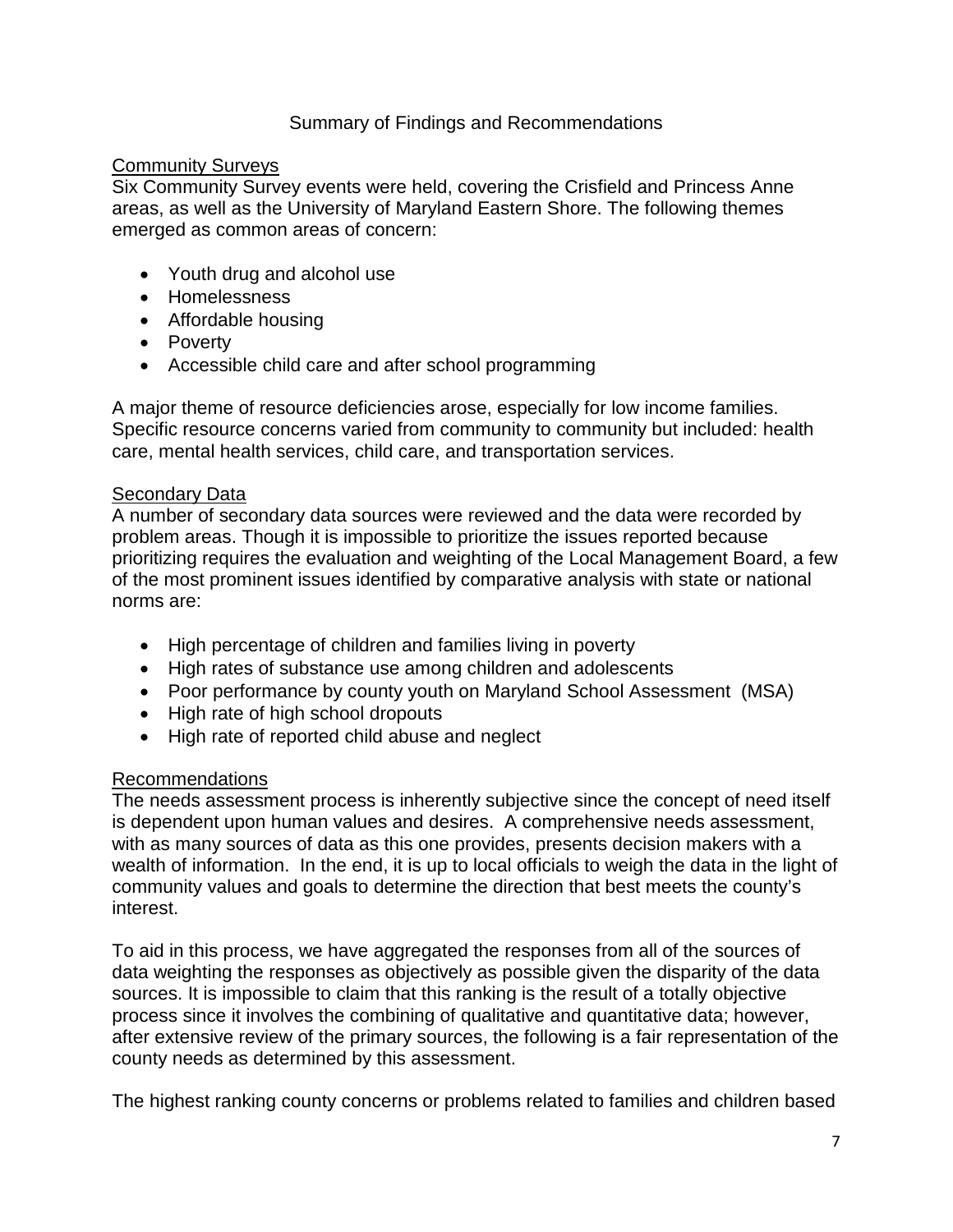on the number and intensity of the times that they appeared in the data are:

- Youth substance abuse, its causes and treatment
- Poverty, its causes and consequences from educational attainment to job opportunities and poor housing
- School performance including dropping out prior to graduation
- Child abuse and neglect

The needs listed may go beyond the mission of the Somerset County Local Management Board; however, there are many needs clearly within that purview. The array of identified needs provides the Somerset County Local Management Board and its partner organizations a guide to address the needs of children and families in Somerset County.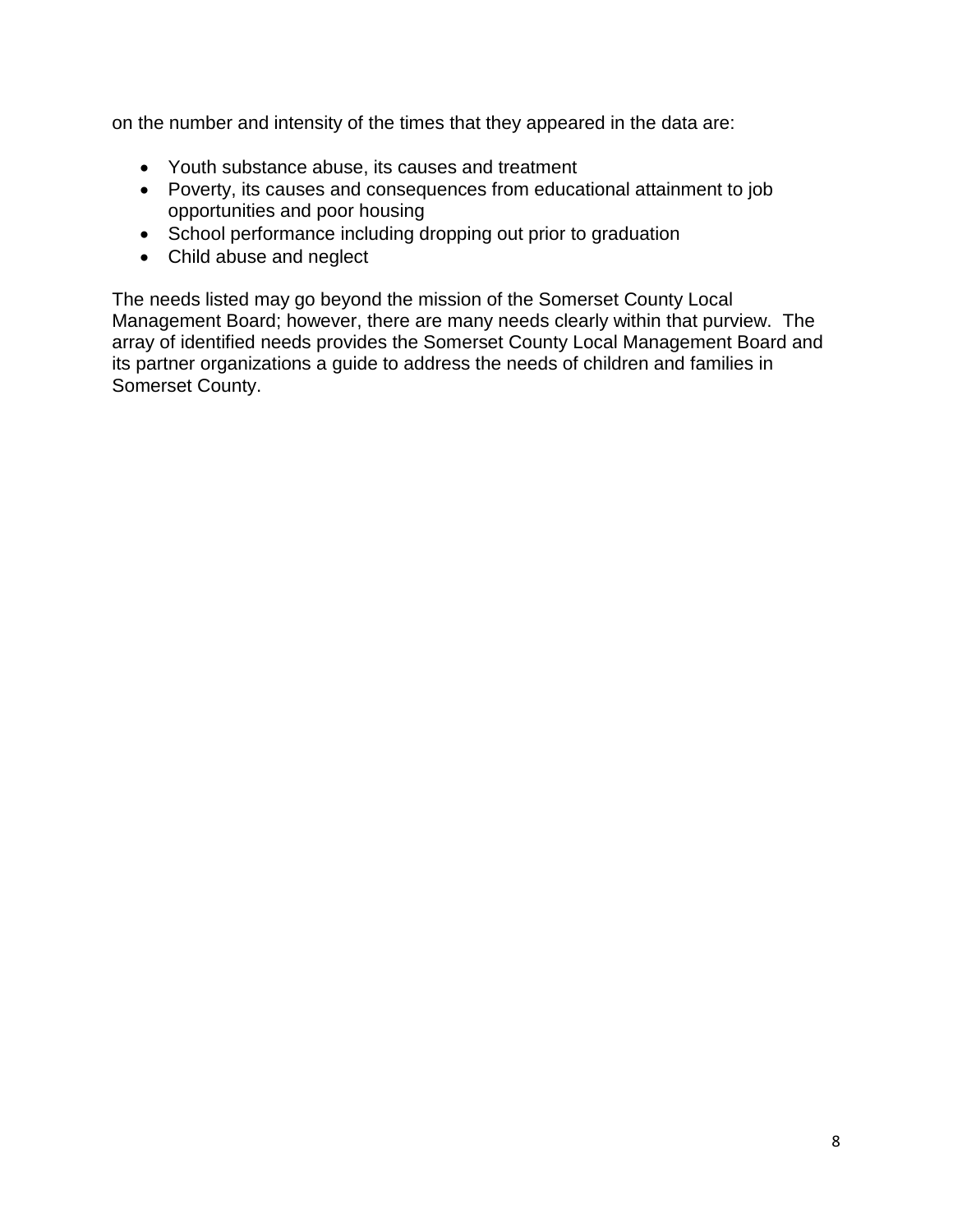### Methodology

To provide a comprehensive needs assessment, a multi-methodology plan was adopted. Each individual methodology alone has its own strengths and weaknesses, but together the several methodologies provide a multi-layer assessment of the county's needs. To ensure scientific and community credibility, it was essential that the assessment process be both well designed and public. Therefore, a two prong strategy was used.

First, community members were surveyed during open events throughout the county, providing access to a variety of county residents and key stakeholders. Second, county and state level data was collected for statistical comparison. This approach permitted wide participation in identification of needs by the citizens and stakeholders of Somerset County which, when combined with existing secondary data about the area, provided a full picture of the county and its needs.

### Community Surveys

Surveys were conducted from November 19, 2012 to June 15, 2013. The surveys were collected at various events held in Crisfield, Princess Anne, and at the University of Maryland Eastern Shore. Collectively the surveys were completed by 295 individuals: 213 (72.2%) female and 75 (25.4%) male, 57 (19.3%) white and 213 (72.2%) African American. The majority of the survey takers were under 30 years of age, at 115 participants (38.9%). Please note, figures will not add up to 100% due to participants that chose not to answer the demographic information.

Surveys were handed out during community events, and all data collected was received anonymously to protect the identities of the survey takers. Staff was available to answer any questions of the survey takers regarding the meaning of the questions; however, no guidance or suggestions were given regarding how to answer the questions.

### Secondary Data Analysis

A secondary data analysis provided an overview of local social indicators through the review of existing data from sources such as the local and state offices of Juvenile Justice, the local health department, police agencies, and the Maryland Adolescent Survey (MAS) for substance use.

In offering any statistical data on Somerset County, a word of caution is warranted as to the impact that Somerset County's often small sample sizes may have on data. Small sample sizes may account for large annual swings in trend data. Isolated incidences in small populations, such as infant mortality, may give the appearance of much larger "rates" per 100,000 population than would be born out over a longer, more statistically significant period of time. With that in mind, in the *Study Findings* section below, relevant data are recorded and offered as indicators of issues that may merit further exploration.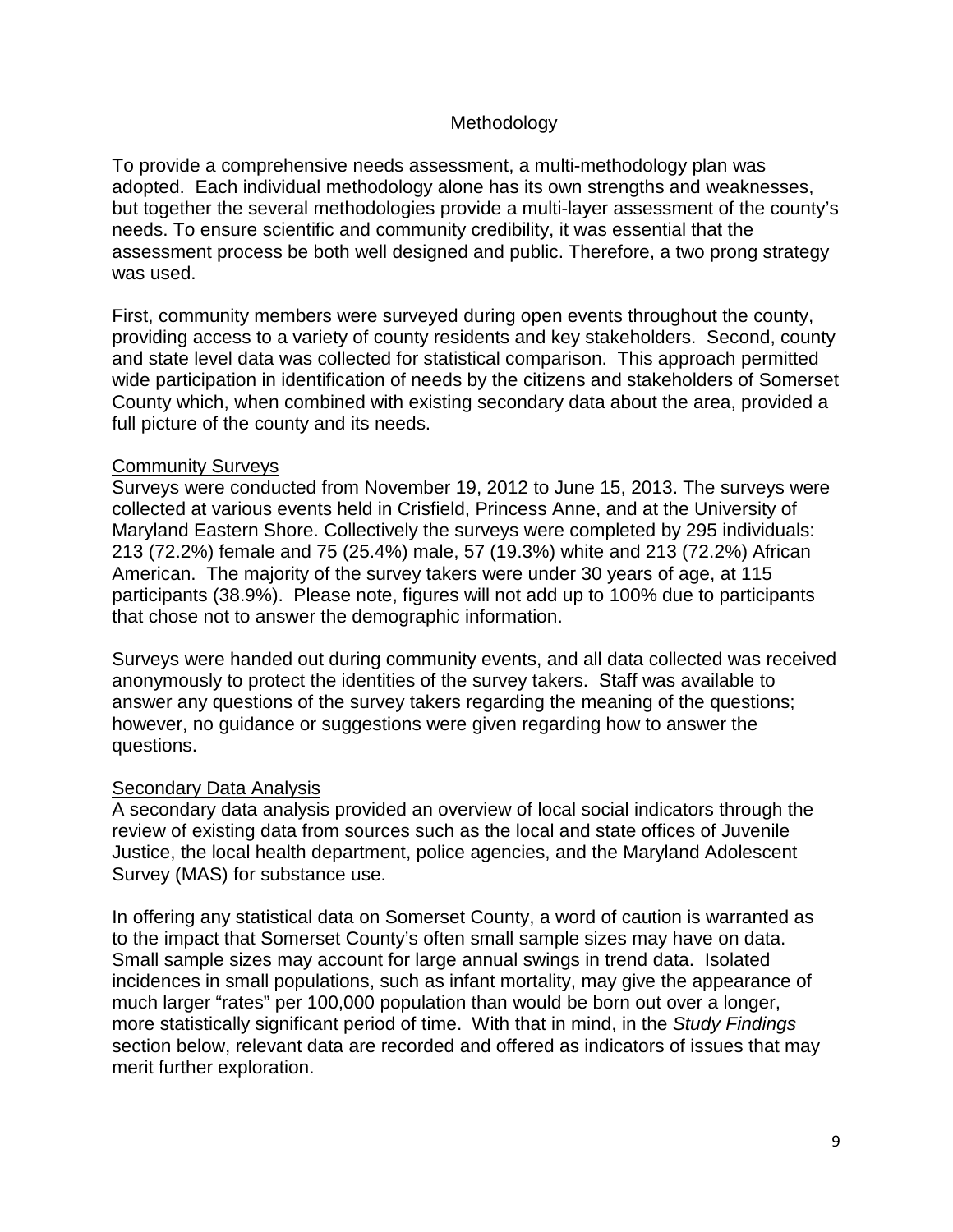### A Note about Trendlines

As part of the presentation of secondary data for each indicator, a trendline, based on the most recent five years of available data, is projected for the next five year period. While helpful, these trendlines should be considered with the following cautions.

First, the more historical data available on which to base a trendline, the more reliable the trendline will be. Because the historical data in this study was limited to five years, the reliability of the trendlines is limited, as well. This is especially true in smaller jurisdictions where small sample sizes often show significant variation during short periods of time.

Second, and perhaps most importantly, forecasting is not just about the best mathematical formula. Forecasting is about knowledgeable people around a table considering all the factors influencing changes in data—both positive and negative and offering their best judgments about the most likely future scenarios. Often more than one forecast is given (e.g. optimistic, pessimistic, most likely). This process can be informed by mathematical modeling, but should not be driven by it.

Therefore, trendlines for each indicator are best used as points of discussion by stakeholders as they consider the implications of statistical data for local planning.

### **Study Findings**

The data in Part I of the Study Findings are divided according to the eight Maryland's Results for Child Well-Being identified by the Governor's Task Force on Children, Youth, and Family Systems Reform. These results areas are:

- 1 Babies Born Healthy<br>2 Healthy Children
- Healthy Children
- 3 School Readiness
- 4 School Success
- 5 School Completion
- 6 School Transition
- 7 Safety
- 8 Stability

Introductory descriptions of each Result Area's indicators (types of data used to measure progress in each Result Area) and short rationales for their inclusion as indicators are taken from the State of Maryland Children's Cabinet, Governor's Office for Children (GOC) publication, *Maryland's Results for Child Well-Being 2012*. Data from *Kids Count* CLIKS *(Community-Level Information on Kids) Online Data 2012* "Somerset County Profile," are presented first in each section exactly as they appear in CLIKS. (Data are reported in percentages or rates only; where annual rates would need to be based on small absolute numbers, rates are calculated on multi-year averaging). *Kids Count CLIKS* posts data for the most recent five years available. Somerset County's ranking among the state's 24 county jurisdictions for the most recent data-year available is also presented. Comparative rates or percentages are presented for the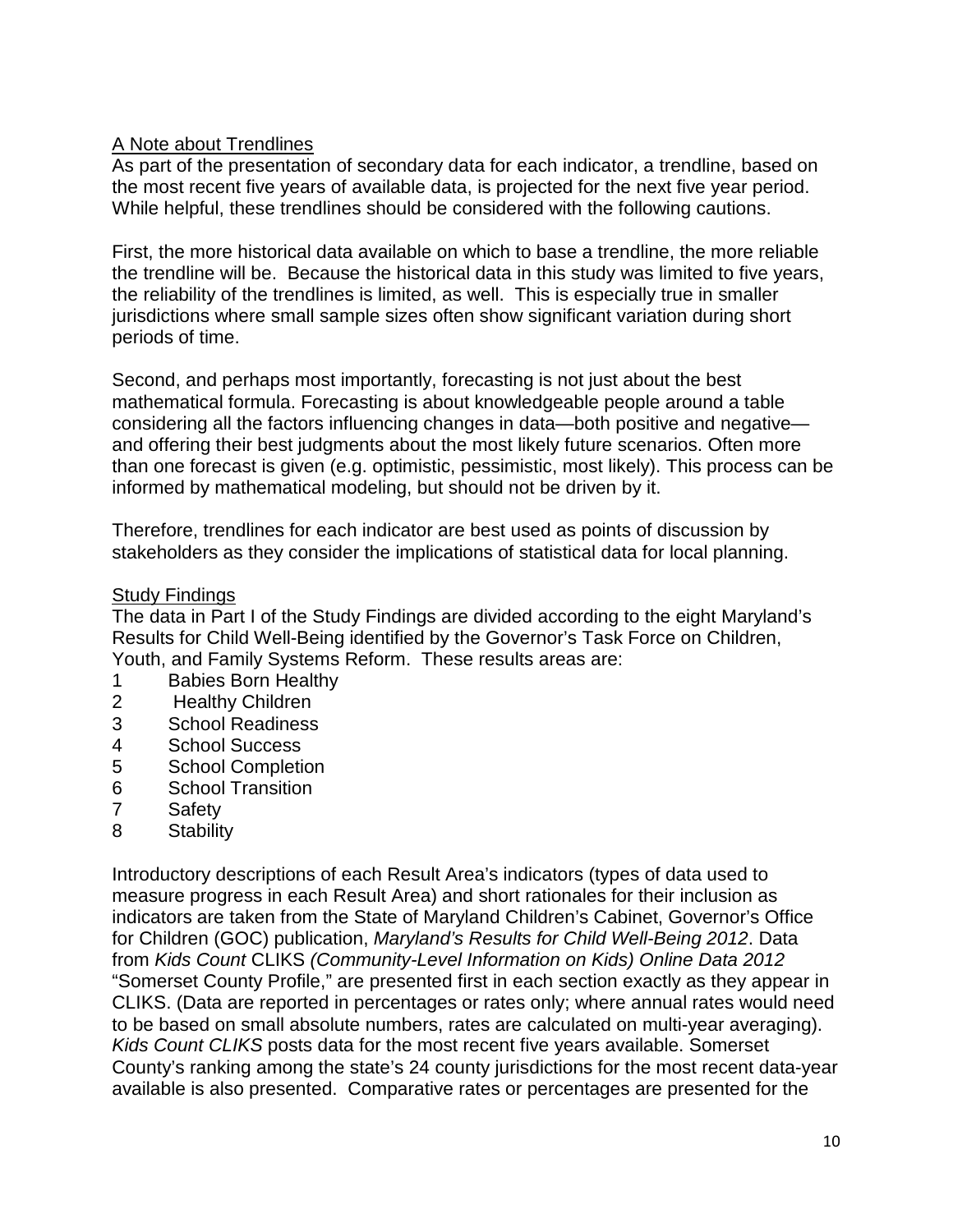state, as well.

The CLIKS data are followed by additional information, presented section-by- section according to indicator, from other state and local sources. It is important to note that it is the policy of the Governor's Office for Children to delete annual data with less than six (6) cases to preserve confidentiality. Additionally, the Department of Health and Mental Hygiene no longer offers rates when counties have fewer than five (5) incidents as such rates are likely to be unstable. To maintain consistency in presenting data in this Needs Assessment, the Somerset County Local Management Board will adhere to these guidelines as well in reporting available data—with one exception. Because CLIKS rates are yielded through a multi-year analysis which combines five (5) years of data to produce a more stable and reliable rate where warranted, CLIKS rates and rankings will be reported where offered. Rates and rankings produced through multi-year averaging will be noted.

Specific questions on the GOC Result Areas were also part of the information gathered through community surveys. Essentially, the Result Areas provide the primary structure of Part 1 of the Study Findings section.

Issues arising from additional questions are discussed in Parts I and II of Study Findings, while Community Mapping is covered in Part III.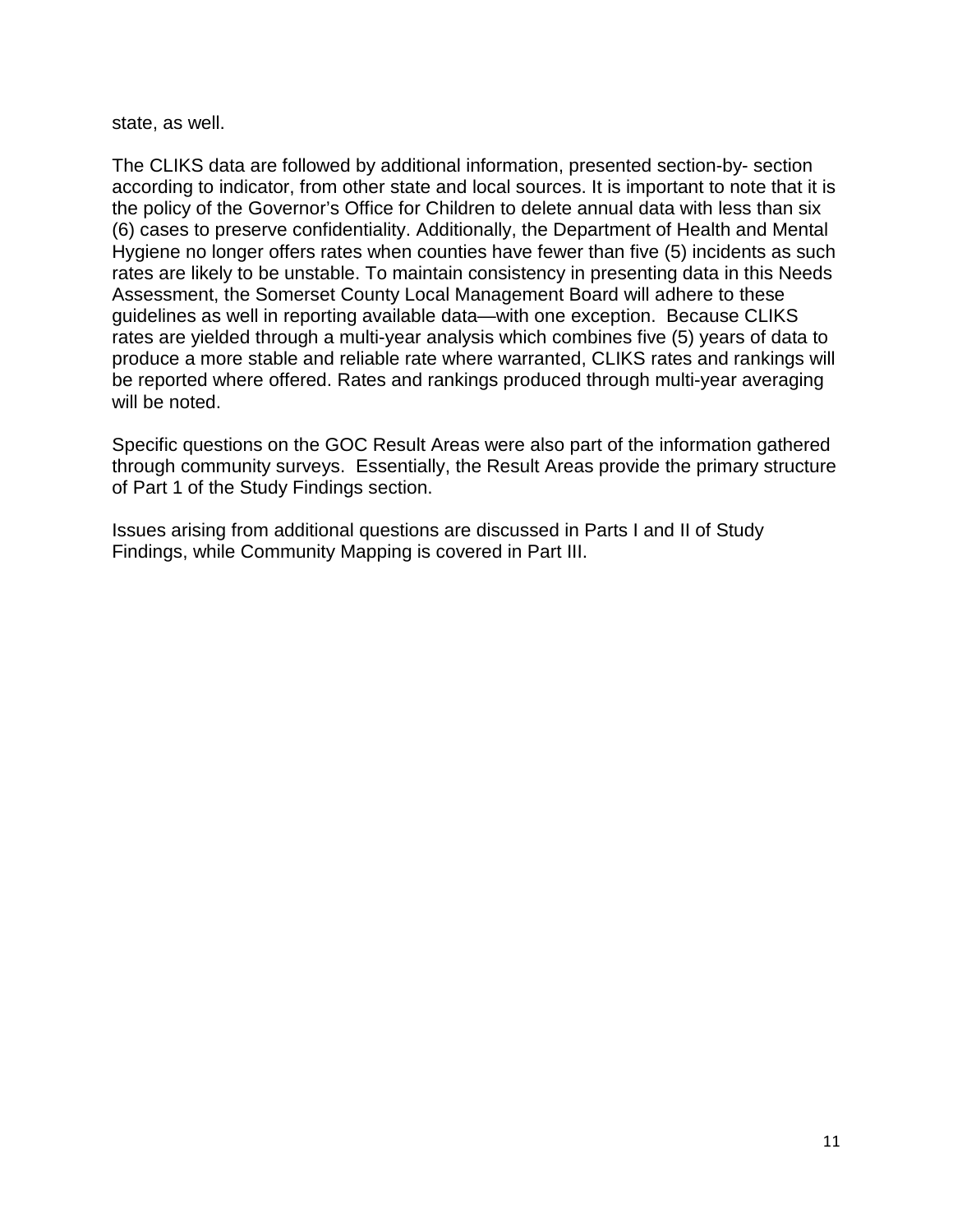### Study Area Profile and Demographics

### Geographic Characteristics

Somerset County, on Maryland's Eastern Shore, is the state's southernmost county, bordered by the Maryland counties of Worcester to its east and Wicomico to its north. The Chesapeake Bay forms its western boundary and Virginia lies to its south.

The rivers, marshes, islands of the area, and over six hundred miles of shoreline along the Chesapeake Bay have supported traditions of fishing, hunting, and sailing for over 300 years. After centuries, watermen in Crisfield and Deal Island still ply the waters of the creeks and bays harvesting crabs and oysters. The numerous historic homes, churches, and landmarks give testimony to the past and invite exploration. The whole town of Princess Anne, the county seat, is listed on the National Register of Historic Places.

Essentially a rural jurisdiction, Somerset County encompasses 319.72 square miles of land and 284 square miles of water. The county stretches approximately 27 miles from north to south and 28.5 miles from east to west (U. S. Dept. of Geography from U.S. Census Bureau). The county's population density is 82.8 persons per square mile; compared to a statewide density of 594.8.

According to the most recent data available (2007 Census of Agriculture), the county saw a 9.15% increase in the number of farms from 301 in 2002 to 329 in 2007. This compares to a 5.21% increase seen statewide during those same five years. The number of acres of land in farms also *increased* during that same time period by 6.35%, compared to a 1.26% *decrease* statewide.

| Somerset County Farms and Acres of Land in Farms                              |                                           |  |  |       |                       |          |
|-------------------------------------------------------------------------------|-------------------------------------------|--|--|-------|-----------------------|----------|
|                                                                               | Acres of Land in Farms<br>Number of Farms |  |  |       |                       |          |
| % Change<br>2002 in<br>2002<br>2007 in<br>2007<br>2002-2007<br>1000s<br>1000s |                                           |  |  |       | % Change<br>2002-2007 |          |
| 9.15%<br>Somerset<br>301<br>56.7<br>60.3<br>329                               |                                           |  |  | 6.35% |                       |          |
| Maryland<br>12,198<br>12,834<br>5.21%<br>2,051<br>2,077                       |                                           |  |  |       |                       | $-1.26%$ |

#### Table 1

Source: Md. Dept of Planning, Extracted from 2007 Census of Agriculture

According to the 2000 Census, a little over half (51.6%) of the county population lives in areas described as "rural." No population is reported to live in "urban" areas while a little less than half (48.4%) live in "urban clusters." An urban cluster is defined as a population center of between 2,500 and 50,000 not near an urbanized area (MDP, Planning Data Services, May 2002 from 2000 Census [SF 2]).

While, according to the Census, about half of the county population lives in "urban clusters," only about one-fifth of the county population (22.1% in 2008) lives in incorporated places. The following table illustrates the 2000 census population and 2008 population estimates for Somerset County's incorporated areas.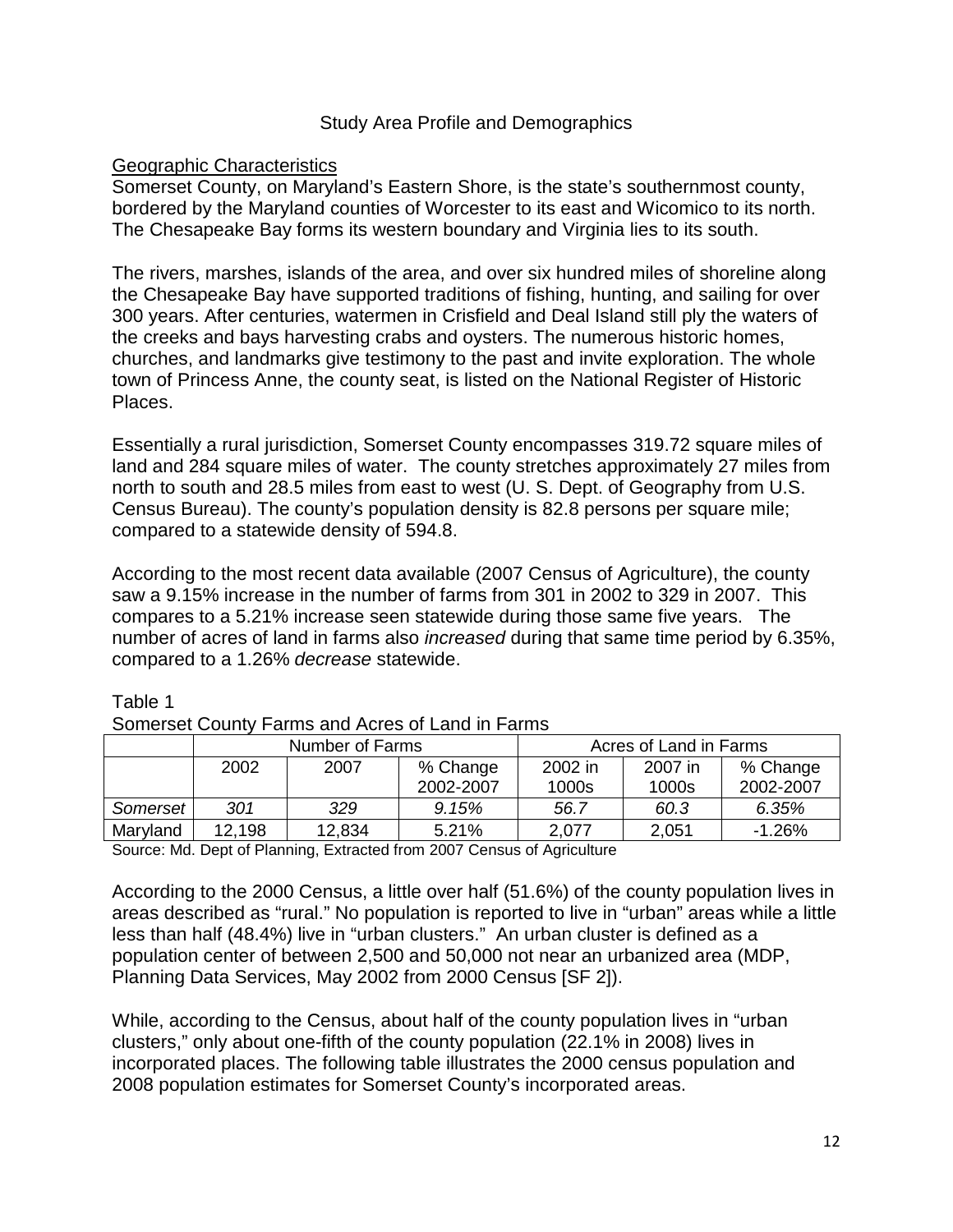### Table 2

Somerset County Incorporated Place Population - 2000 Census and 2008 Population **Estimates** 

| Place                             | July 1, 2008<br>Population | Census 2000<br>Population | Percent Change |
|-----------------------------------|----------------------------|---------------------------|----------------|
| <b>Total Municipal Population</b> | 5,764                      | 5,063                     | 13.8%          |
| Percent of County                 | 22.1%                      | 20.5%                     |                |
| <b>CRISFIELD CITY</b>             | 2,749                      | 2,732                     | 0.6%           |
| PRINCESS ANNE TOWN                | 3,015                      | 2,331                     | 29.3%          |
| <b>Balance of Somerset</b>        | 20,355                     | 19,684                    | 3.4%           |
| County                            |                            |                           |                |
| <b>Percent of County</b>          | 77.9%                      | 79.5%                     |                |

Source: MDP from U.S. Census Bureau, Population Division (July 1, 2009)

### **Population Characteristics**

Somerset County's population grew by 6.5% between 2000 and 2010, slightly less of the state's overall growth rate of 10.3% (calculated from US Census, 2010).

#### Table 3

Rates of Growth for County and State

|                                                | 2000 census    | 2010 census | Percent change from<br>2000 census |
|------------------------------------------------|----------------|-------------|------------------------------------|
| <b>SOMERSET</b>                                | 24.747         | 26,470      | $+6.5%$                            |
| Maryland                                       | 5,296,516      | 5,773,552   | $+8.3%$                            |
| $\sim$ $\sim$ $\sim$ $\sim$ $\sim$ $\sim$<br>. | $\sim$<br>---- |             |                                    |

Source: U. S. Census Bureau, 2010

Maryland's Department of Planning projects that by 2030 the county's population will grow to 29,350, an 18.6% increase over 2000 census figures (calculated from MDP Planning Data Services, December, 2008). This projected increase for Somerset County is well below the projected statewide growth rate of 26.2%.

#### Population by Age

Table 4

Somerset County Population by Age (2010 Census)

| 0-4       | $5 - 19$ | $\cdot$<br>20-44 | 45-64 | $65+$ | Total  |
|-----------|----------|------------------|-------|-------|--------|
| ,277<br>4 | 4,979    | 9,634            | 6,920 | 3,660 | 26,470 |

Source: U. S. Census, 2010

According to the 2010 U. S. Census, 23.6% of Somerset County's population or 6,256 individuals are under 19 years of age compared to 28.2% statewide. On the other end of the age spectrum, 13.8% of the county's population or 3,660 individuals are age 65 or over compared to Maryland's statewide figure of 11.3%. Overall, then, in 2010 Somerset County residents were somewhat older than residents across the state.

However, despite the county's population status as "older" than the statewide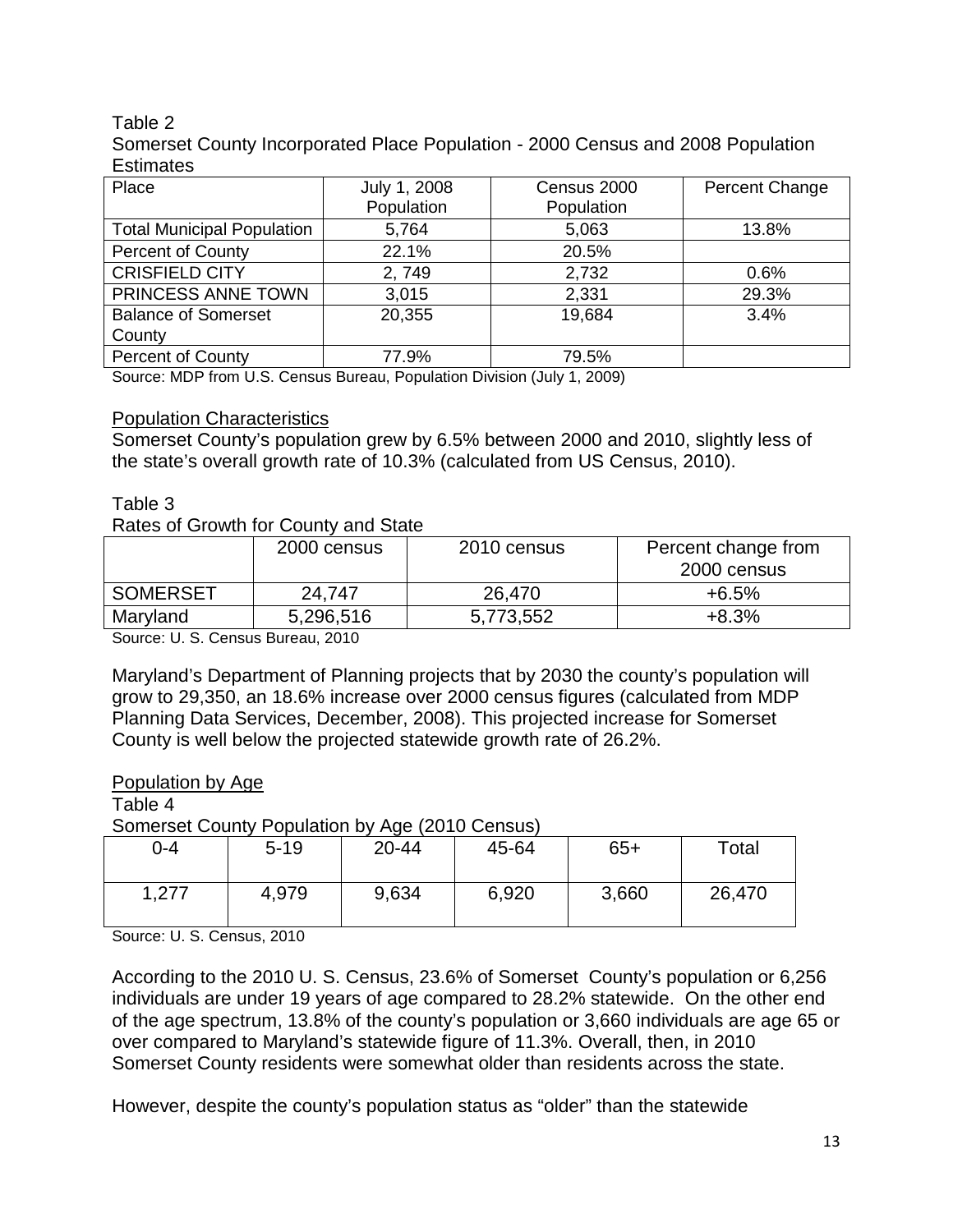population—according to the Census—by 2030 the state as a whole is expected to grow in the over-65 age group at more than twice the rate of Somerset County's expected over-65 increase. As can be seen from the table below, an increase of 75% in the over-65 age group is anticipated to occur in Somerset by 2030 while statewide that figure is expected to exceed 122%. A decrease of 3.1% is expected in the county's birth-to-4 age group, but an increase of 10.6% is expected in the school-age population of 5 to 19 years of age. This anticipated increase in Somerset's school-age percentage is less than the anticipated growth rate of 15.9% by 2030 for the school-age population statewide.

### Table 5

|           | , ,                    |                    |                    |             |  |  |  |
|-----------|------------------------|--------------------|--------------------|-------------|--|--|--|
|           | <b>SOMERSET COUNTY</b> |                    |                    | Maryland    |  |  |  |
|           | Projected              | <b>Number</b>      | Percentage         | Comparative |  |  |  |
|           | Number                 | <b>Change From</b> | <b>Change From</b> | Percentage  |  |  |  |
|           | 2030                   | 2000               | 2000               | Change      |  |  |  |
| $0 - 4$   | 1,160                  | $-38$              | $-3.1%$            | 18.8%       |  |  |  |
| $5 - 19$  | 5,100                  | 492                | 10.6%              | 15.8%       |  |  |  |
| $20 - 44$ | 11,000                 | 1,055              | 10.6%              | 9.7%        |  |  |  |
| 45-64     | 5,940                  | 447                | 8.1%               | 17.2%       |  |  |  |
| $65+$     | 6,150                  | 2,647              | 75.5%              | 122%        |  |  |  |
| Total     | 29,350                 | 4,603              | 18.6%              | 26.2%       |  |  |  |
|           |                        |                    |                    |             |  |  |  |

Anticipated Growth by Age Group (2030)

Source: MD Office of Planning, "Demographic and Socioeconomic Outlook," February 2009 (calculated)

In absolute numbers, these percentages mean an approximate decrease of 38 children in the 4 years or under age range in the county by 2030, a decrease from 1,198 to around 1,160. On the other hand, Somerset's anticipated 10.6% increase for the same period in the number of children between the ages of 5 and 19 means roughly 492 more school age children than the 2000 census figure of 4,608 for a total of around 5,100 (calculated from MDP, Population Projections – February 2009).

### Population by Race

According to the 2010 Census, in Somerset County, 54.6% of the population is white (alone), 42.4% black (alone), 0.4% American Indian and Alaska Native alone, 0.8% Asian alone, 3.6% Hispanic or Latino, and 1.8% two or more races.

Among youth under age 19, the population by race appears to divide into somewhat different percentages as seen in the total population (all ages). The 2010 Census indicated that among youth, 43.2% are white (alone), 49.0% black (alone), 0.2% American Indian and Alaska Native alone, 0.6% Asian alone, 6.1% Hispanic or Latino, and 3.9% two or more races.

### Language Spoken at Home

According to the 2000 Census, 463 or 1.8% of the county's 25,150 residents age 5 years and over, report speaking English less than "very well."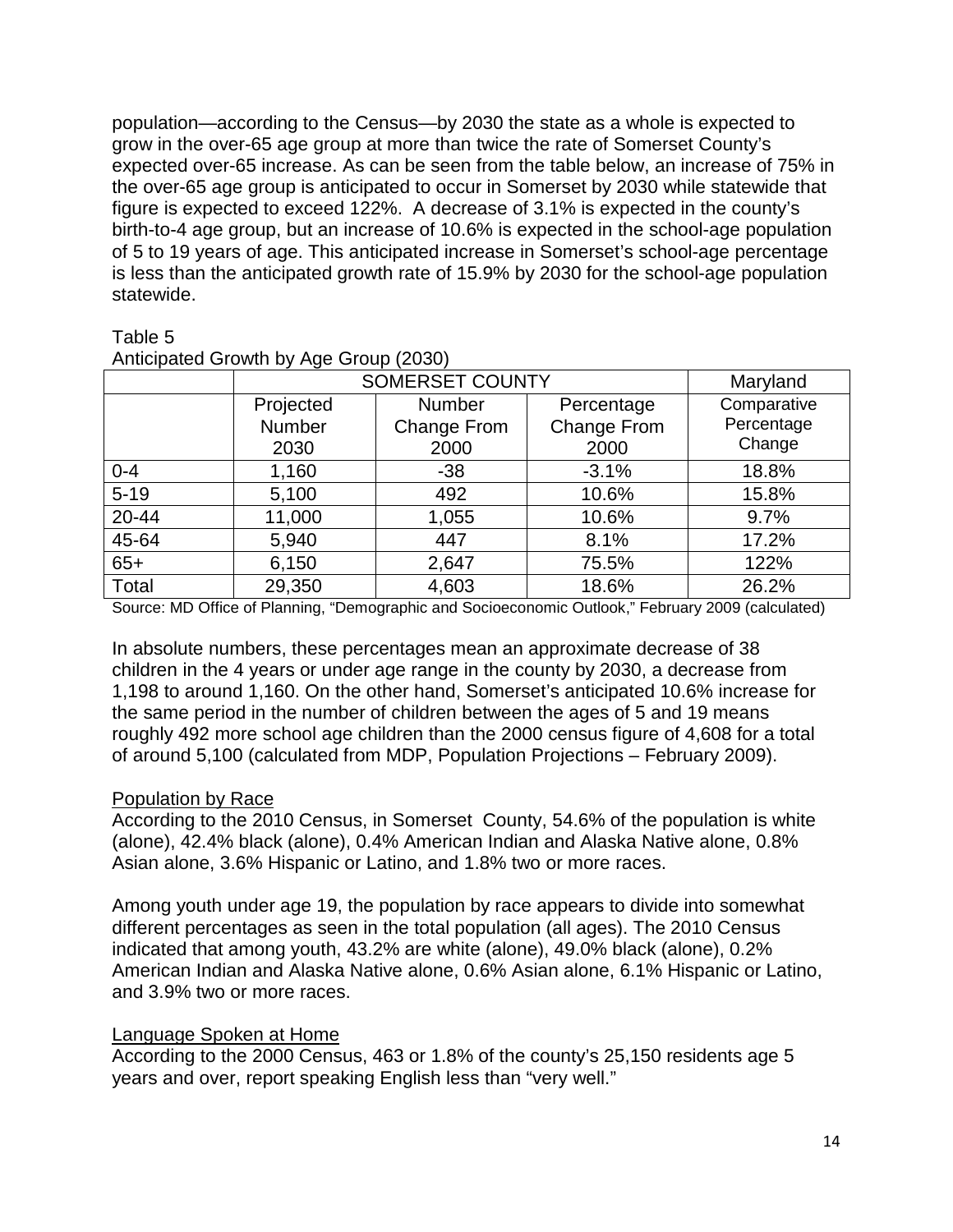### **Somerset County Households**

According to the 2010 Census, there are 8,494 total households in Somerset County with an average household size of 2.26, slightly lower than the state's 2.64. Of these 8,494 households, family households make up 61.3% (5,205). Of the non-family households (3,289), persons living alone make up 80.2% (2,638) with 31.4% of those living alone being age 65 or over (U.S. Census Bureau, Census 2010).

### Families with Children

According to the 2010 Census, 1,892 families or 36.3% of the county's 5,205 total families report having "related" children under age 18 in their households. Of the 1,892 county families that report having their "own" children under age 18 living with them, 964 (50.9%) are married couple families; 215 (11.4%) are single males with no wife present, and 713 (37.7%) are single females with no husband present (U.S. Census Bureau, Census 2010).

### Educational Attainment

Somerset County's population shows lower educational attainment than statewide population figures which, in turn, impacts employment and economic status. As can be seen in the table below, data indicate that 20.2% of all county residents (age 25 and over) have less than a high school diploma; this compares with a statewide figure of 11.5%. On the other end of the educational spectrum, only 15.3% of county residents have attained a bachelor's degree or above, in comparison to the statewide figure of 36.3%.

### Table 6

### Somerset County Educational Attainment

|                             | Percent less than                                                        | <b>Percent HS</b> | Percent           |
|-----------------------------|--------------------------------------------------------------------------|-------------------|-------------------|
| Population age 25           | HS diploma                                                               | diploma or above  | Bachelor's degree |
| years and over              |                                                                          |                   | or above          |
| <b>SOMERSET</b>             | 20.2%                                                                    | 79.8%             | 15.3%             |
| <b>COUNTY</b>               |                                                                          |                   |                   |
| Maryland                    | 11.5%                                                                    | 88.5%             | 36.3%             |
| $\sim$ $\sim$ $\sim$ $\sim$ | $\begin{array}{c} \n\bullet \bullet \bullet \bullet \bullet \end{array}$ |                   |                   |

Source: U. S. Census Bureau, 2010

### Selected Economic Characteristics

Somerset County is ranked 24th of 24 jurisdictions in terms of median household income which runs over \$22,000 below the state figure.

### Table 7

Median Household Income

|                 | 1999 (Census) | 2010 (Census) |
|-----------------|---------------|---------------|
| SOMERSET COUNTY | \$29,900      | \$41,558      |
| Maryland        | \$52,850      | \$72,999      |
|                 |               |               |

Source: U. S. Census Bureau, 2010

For families with their "own" children under age 18, according to the 2000 U.S.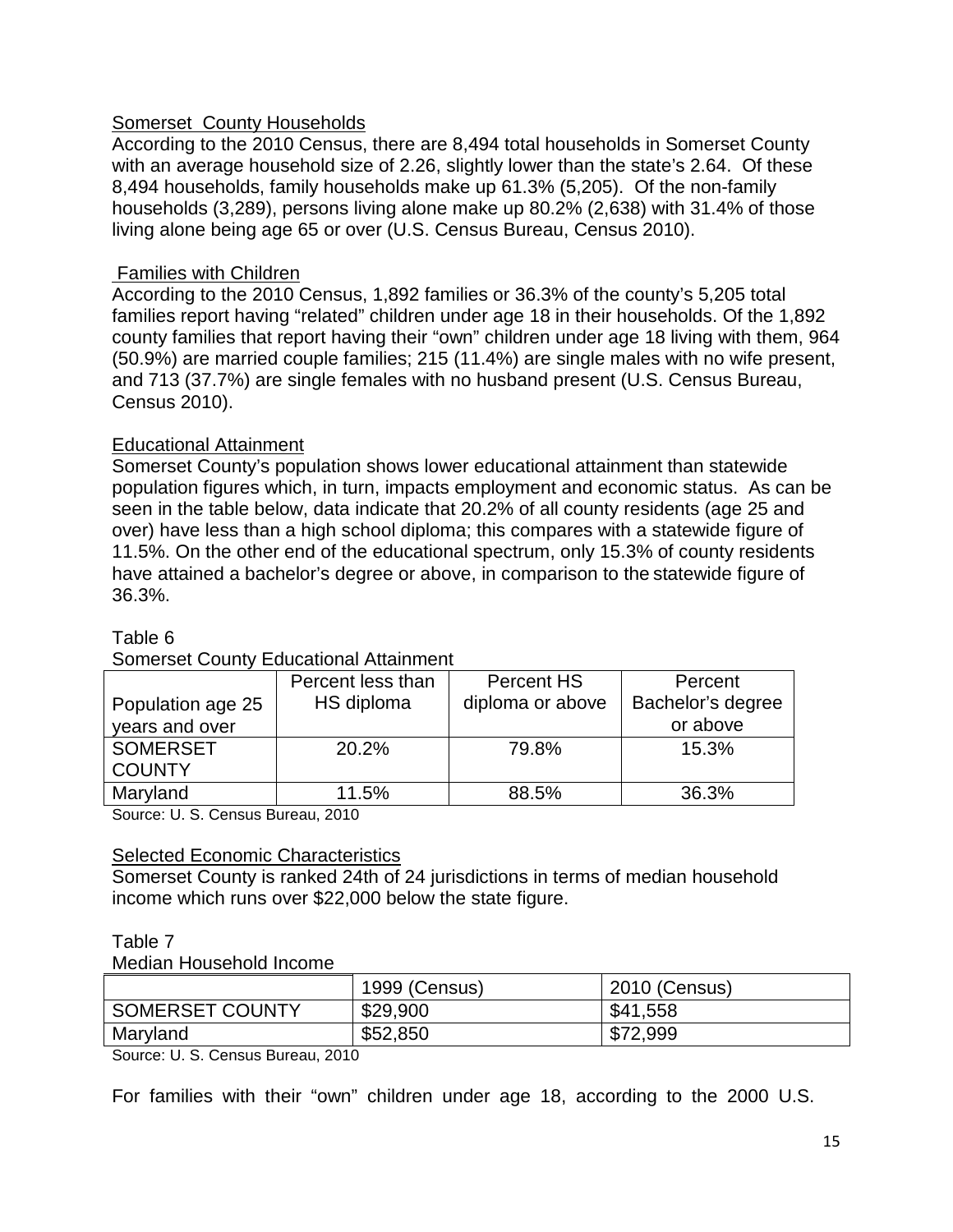Census definition, the following table illustrates median incomes by family type.

Table 8

Median Family Income of Families with "Own" Children under Age 18

| <b>Family Type</b>                      | Number of       | Median Family |
|-----------------------------------------|-----------------|---------------|
|                                         | <b>Families</b> | Income        |
| Families with own children under age 18 | 5,205           | \$53,426      |
| $\sim$<br>.<br>----                     |                 |               |

Source: U. S. Census Bureau, 2010

#### Per Capita Income

Somerset fell below the state per capita income figure in 1999 and, in fact, was ranked 24th among Maryland's 24 jurisdictions. Per Capita Income comparisons between the county and state are detailed below.

#### Table 9

Per Capita Income

|                 | 1999        | 2010     |
|-----------------|-------------|----------|
| SOMERSET COUNTY | \$17,445    | \$17,168 |
| Maryland        | \$31<br>796 | \$36,056 |

Source: U. S. Census Bureau, 2010

#### Unemployment

As reported by the U. S. Census Bureau, 3.1% of the county population age 16 years and over are currently unemployed, as compared to 5.4% in the State of Maryland.

### Individuals, Families, and Children Living Below Poverty

According to the 2010 Census, 5,399 individuals or 20.4% of county residents live below poverty. This compares with a statewide individual poverty percentage of 9.4%. (MDP from 2010 census).

Among county families, 749 or 14.4% live in poverty (2010 figures). This compares to a statewide figure of 6.5% (Census 2010).

Adding the presence of related children under age 18 in a family increases the likelihood that a family is living in poverty. Across the state, 9.9% of all families with related children under the age of 18 live in poverty; in Somerset County that figure is significantly higher at 24.5% (Census 2010).

For families with children under age 18, the family type significantly influences poverty status. Of the county's families with related children under age 18, a total of 24.5% live in poverty. Of these families in poverty, married couple families account for 4.7%, and single-mother families account for 47.9%.

### Housing Costs

As reported in Census 2010, there are 11,187 housing units in Somerset County. Of these, 68.4% are owner occupied while 31.6% are renter occupied. These percentages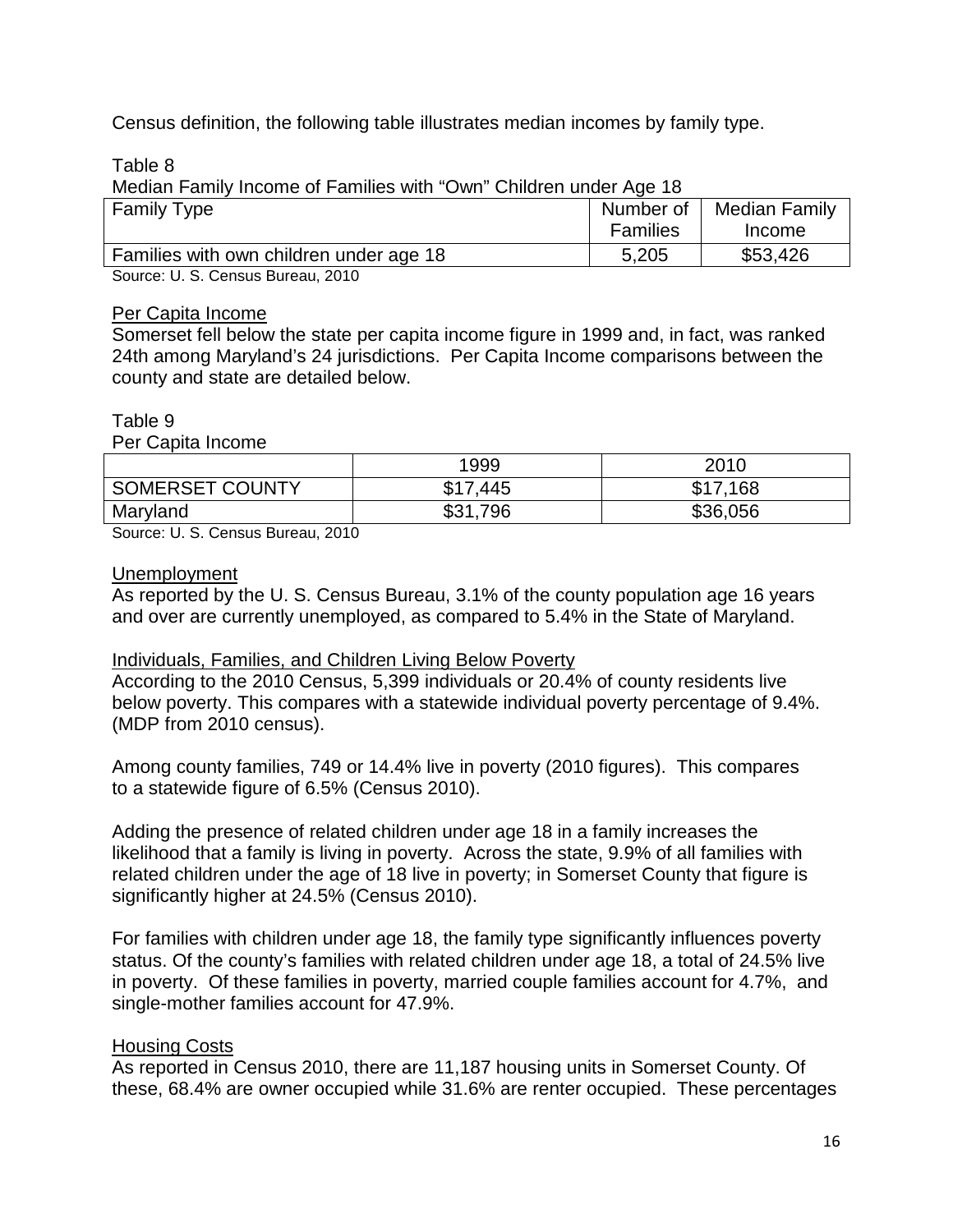are comparable to the state as a whole where 68.1% are owner occupied (U.S. Census Bureau, 2010).

More recently, the median value of owner-occupied properties in 2010 shows the disparity in property value in Somerset County as compared to the state. The Table below illustrates these rates.

Table 10

|  | <b>Owner-Occupied Properties Median Value 2010</b> |  |  |  |  |
|--|----------------------------------------------------|--|--|--|--|
|--|----------------------------------------------------|--|--|--|--|

|                        | <b>Somerset County</b> | Maryland |
|------------------------|------------------------|----------|
| Less than \$50,000     | 9.1%                   | 2.9%     |
| \$50,000 to \$99,999   | 15.5%                  | 3.6%     |
| \$100,000 to \$149,999 | 19.1%                  | 6.1%     |
| \$150,000 to \$199,999 | 19.8%                  | 10.4%    |
| \$200,000 to \$299,999 | 20.8%                  | 26.1%    |
| \$300,000 to \$499,999 | 9.0%                   | 31.8%    |
| \$500,000 to \$999,999 | 4.2%                   | 16.2%    |
| \$1,000,000 or more    | 2.5%                   | 3.0%     |

Source: U. S. Census Bureau, 2010

### **Uninsured**

According to the 2010 U.S. Census Bureau, 13.3% of Somerset County residents of all ages do not have health insurance, as compared to 10.7% for the State of Maryland. For residents under 18, the county has a better rate, with 2.3% of the population uninsured as compared to 4.6% for the state.

### Table 11

Insured and Uninsured Residents

|                                        | <b>Somerset County</b> | Maryland |
|----------------------------------------|------------------------|----------|
| All residents with insurance coverage  | 86.7%                  | 89.3%    |
| With private health insurance          | 63.8%                  | 75.4%    |
| With public health insurance           | 37.1%                  | 25.2%    |
|                                        |                        |          |
| All residents with no health insurance | 13.3%                  | 10.7%    |
| Under 18 with no insurance             | 2.3%                   | 4.6%     |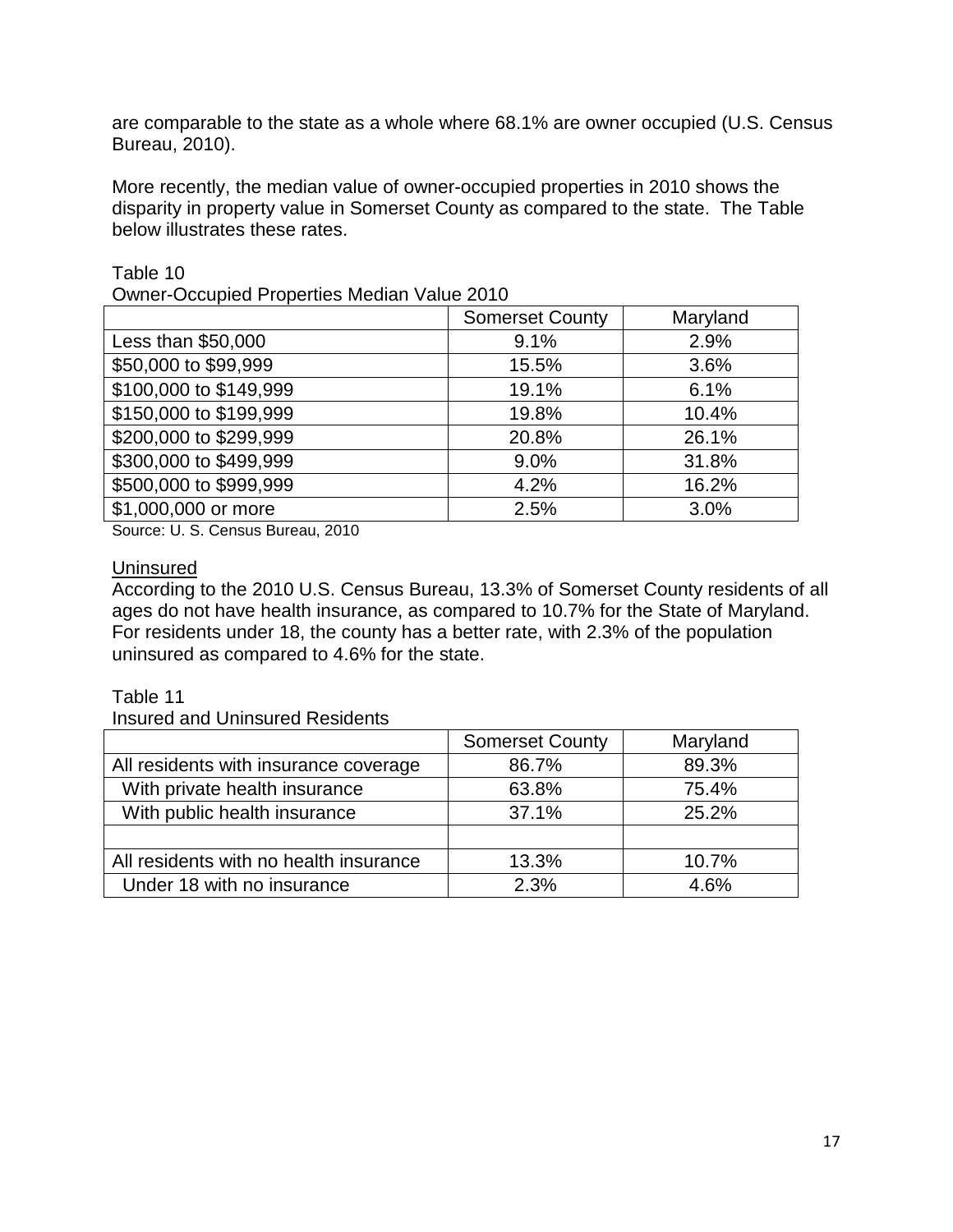# **STUDY FINDINGS**

# **Part I - Result Area Findings**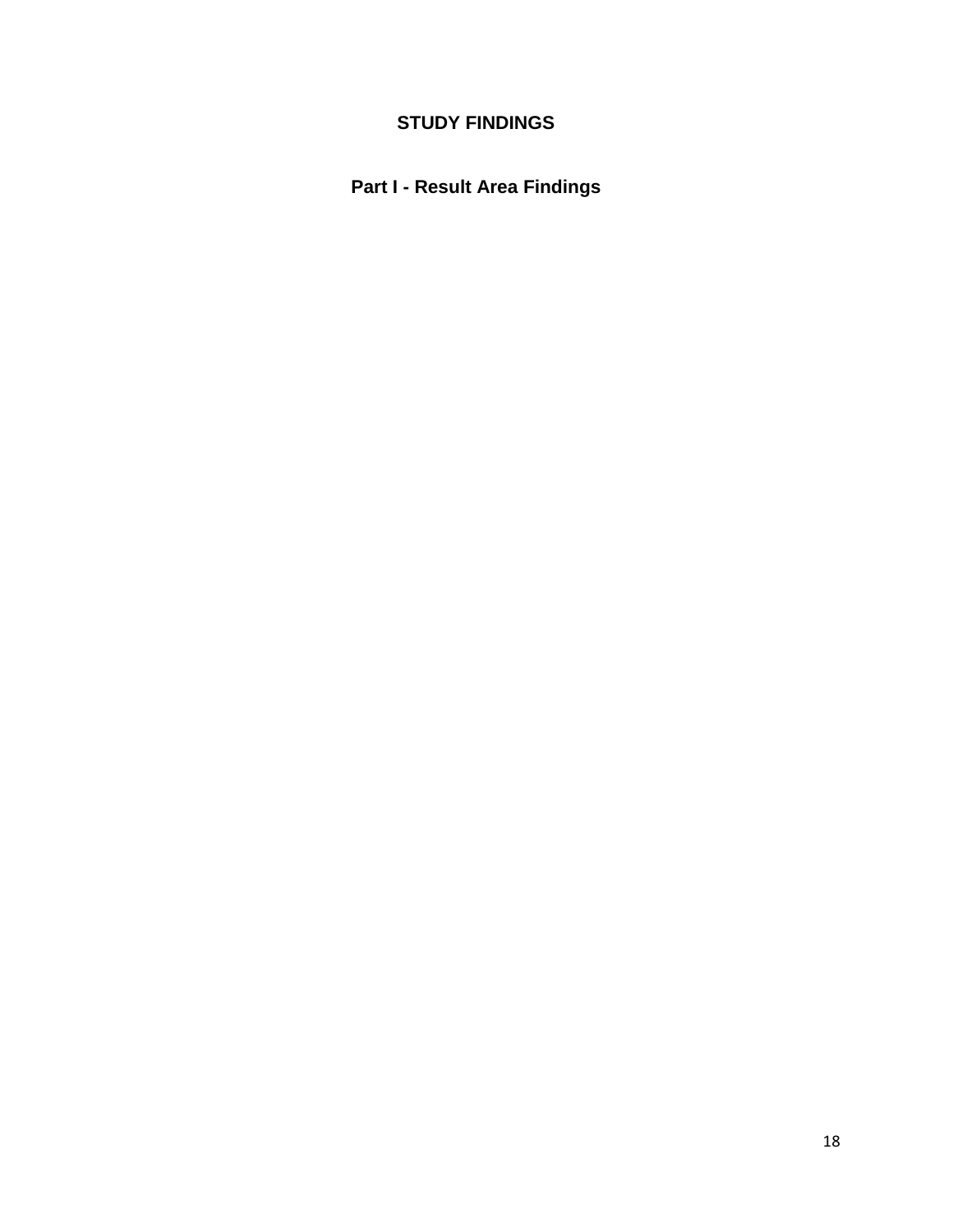### **Result Area 1: Babies Born Healthy**

The Babies Born Healthy result area is composed of three state indicators:

- Infant Mortality
- Low Birth Weight
- Birth to Adolescents

### Table 12

#### Kids Count CLIKS Online Data 2012

| <b>Child Well-Being Indicator</b> | 2008    | 2009             | 2010    | 2011             | 2012    |
|-----------------------------------|---------|------------------|---------|------------------|---------|
| Infant Mortality <sup>±</sup>     |         |                  |         |                  |         |
| <b>SOMERSET COUNTY</b>            | $LNE^*$ | LNE <sup>*</sup> | $LNE^*$ | LNE <sup>*</sup> | $LNE^*$ |
| Maryland                          | 8.0     | 7.2              | 6.7     | 6.7              | 6.3     |
| Births to Teens +++               |         |                  |         |                  |         |
| <b>SOMERSET COUNTY</b>            | 35.5%   | 34.8%            | 31.6%   | 24.4%            | 30.4%   |
| Maryland                          | 32.7%   | 31.2%            | 27.2%   | 24.7%            | 22.1%   |
| Low Birth Weights                 |         |                  |         |                  |         |
| <b>SOMERSET COUNTY</b>            | 10.8%   | 5.7%             | 7.4%    | 10.1%            | 7.6%    |
| Maryland                          | 9.3%    | 9.2%             | 8.8%    | 8.9%             | 8.8%    |

\* LNE (Low Number Event): Is a value of 5 or less events and thus is not reported ‡per 1,000 live births. Due to the small number of events at the county level, especially for the smaller counties, these rates are yielded through a multi-year analysis which combines 5 years of data to produce a more stable and more reliable rate. Please be aware when evaluating these data the data label may say 2004 but is actually an analysis of data from 2000-2004.

+++ per 1,000 women ages 15-19.

### **Indicator 1: Infant Mortality**

This indicator is associated with family access to health care and of prenatal, family, and environmental risks to a child's healthy start. Infant mortality data measure the rate of deaths (per 1,000 live births) occurring to infants under one year of age.

#### Secondary Data Analysis

The only available data comes from CLIKS, presenting rates based on multi-year averaging, and the resultant county rankings of those averaged rates. According to this data, Somerset had fewer than five incidents in the past five years, making Somerset County data irrelevant.

#### Community Survey Data

Question: On a scale of 1 to 10, How big of a problem is the death rate of children (by accident, murder, or suicide)?. Of those surveyed, the largest percentage of respondents, 26.44% (78 of 295) cited infant mortality as a serious problem.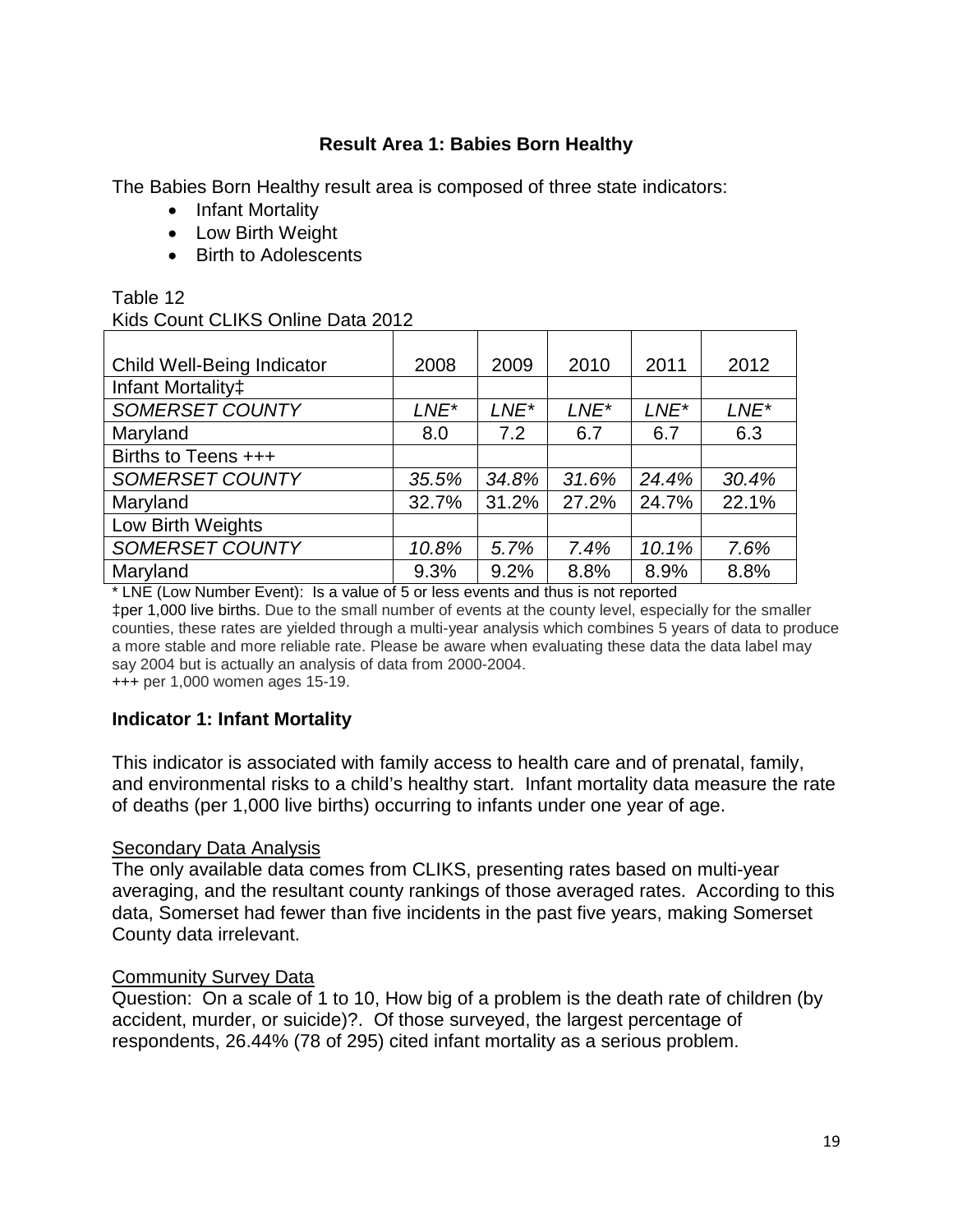#### Table 13 Community Survey - Child Deaths

|                       | Frequency | Percentage |
|-----------------------|-----------|------------|
| No Problem            | 39        | 17.1%      |
| Somewhat of a Problem | 42        | 18.4%      |
| Problem               | 27        | 11.8%      |
| Serious Problem       | 120       | 52.6%      |
| Total                 | 228       | 100%       |

Don't know or no opinion: 67

### **Indicator 2: Low Birth Weight**

Infant birth weight is associated with infant survival, health, and overall development. Infants weighing less than 2,500 grams are more likely to have physical and developmental problems including mental retardation, developmental delays, vision and hearing deficits, chronic respiratory problems, and learning difficulties.

### **Secondary Data Analysis**

This indicator measures the percent of *all births* and births in various racial and ethnic groups (by race of mother) with *low birth weights* of less than 2,500 grams (about 5.5 pounds) and *very low birth weights* of less than 1,500 grams (about 3.3 pounds). The following table illustrates these data for low birth weight babies. Data disaggregated for children of "Other Races Combined" were not included in this table; in no year, did those births total more than six (6).

|  | Table 14 |
|--|----------|
|  |          |

| <b>TWITING LATING LATING IN CONTRACTOR</b> |               |         |        |          |               |              |  |
|--------------------------------------------|---------------|---------|--------|----------|---------------|--------------|--|
|                                            | All Races**   |         |        | White    |               | <b>Black</b> |  |
|                                            | <b>Number</b> | Percent | Number | Percent  | <b>Number</b> | Percent      |  |
| SOMERSET/2008                              | 30            | 10.8%   | 7      | 4.1%     | 23            | 21.5%        |  |
| Maryland / 2008                            | 7,163         | 9.3%    | 3,262  | 7.2%     | 3,449         | 13.2%        |  |
| SOMERSET / 2009                            | 14            | 5.7%    | 5      | 3.2%     | 8             | 9.3%         |  |
| Maryland / 2009                            | 6,865         | 9.2%    | 3,043  | 7.0%     | 3,286         | 13.0%        |  |
| SOMERSET/2010                              | 20            | 7.4%    | 15     | 11.3%    | 4             | LNE***       |  |
| Maryland / 2010                            | 6,491         | 8.8%    | 2,335  | 6.9%     | 2,949         | 12.1%        |  |
| SOMERSET/2011                              | 26            | 10.1%   | 4      | $LNE***$ | 18            | 16.5%        |  |
| Maryland / 2011                            | 6,471         | 8.9%    | 2,240  | 6.7%     | 3,001         | 12.6%        |  |
| SOMERSET/2012                              | 20            | 7.6%    | 5      | 4.1%     | 14            | 12.3%        |  |
| Maryland / 2012                            | 6,420         | 8.8%    | 2,247  | 6.8%     | 2,997         | 12.6%        |  |

Number and Percent of Low Weight Births \*

Source: Department of Health and Mental Hygiene, Annual Vital Statistics Reports (2008-2012) \*Weighing 2,499 grams or less

\*\*By race of mother

\*\*\* LNE - less than 5 incidents in one year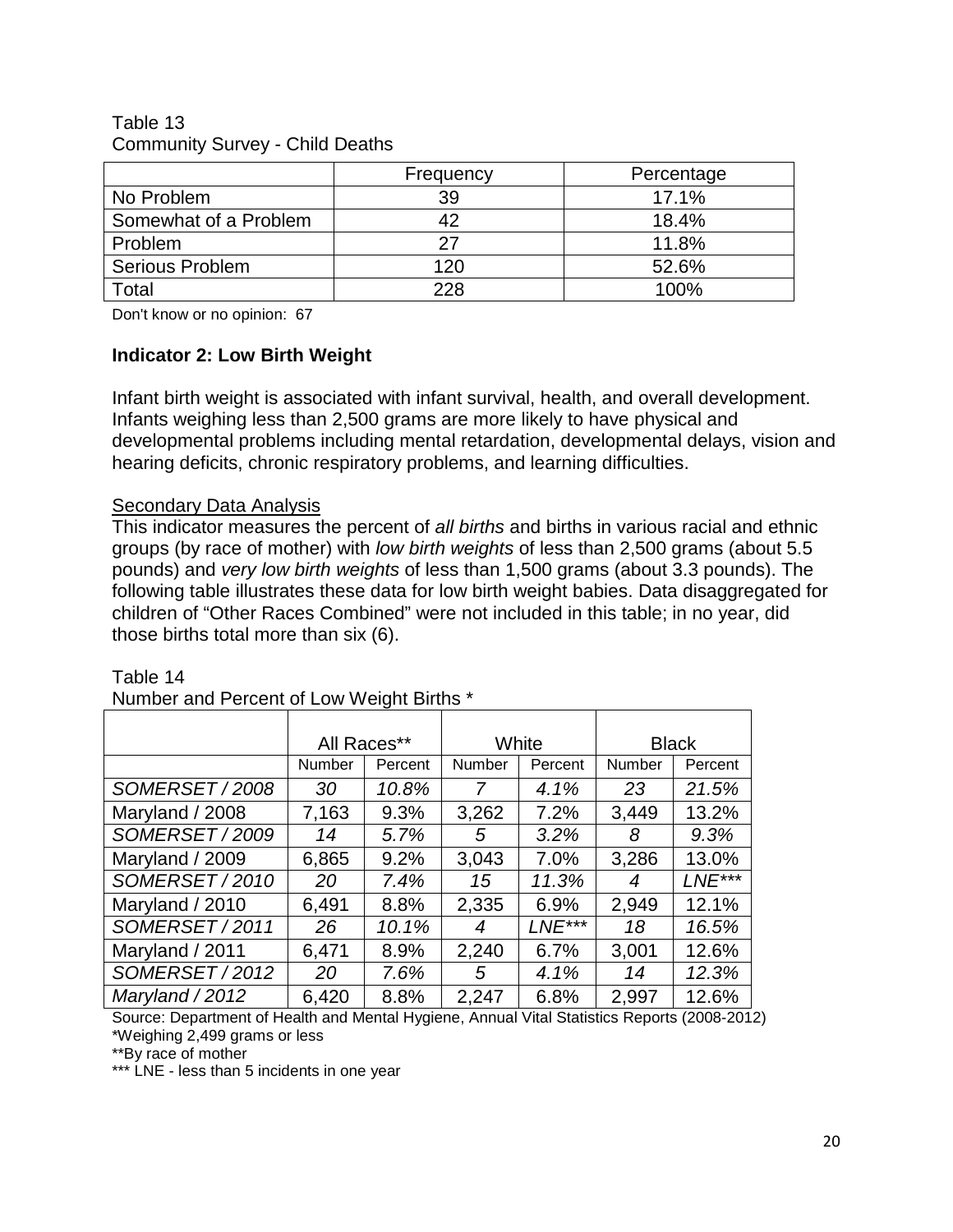Between 2008 and 2012, Somerset's percentage of low birth-weight babies for all races combined exceeded the state rate in two of those years. The data also shows that among all races, the percentage of low birth-weight babies has decreased for all races in Somerset County. As is found across the state, within Somerset County the five-year data indicate that African American babies are more likely to be born at a low birth weight than white babies (2010 in an exception to that trend in Somerset County).

### Community Survey Data

Question: *On a scale of 1 to 10, how big a problem are low birth-weight babies in Somerset County?* 

#### Table 15

Community Survey - Low Birth Weights

|                       | Frequency | Percentage |
|-----------------------|-----------|------------|
| No Problem            | 44        | 19.0%      |
| Somewhat of a Problem | 51        | 22.0%      |
| Problem               | 45        | 19.4%      |
| Serious Problem       | 92        | 39.7%      |
| Total                 | 232       | 100%       |

Don't know or no opinion  $= 63$ 

### **Indicator 3: Births to Adolescents**

Adolescent mothers are more likely to drop out of high school, experience unemployment, or if employed, earn lower wages than women who begin childbearing after age 20. Children born to teen mothers face increased risks of low birth weight, developmental problems, and poverty.

### Secondary Data Analysis

This indicator measures the number of births among women in the 15-19 year old age group.

Table 16

Number of Births among Adolescents Ages 15-19

|      | Somerset       | Maryland       |
|------|----------------|----------------|
|      | Rate per 1,000 | Rate per 1,000 |
| 2008 | 35.5           | 32.7           |
| 2009 | 34.8           | 31.2           |
| 2010 | 31.6           | 27.2           |
| 2011 | 24.4           | 24.7           |
| 2012 | 30.4           | 22.1           |

Source: Department of Health and Mental Hygiene, Annual Vital Statistics Reports, 2008-2012

Somerset County has seen a steady decrease in the number of births to teens between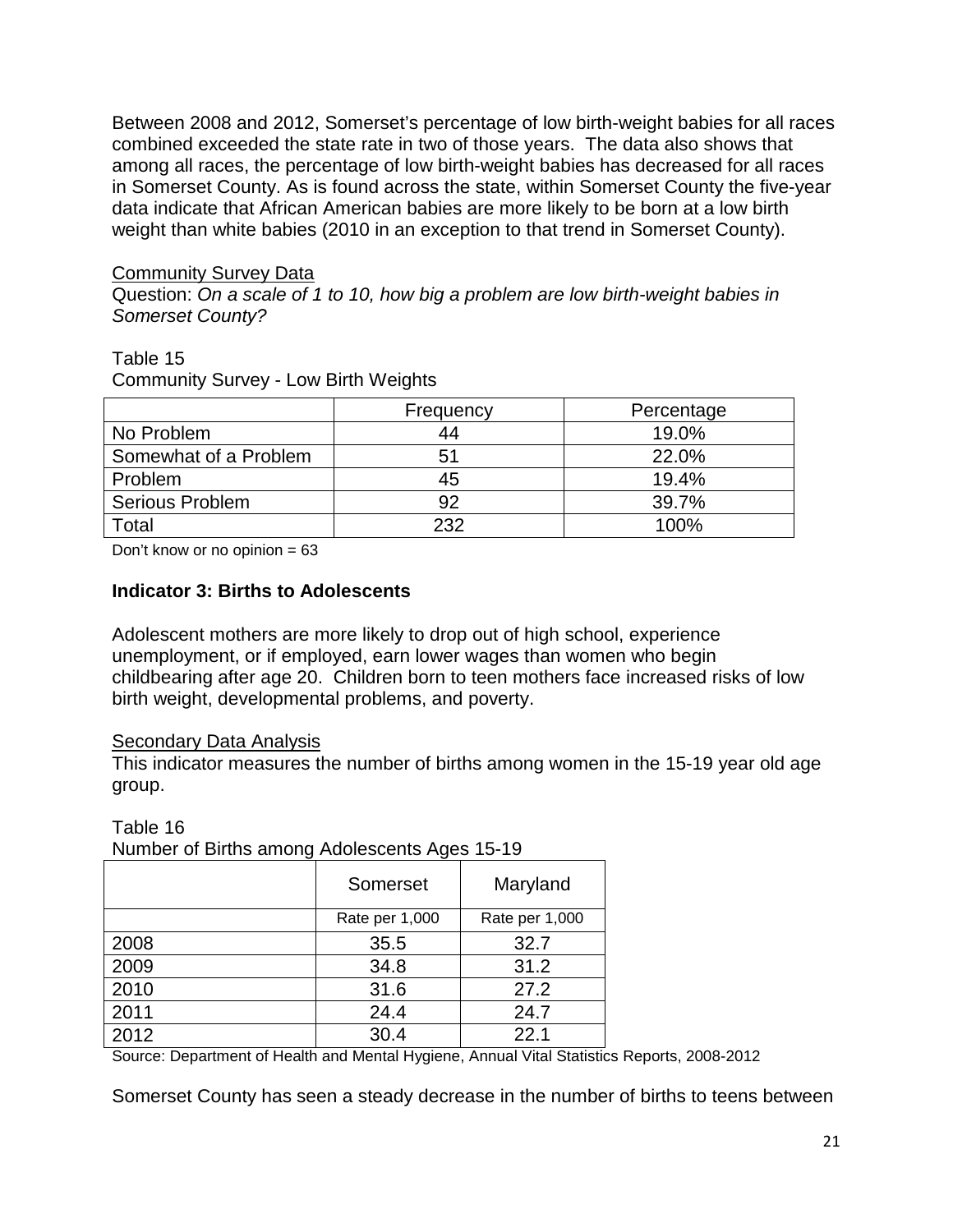the ages of 15 and 19, from a high of 44 in 2007 to the current rate of 30.4 in 2012.

#### Community Survey Data

Question: *On a scale of 1 to 10, how big a problem is adolescent motherhood in Somerset County?* 

The data below indicate that 50% of the sample viewed adolescent pregnancy as a "serious problem," making it an area of wide-spread concern.

#### Table 17

Community Survey Regarding Adolescent Pregnancy

|                       | Frequency | Percentage |
|-----------------------|-----------|------------|
| No Problem            | 31        | 13.4%      |
| Somewhat of a Problem | 38        | 16.4%      |
| Problem               | 47        | 20.3%      |
| Serious Problem       | 116       | 50.0%      |
| Total                 | 232       | 100%       |

Don't know or no opinion  $= 63$ 

#### Discussion of Result Area 1 Findings

The issues related to indicators of the "Babies Born Healthy" result area did not register as a significant issue relative to the other result areas in this needs assessment. The secondary data present a different picture from that of the impressionistic data provided by the community survey, that is, according to the Kids Count CLIKS data shows Somerset County rates low in infant mortality, low birth weight babies, and births to teens, yet teen births ranks as a moderate are of concern among the residents surveyed. The difference between public perception of a problem and the actual occurrence of a problem can be understood as a consequence of the fact that the total number of people affected by teen parenting is far greater than the total number of people touched by low birth weight babies and infant mortality. The good news is that the trends for all three indicators are either unstable or declining.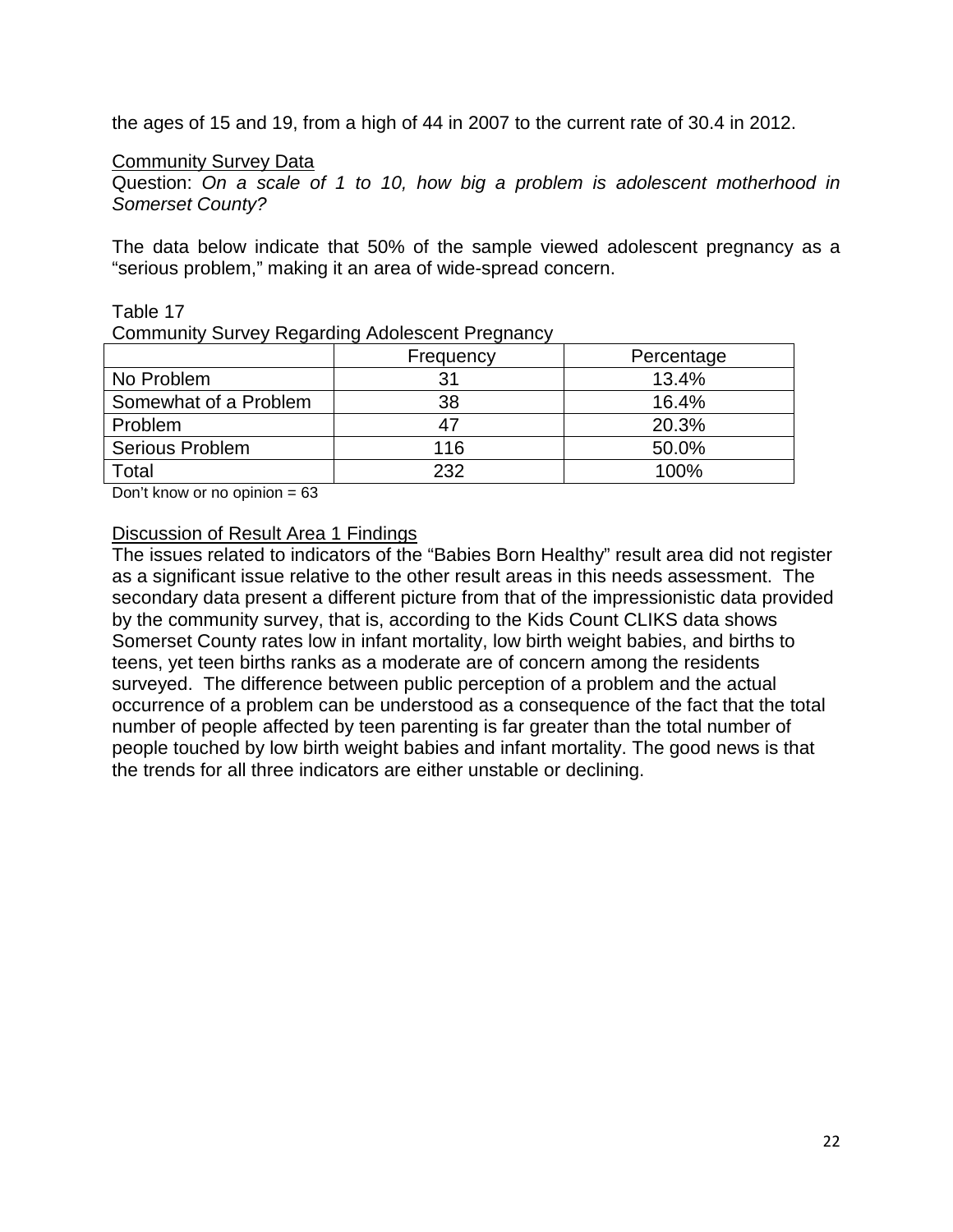### **Result Area 2: Healthy Children**

The Healthy Children result area is composed of four state indicators:

- Health Insurance Coverage
- Immunizations
- Deaths
- Obesity
- Hospitalizations
- Substance Use
- Asthma

### **Indicator 1: Health Insurance Coverage**

The availability of health insurance for children provides better access to preventive and routine care, increasing the chances of health risks being detected earlier and treated more effectively.

#### Secondary Data Analysis

This indicator measures the number of children in Somerset County without health insurance coverage.

| Children Without Health Insurance Coverage |          |          |  |  |
|--------------------------------------------|----------|----------|--|--|
|                                            | Somerset | Maryland |  |  |
| 2007                                       | 8.6%     | 9.5%     |  |  |
| 2008                                       | 7.0%     | 5.5%     |  |  |
| 2009                                       | 7.1%     | 5.3%     |  |  |
| 2010                                       | 6.3%     | 5.4%     |  |  |
| 2011                                       | 5.7%     | 5.0%     |  |  |

Table 18

Source: Kids Count Data Center, online data, 2012

#### Community Survey Data

No question specific to health insurance was asked in the community survey.

### **Indicator 2: Immunizations**

The immunization status of young children is an almost perfect predictor of avoidance of death, disability, or developmental delays associated with immunizationpreventable diseases.

### Secondary Data Analysis

As this is a new measure for collection, only data from 2012 is available at this time.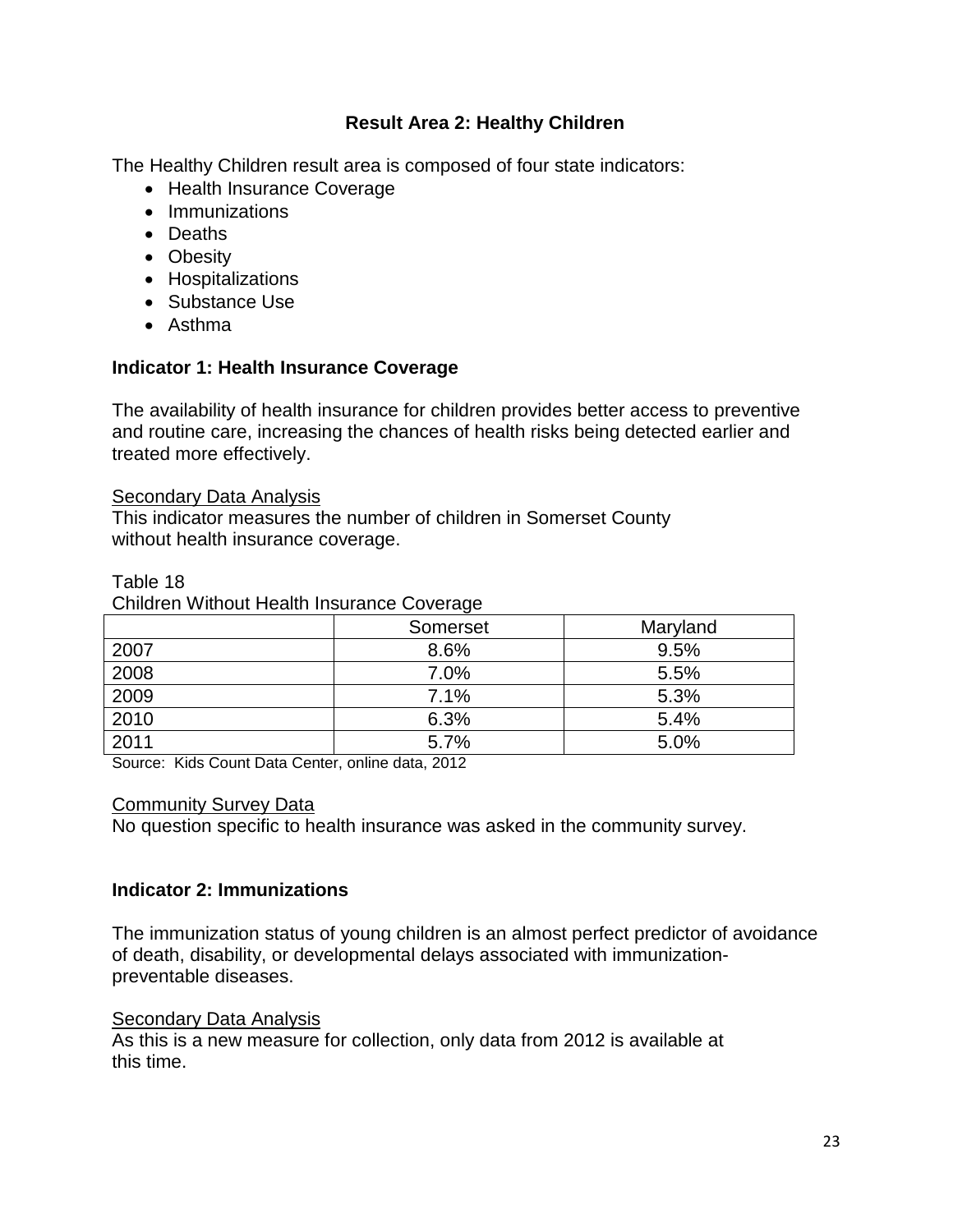### Table 19 Children Starting School With All Immunizations

|                                                                                 | Somerset | Maryland |  |  |  |  |
|---------------------------------------------------------------------------------|----------|----------|--|--|--|--|
| 2012                                                                            | 98.9%    | 0%<br>aa |  |  |  |  |
| $\sim$<br>$\sim$ $\sim$ $\sim$ $\sim$ $\sim$ $\sim$<br>$\overline{\phantom{a}}$ | <br>.    |          |  |  |  |  |

Source: Department of Health and Mental Hygiene, online data

### Community Survey Data

No question specific to immunizations was asked in the community survey.

### **Indicator 3: Deaths**

This indicator measures the ultimate poor health outcome for children. The rates and causes of death indicate specific risks for children of different ages, genders, and racial/ethnic backgrounds.

### Secondary Data Analysis

In no year between 2008 and 2012 (most recent data available) did child deaths in Somerset County exceed the minimum reporting threshold of five incidences. There are not adequate data on which to base a trendline for the county.

### Community Survey Data

Results for a similar question can be found under table 12, in Result Area 1: Indicator 1: Infant Mortality.

### **Indicator 4: Obesity**

This indicator measures the poor health outcome for children in reference to weight and health factors related to obesity.

### **Secondary Data Analysis**

There is no secondary data published at the local level for this indicator at this time.

### Community Survey Data

No question specific to obesity was asked in the community survey.

### **Indicator 5: Hospitalizations**

Childhood injuries requiring inpatient hospitalization present risks of long-term illness and disability. Nationally, each year unintentional injuries disable over 92,000 children and hurt one (1) in four (4) children seriously enough to require medical attention. The injuries cost the U.S. healthcare system \$347 billion per year.

### **Secondary Data Analysis**

This indicator measures the number of injuries to children that require inpatient hospitalization in three broad injury categories: unintentional injuries (motor vehicle or other), assaults, or self-inflicted injuries. Reported in the table below are the number of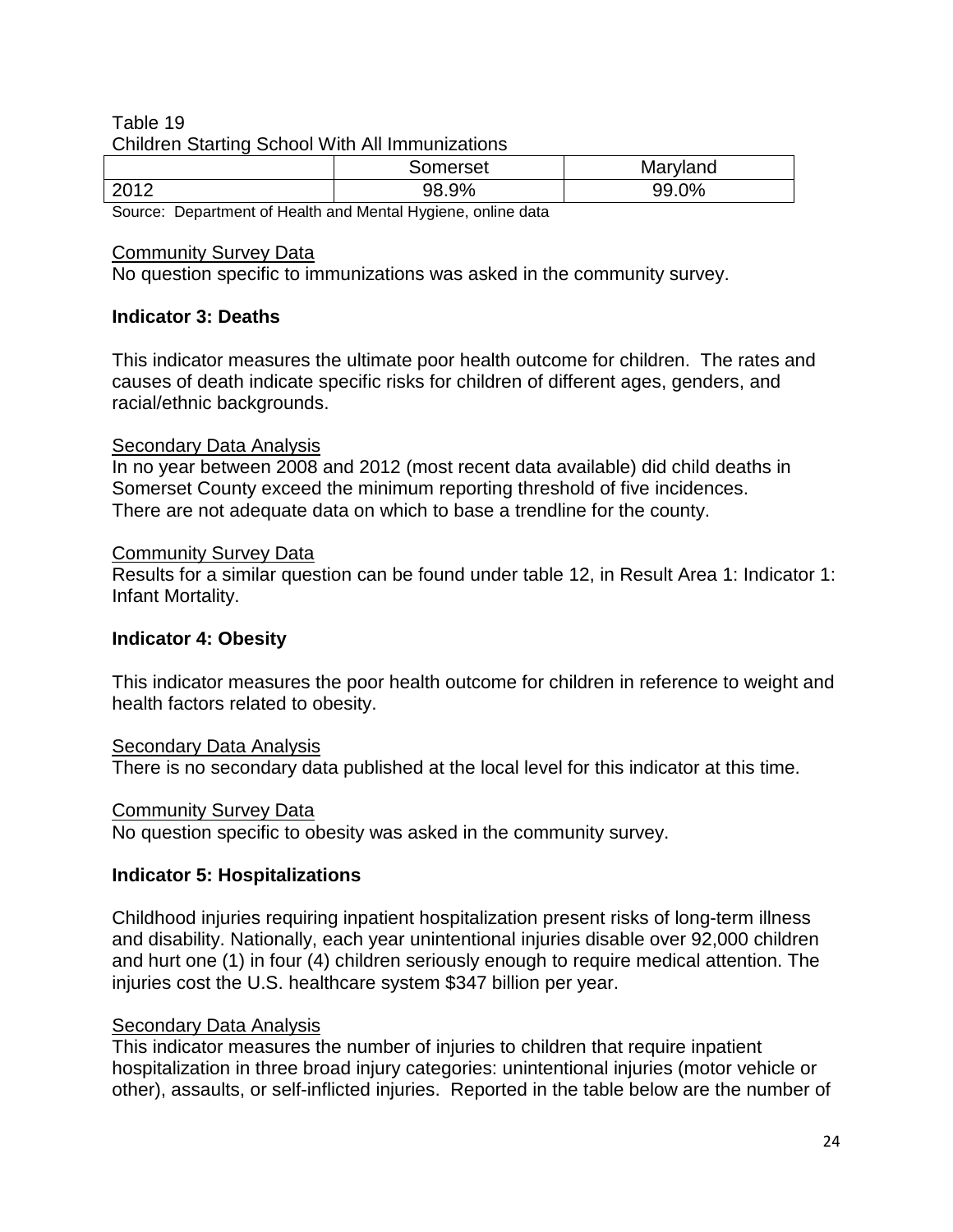unintentional injuries that require inpatient hospitalization.

|  | Table 20 |
|--|----------|
|  |          |

Child Injuries Due to Unintentional Injuries Requiring Hospitalization Age 15 and Under

|      | Somerset | Maryland |
|------|----------|----------|
| 2002 | 21       | 5,868    |
| 2003 | 24       | 6,022    |
| 2004 | 29       | 6,582    |
| 2005 | 20       | 6,440    |
| 2006 | 32       | 6,713    |
| 2009 |          | 1,864    |

Source: Governor's Office for Children from HSCRC 2006 Hospital Discharge Dataset Department of Health and Mental Hygiene, Online data

Looking at the county's absolute numbers, there was an increase in unintentional injuries requiring hospitalization for all races combined as well as among white children across the five year period. The data set changed from 2006 to 2009, resulting in missing data in 2007 and 2008, and lower reporting in 2009.

### Community Survey Data

No question specific to child injuries was asked in the community survey.

### **Indicator 6: Youth Substance Abuse**

Use of various substances poses major health risks to youth. Early use of some substances (e.g. tobacco) is associated with later use of other substances.

### **Secondary Data Analysis**

This indicator measures the percentage of public school students who report using alcohol, tobacco, and other illegal drugs within the last 30 days by type of substance and by age/grade (6th, 8th, 10th, 12th) as presented in the Maryland Adolescent Survey (MAS).

The Maryland State Department of Education (MSDE) administers the Maryland Adolescent Survey to assess information and attitudes on the nature, extent and trends in alcohol, tobacco and drug use in middle and high school populations. The survey is conducted biennially and has been designed to parallel the National Institute on Drug Abuse's annual national survey "Monitoring the Future."

As seen in Table 21, the MAS indicates that Somerset's youth show an overall increase in the use of tobacco, alcohol, and other illegal drugs as they progress through their adolescent years. With one interesting exception, data across years and grade levels indicate that alcohol is the "drug of choice" for Somerset youth. The exception is found in 2004 data for 6th graders which indicated that "any form of drug" had been used in the past 30 days by 10.9% of students while "any form of alcohol" had been used by 9.5%.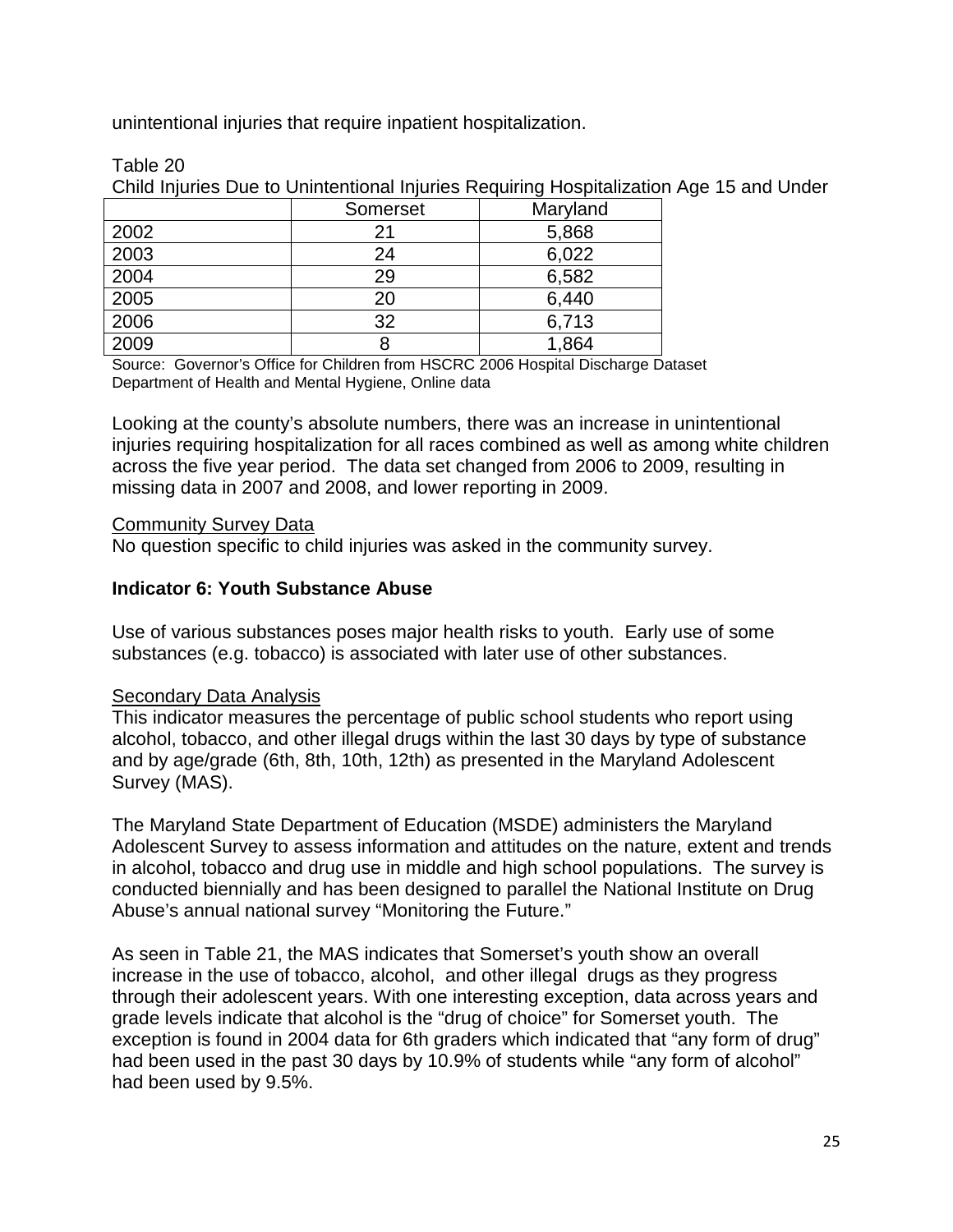Perhaps a more helpful way to consider the data is to look at the trend of substance use within the county at each grade level over time. Between 1998 and 2007, the percentage of Somerset children in Grade 6 who reported using a given substance within the past 30 days decreased in 18 of 24 categories, remained the same in 2, and increased in the remaining 4. Although the percentages of use are relatively small, it may be of some concern that the categories of substances in which increased use was reported by 6th graders between 1998 and 2007 included the illegal drugs of other forms of cocaine (0.5%), steroids for body building (0.5%), other hallucinogens (0.5%), and narcotics (0.5%).

Unlike 6th graders, the percentage of children in Grade 8 who reported using a given substance decreased in 13 of 24 categories while there was an increased percentage of students reported using substances in 11 categories between 1998 and 2007. As was observed among county 6th graders, substance categories including other forms of cocaine (1.1%), other hallucinogens (1.6%), steroids for body building (0.5%), and narcotics (1.1%) showed increased percentages of use over time.

In only 3 of the 24 categories of substances did Somerset's 10th graders show an increased percentage of use between 1998 and 2007. Those categories were inhalants (3.6%), designer drugs (1.2%) and needle use (1.2%). Tenth graders showed a noteworthy drop in reported use of cigarettes, various categories of alcohol, marijuana, and "any drug other than alcohol or tobacco" over time.

Finally, the percentage of students in Grade 12 who reported using substances increased in 7 categories, and decreased for 17. Increased percentages of reported use between 1998 and 2007 included cigarettes (36.5%), steroids for body building (2.7%), designer drugs (2.7%), and amphetamines (6.8%) among others. More encouraging, however, was the decreased percentage of reported use in the major categories "any form of alcohol" and "any drug other than alcohol or tobacco."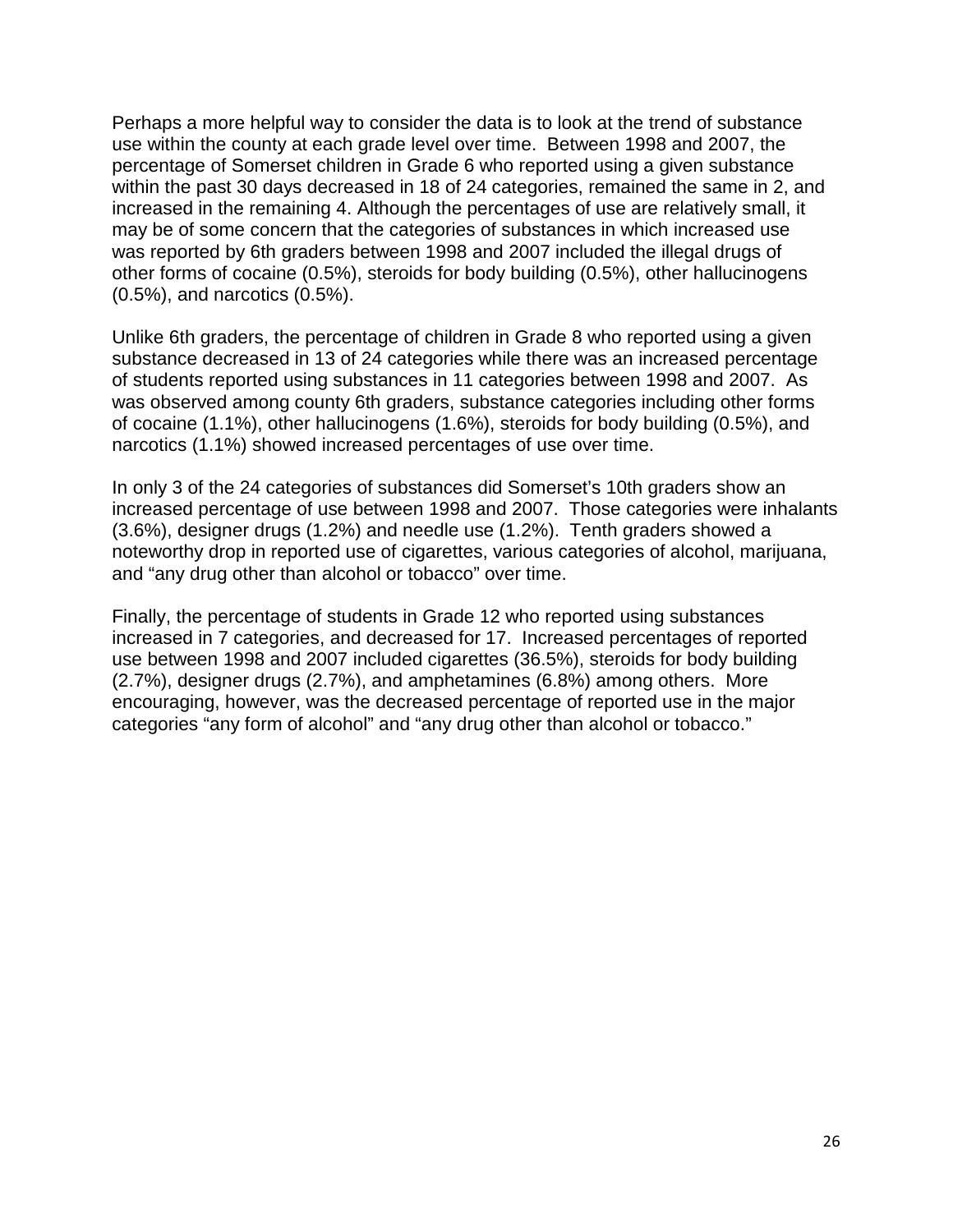|                                                                  |      |      | Grade 6 |      |     |      |      | Grade 8 |      |      |      |      | Grade 10 |      |      | Grade 12 |      |      |      |      |
|------------------------------------------------------------------|------|------|---------|------|-----|------|------|---------|------|------|------|------|----------|------|------|----------|------|------|------|------|
| Substance                                                        | 98   | 01   | 02      | 04   | 07  | 98   | 01   | 02      | 04   | 07   | 98   | 01   | 02       | 04   | 07   | 98       | 01   | 02   | 04   | 07   |
| Cigarettes                                                       | 15.5 | 11.6 | 6.7     | 8.8  | 3.7 | 14.6 | 23.3 | 17.8    | 17.3 | 5.5  | 27.2 | 22.2 | 18.7     | 17.0 | 9.0  | 35.1     | 30.1 | 21.4 | 22.5 | 36.5 |
| Smokeless Tobacco                                                | 5.8  | 4.4  | 2.1     | 1.5  | 2.1 | 4.4  | 4.3  | 3.0     | 1.9  | 1.6  | 3.9  | 4.4  | 1.3      | 0.7  | 2.4  | 4.8      | 4.1  | 4.4  | 10.0 | 2.7  |
| Beer, wine (other than<br>for religious use), or<br>wine coolers | 23.2 | 14.7 | 9.0     | 5.8  | 8.4 | 21.9 | 32.9 | 23.7    | 23.7 | 16.9 | 50.6 | 34.7 | 26.7     | 23.7 | 31.7 | 59.0     | 40.5 | 44.2 | 46.7 | 48.6 |
| Liquor (such as rum,<br>vodka, or whiskey)                       | 9.2  | 7.0  | 3.0     | 5.1  | 5.8 | 16.0 | 20.0 | 14.6    | 16.7 | 14.2 | 38.5 | 29.9 | 16.2     | 22.2 | 27.5 | 49.7     | 36.1 | 34.3 | 37.5 | 43.2 |
| 5 or more servings of<br>alcohol on the same<br>occasion         | 8.9  | 7.7  | 3.5     | 5.1  | 4.7 | 9.1  | 15.5 | 14.1    | 10.9 | 8.2  | 37.8 | 24.6 | 13.6     | 11.9 | 21.0 | 43.5     | 33.5 | 28.5 | 34.2 | 31.1 |
| Marijuana (pot, grass,<br>hashish)                               | 4.7  | 4.8  | 1.4     | 4.4  | 0.5 | 13.3 | 21.3 | 14.2    | 9.0  | 8.7  | 25.8 | 19.7 | 14.4     | 13.3 | 11.4 | 39.5     | 23.3 | 18.7 | 17.5 | 37.8 |
| Inhalants                                                        | 3.4  | 4.9  | 1.6     | 4.4  | 2.1 | 2.6  | 7.0  | 3.0     | 1.3  | 2.7  | 2.1  | 2.7  | 0.0      | 0.7  | 3.6  | 6.0      | 1.1  | 0.0  | 3.3  | 2.7  |
| Amyl or butyl nitrates<br>(locker room, rush)                    | 0.0  | 1.6  | 0.5     | 0.7  | 0.0 | 1.5  | 1.5  | 1.5     | 0.6  | 1.1  | 1.3  | 2.5  | 0.0      | 1.5  | 0.6  | 2.4      | 0.0  | 0.0  | 3.3  | 1.4  |
| Crack (rock)                                                     | 0.9  | 2.1  | 2.0     | 1.5  | 0.5 | 1.2  | 2.7  | 3.0     | 2.6  | 1.1  | 2.8  | 2.5  | 0.0      | 0.0  | 0.6  | 2.4      | 2.1  | 4.0  | 3.3  | 0.0  |
| Other forms of cocaine                                           | 0.0  | 2.6  | 0.5     | 2.2  | 0.5 | 0.0  | 2.7  | 2.5     | 1.3  | 1.1  | 4.2  | 1.9  | 0.7      | 2.2  | 0.6  | 8.4      | 2.1  | 4.4  | 5.0  | 2.7  |
| LSD (acid, stickers)                                             | 0.9  | 3.3  | 1.0     | 0.7  | 0.0 | 0.0  | 3.6  | 2.6     | 1.3  | 0.5  | 3.0  | 2.5  | 0.0      | 0.7  | 0.0  | 2.6      | 2.2  | 3.6  | 2.5  | 1.4  |
| PCP (angel dust, love<br>boat, green)                            | 0.9  | 2.2  | 1.0     | 1.5  | 0.0 | 2.6  | 3.5  | 4.1     | 1.9  | 1.1  | 3.6  | 1.9  | 0.0      | 0.0  | 0.6  | 0.7      | 0.9  | 4.0  | 2.5  | 0.0  |
| Other hallucinogens<br>(mescaline, shrooms)                      | 0.0  | 2.2  | 1.0     | 0.0  | 0.5 | 0.0  | 3.4  | 3.1     | 1.3  | 1.6  | 3.0  | 2.8  | 0.0      | 0.7  | 0.6  | 3.2      | 1.1  | 3.6  | 4.2  | 2.7  |
| Steriods for body<br>building                                    | 0.0  | 2.7  | 0.9     | 1.5  | 0.5 | 0.0  | 0.7  | 2.5     | 1.3  | 0.5  | 1.3  | 0.9  | 1.3      | 0.0  | 0.0  | 2.4      | 0.0  | 1.3  | 2.5  | 2.7  |
| Methamphetamines<br>(meth, speed, crank)                         | 0.9  | 2.6  | 0.9     | 0.0  | 0.0 | 0.0  | 3.6  | 2.0     | 0.6  | 1.1  | 2.9  | 2.5  | 0.7      | 0.7  | 0.6  | 3.3      | 1.0  | 4.4  | 2.5  | 1.4  |
| Designer drugs<br>(MDMA, ecstasy)                                | 0.7  | 1.6  | 0.5     | 0.0  | 0.5 | 1.0  | 2.6  | 3.6     | 0.0  | 1.6  | 0.8  | 2.2  | 0.7      | 1.5  | 1.2  | 0.8      | 2.2  | 1.3  | 2.5  | 2.7  |
| Heroin (smack, stuff)                                            | 0.0  | 2.1  | 1.0     | 0.7  | 0.0 | 2.1  | 2.2  | 2.5     | 0.6  | 1.1  | 1.5  | 1.4  | 0.0      | 0.0  | 1.2  | 3.5      | 1.1  | 1.3  | 1.7  | 1.4  |
| Needle to inject<br>cocaine, heroin or<br>other illegal drugs    | 0.9  | 2.1  | 0.0     | 0.7  | 0.0 | 1.2  | 1.4  | 2.0     | 0.0  | 0.5  | 0.7  | 0.9  | 0.0      | 0.0  | 1.2  | 2.7      | 0.0  | 1.3  | 1.7  | 1.4  |
| Amphetamines<br>(uppers, bennies,<br>speed, dexies)              | 2.5  | 3.5  | 0.5     | 0.7  | 0.5 | 0.0  | 1.4  | 3.0     | 2.6  | 2.7  | 5.7  | 4.7  | 2.8      | 0.7  | 1.8  | 5.1      | 0.9  | 7.2  | 3.3  | 6.8  |
| Barbiturates and/or<br>tranguilizers (reds,<br>downers, Valium)  | 0.9  | 1.6  | 1.0     | 0.7  | 0.0 | 0.0  | 0.7  | 2.5     | 1.3  | 2.2  | 1.4  | 3.3  | 0.7      | 1.5  | 1.2  | 6.0      | 0.9  | 3.6  | 3.3  | 6.8  |
| Narcotics (Codeine,<br>Morphine, Percodan,<br>Methadone)         | 0.0  | 2.0  | 0.5     | 0.7  | 0.5 | 0.0  | 2.0  | 2.0     | 1.3  | 1.1  | 2.8  | 3.6  | 1.4      | 0.7  | 1.8  | 4.3      | 0.0  | 1.3  | 5.0  | 5.4  |
| Ritalin                                                          | 0.9  | 3.1  | 0.5     | 0.7  | 0.5 | 1.0  | 2.7  | 2.0     | 0.6  | 2.2  | 2.1  | 0.9  | 0.0      | 0.7  | 1.8  | 2.4      | 0.0  | 2.7  | 2.5  | 4.1  |
| Any form of alcohol                                              | 24.1 | 16.4 | 9.5     | 9.5  | 8.9 | 26.7 | 34.9 | 27.2    | 26.9 | 20.2 | 54.5 | 40.1 | 27.7     | 28.9 | 34.7 | 63.4     | 48.7 | 48.7 | 48.3 | 54.1 |
| Any drug other than<br>alcohol or tobacco                        | 7.2  | 10.1 | 6.5     | 10.9 | 2.6 | 14.3 | 28.2 | 17.2    | 14.7 | 11.5 | 28.5 | 22.9 | 15.1     | 15.6 | 15.6 | 41.9     | 25.4 | 23.7 | 19.2 | 39.2 |

Table 21 – Comparison of **Somerset** MAS Results 1998 – 2007 Percent of Students reporting Substance Use by Grade Level in the last 30 days

\* Percentages reflect ILLEGAL use of prescription drugs, not use by students as prescribed by physicians. Source: Maryland Adolescent Survey, 1998, 2001, 2002, 2004, 2007

#### **Community Survey Data**

There were two questions related to this indicator:

(1) On a scale of 1 to 10, how big a problem is underage drinking in Somerset County?

(2) On a scale of 1 to 10, how big a problem is adolescent drug abuse in Somerset County?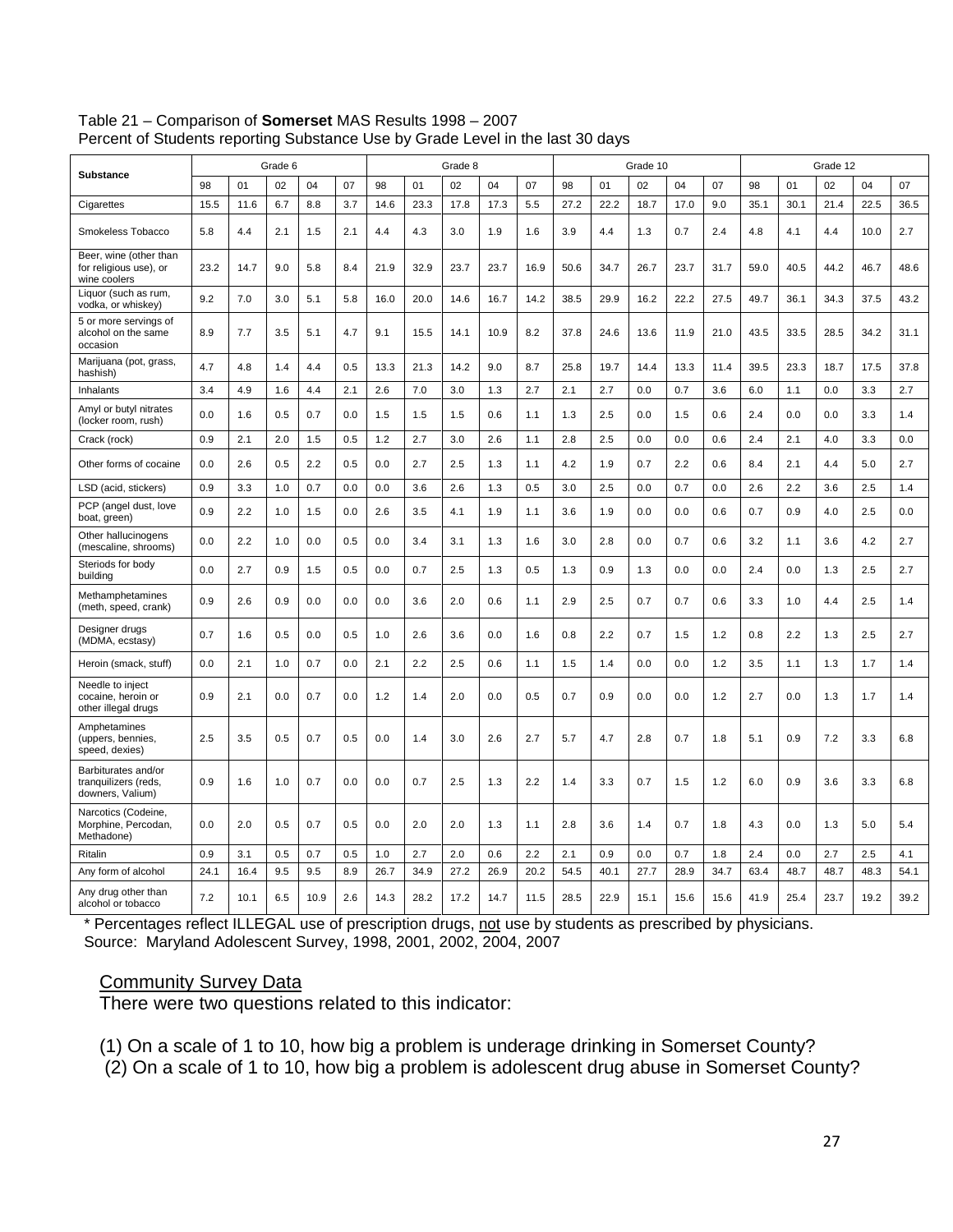The data in the two tables below indicate that underage drinking and use of illegal drugs are considered very serious problems by the respondents of the survey as they ranked drinking and drug use as the top two concerns.

#### Table 22

Community Survey Regarding Underage Drinking

|                        | Frequency | Percentage |
|------------------------|-----------|------------|
| No Problem             | 26        | 10.1%      |
| Somewhat of a Problem  | 19        | 7.4%       |
| Problem                | 42        | 16.3%      |
| <b>Serious Problem</b> | 171       | 66.3%      |
| Total                  | 258       | 100%       |

Don't know or no opinion = 37

#### Table 23

Community Survey Regarding Illegal Drug Use by Teenagers

|                        | Frequency | Percentage |
|------------------------|-----------|------------|
| No Problem             | 20        | 7.7%       |
| Somewhat of a Problem  | 24        | 9.2%       |
| Problem                | 42        | 16.1%      |
| <b>Serious Problem</b> | 175       | 67.0%      |
| Total                  | 261       | 100%       |

Don't know or no opinion = 34

### **Indicator 7: Asthma**

Asthma is becoming a more prevalent problem across the state, leading to additional health concerns for children as they reach adolescence and adulthood.

### Secondary Data Analysis

As this is a new measure for collection, only data from 2009 is available at this time.

Table 24

Recorded Cases of Diagnosed Asthma, rate per 10,000

|      | Somerset     | Maryland             |
|------|--------------|----------------------|
| 2009 | rn r<br>60.S | $\sim$ $\sim$<br>™.⊾ |

Source: Department of Health and Mental Hygiene, online data

### Community Survey Data

No question specific to asthma was asked in the community survey.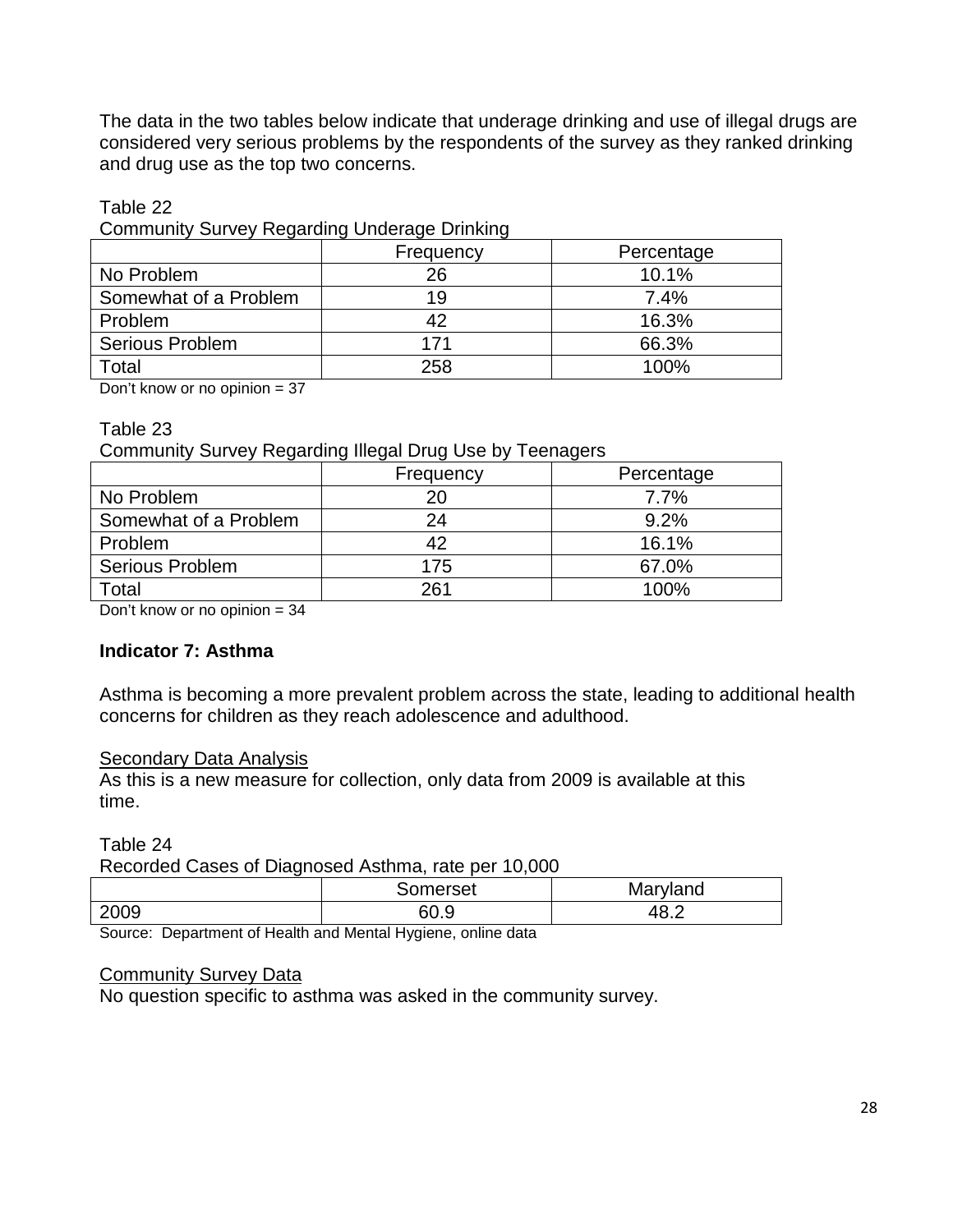### Discussion of Result 2 Area Findings

The result area Healthy Children presents a mixed picture depending upon the indicator that one interprets. Immunizations, injuries, and childhood fatalities are not viewed by the public as problematic, and the secondary data supports the same conclusion as county rates mirror state figures; however, youth substance abuse was rated as the most serious by survey respondents. From the amassed secondary data there is evidence to support both the public alarm, at the number of youth who use drugs and alcohol, and public hope, for those who see evidence that prevention programs are successful in beginning to "turn the curve" towards a decrease in substance abuse as evidenced by the direction indicator trendline.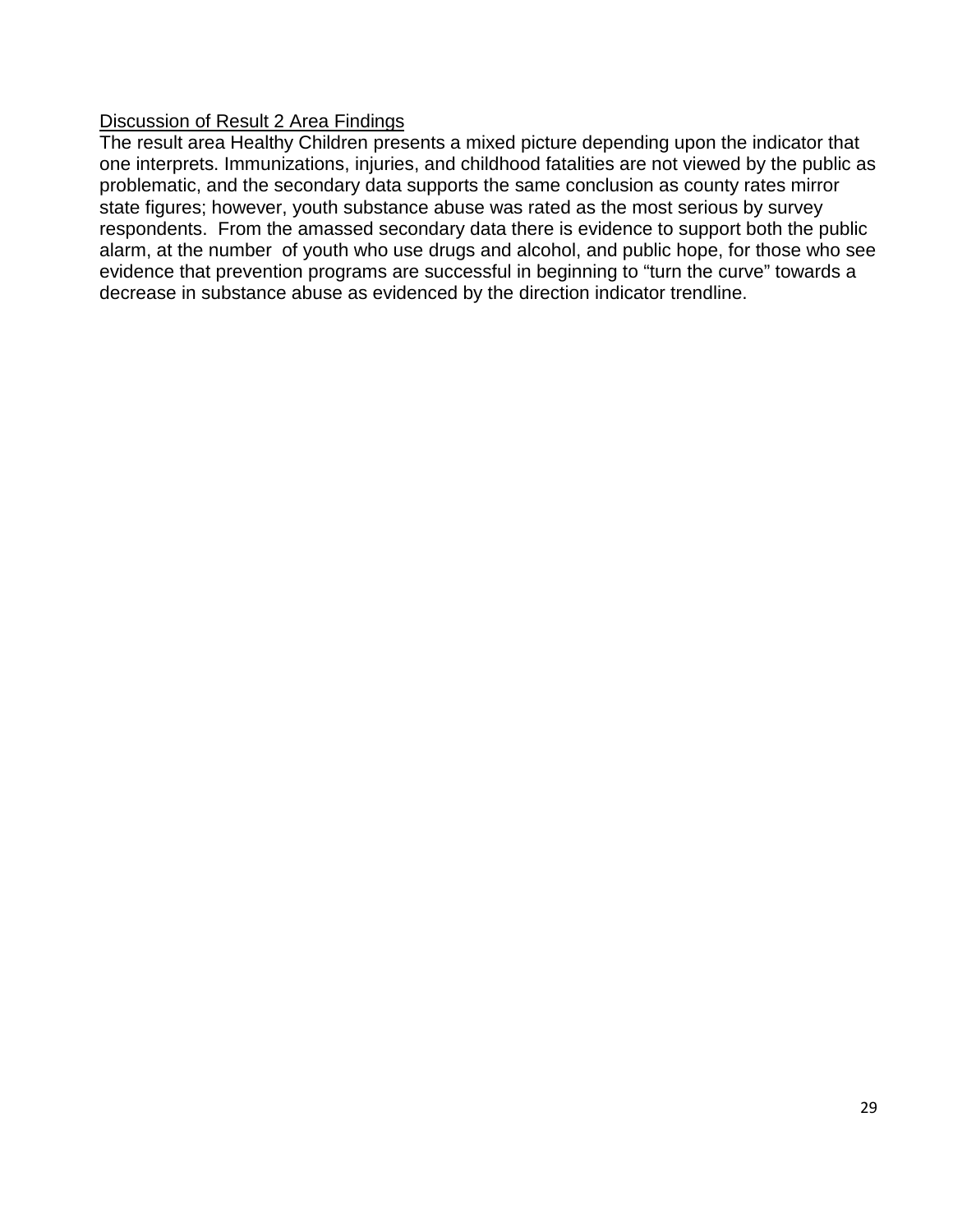### **Result Area 3: School Readiness**

The School Readiness result area is composed of one state indicator:

• Kindergarten Assessment

Traditionally, the early childhood education profession has measured the success of early childhood experiences by documenting inputs, such as early education enrollment figures. Recently, however, the national trend of measuring school readiness has incorporated quantitative measures of the skills and knowledge that children should be able to demonstrate across all developmental domains by the time they enter school, typically as kindergarten students.

### **Indicator 1: Kindergarten Assessment**

#### Secondary Data Analysis

Kindergarten Assessment ratings are based on the percent of students who have reached one of three levels of readiness on the Work Sampling System™ Kindergarten Assessment: full readiness, approaching readiness, or developing readiness. The three levels of readiness are based upon teacher ratings in the following seven domains: social and personal, language and literacy, mathematical thinking, scientific thinking, social studies, the arts, and physical development. Full readiness is defined as consistently demonstrating skills, behaviors, and abilities that are needed to meet kindergarten expectations successfully. Approaching readiness indicates that a student is inconsistently meeting those goals and requires targeted instructional support. Students who are developing readiness do not successfully meet kindergarten readiness goals and require considerable support.

Table 25

Kids Count CLIKS Online Data 2012

| <b>Child Well-Being</b>       |      |      |      |      |      |
|-------------------------------|------|------|------|------|------|
| Indicator                     | 2008 | 2009 | 2010 | 2011 | 2012 |
| <b>Kindergarten Readiness</b> |      |      |      |      |      |
| SOMERSET COUNTY               | 79%  | 75%  | 78%  | 85%  | 71%  |
| Maryland                      | 65%  | 70%  | 73%  | 95%  | 74%  |

As they entered kindergarten, children in Somerset County have shown a historically high percentage of students at "Full Readiness" in the past; however, the last two years of data has seen a decline in the percentage of children entering school ready to learn.

### Additional Result Area 3 Data

#### **Community Survey**

Question: On a scale of 1 to 10, how big a problem is preschoolers' readiness for school in Somerset County?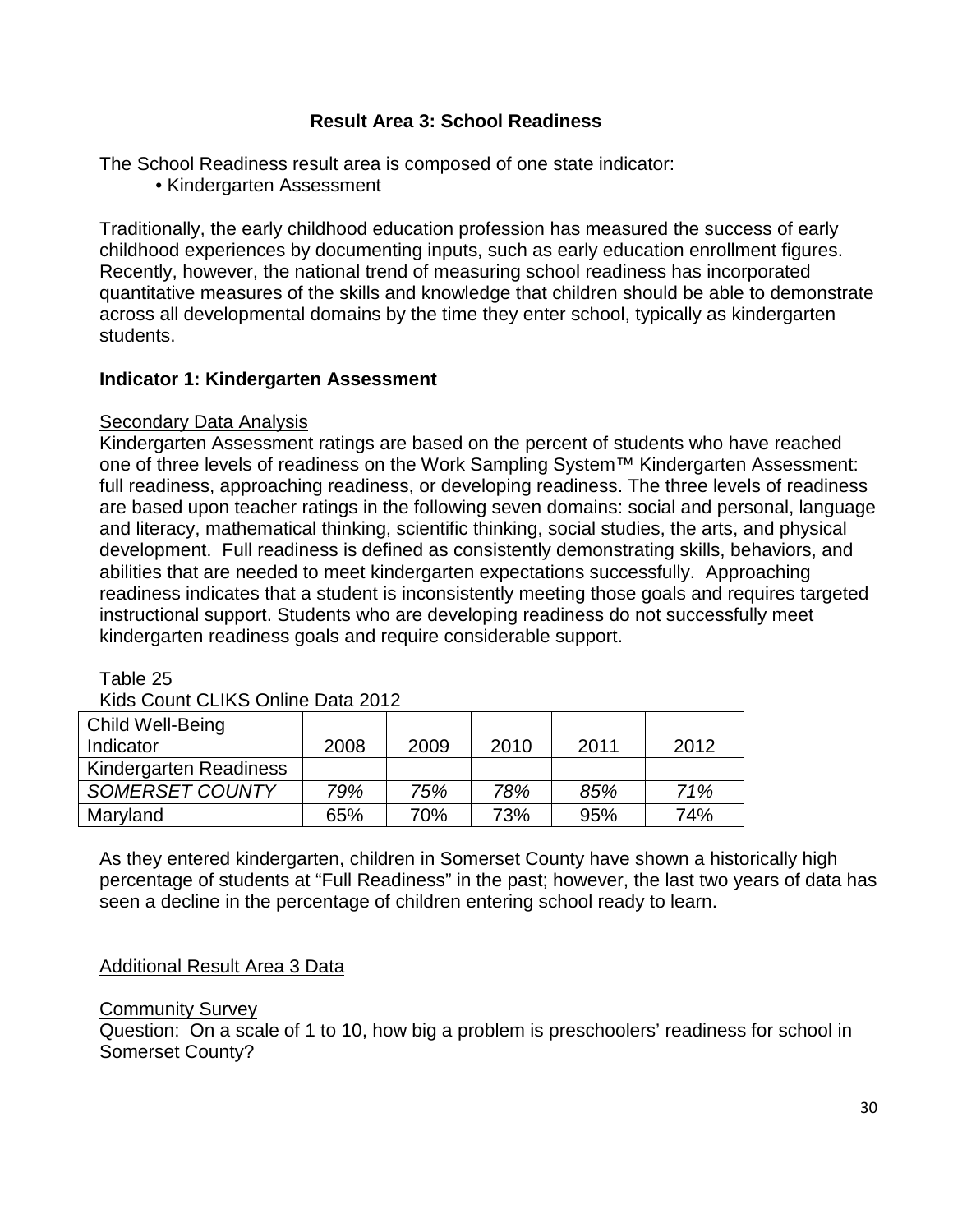### Table 26 Community Survey Regarding Preschool Readiness

| _ _ _ _ _ _ _ _ _ _ _  |           |            |  |  |  |  |  |  |  |  |
|------------------------|-----------|------------|--|--|--|--|--|--|--|--|
|                        | Frequency | Percentage |  |  |  |  |  |  |  |  |
| No Problem             |           | 19.0%      |  |  |  |  |  |  |  |  |
| Somewhat of a Problem  | 40        | 18.1%      |  |  |  |  |  |  |  |  |
| Problem                | 57        | 25.8%      |  |  |  |  |  |  |  |  |
| <b>Serious Problem</b> | 82        | 37.1%      |  |  |  |  |  |  |  |  |
| Total                  | 221       | 100%       |  |  |  |  |  |  |  |  |

Don't know or no opinion = 74

### Discussion of Result Area 3 Findings

Result Area 3: Children Enter School Ready to Learn has only one indicator, Kindergarten Readiness. Given the subsequent challenges faced by county students as they progress in school, it is impressive that early school preparation efforts are so successful.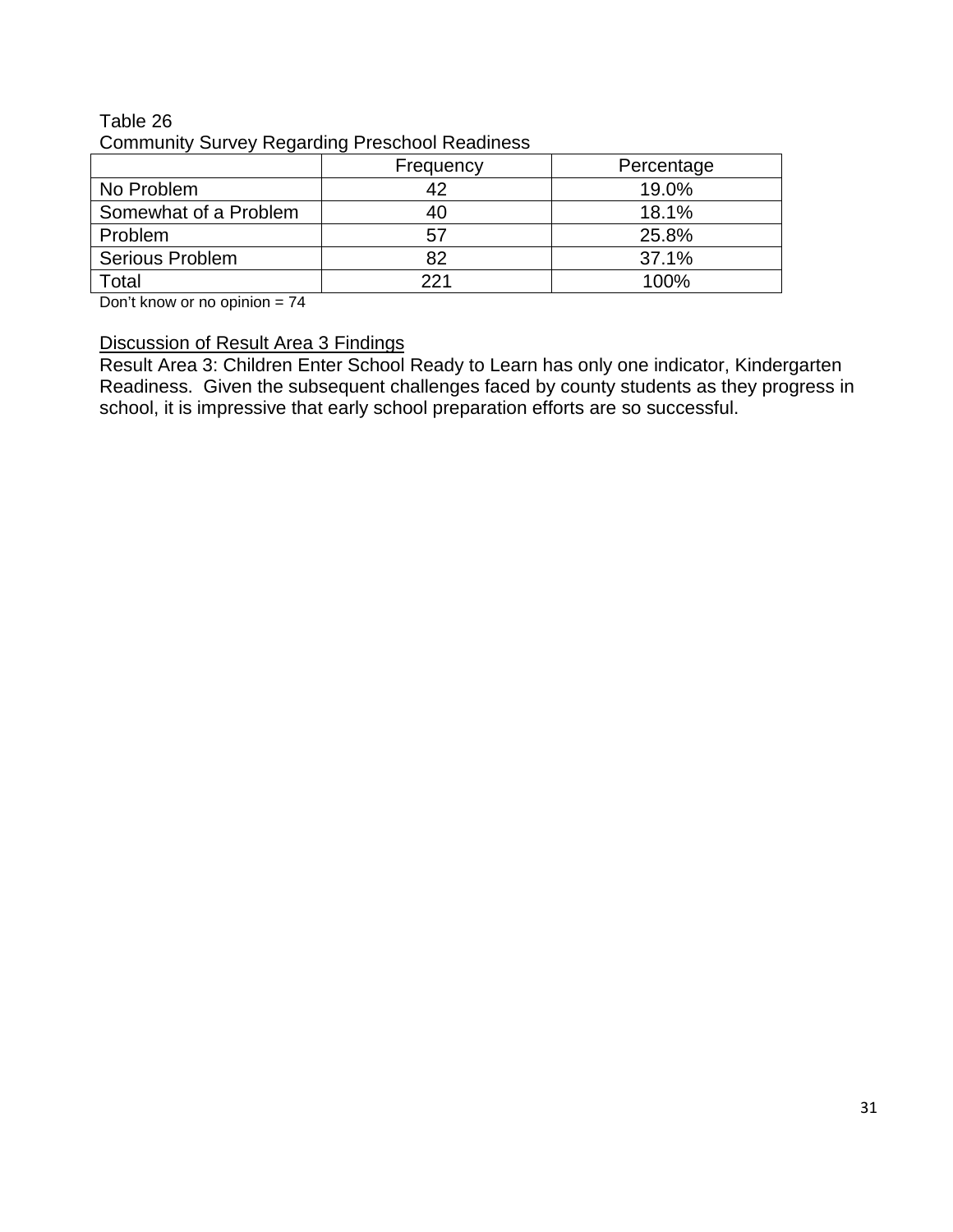### **Result Area 4: School Success**

The School Success result area is composed of three state indicators:

- Academic Performance
- School Truancy
- Bullying and Harassment

### **Indicator 1: Academic Performance**

The Maryland School Assessment requires students in  $3^{^{\circ}}$  through  $8^{^{\circ}}$  grade to demonstrate what they know about reading and math and requires older students to demonstrate proficiency in English and geometry. The reading and math test produces a score that describes how well a student masters the discipline content specified in the Maryland Content Standards. Each child receives a score in each content area that will categorize their performance as basic, proficient, or advanced. These data will provide parents with objective information on where their child stands academically.

### **Secondary Data Analysis**

The MSA school performance data is displayed with three achievement levels of basic, proficient, and advanced aligned to statewide standards.

- *Advanced* is a highly challenging and exemplary level of achievement indicating outstanding accomplishment in meeting the needs of students.
- *Proficient* is a realistic and rigorous level of achievement indicating proficiency in meeting the needs of students.
- *Basic* is a level of achievement indicating that more work is needed to attain proficiency in meeting the needs of students. Student performance in each content area is reported in terms of these three achievement levels.

### *Reading:*

Basic - Students at this level are unable to adequately read and comprehend grade appropriate literature and informational passages.

Proficient - Students at this level can read grade appropriate text and demonstrate the ability to comprehend literature and informational passages.

Advanced - Students at this level can regularly read above-grade level text and demonstrate the ability to comprehend complex literature and informational passages.

### *Mathematics:*

Basic - Students at this level demonstrate only partial mastery of the skills and concepts defined in the Maryland Mathematics Content Standards.

Proficient - Students at this level demonstrate an understanding of fundamental grade level skills and concepts and can generally solve entry-level problems in mathematics.

Advanced - Students at this level can regularly solve complex problems in mathematics and demonstrate superior ability to reason mathematically.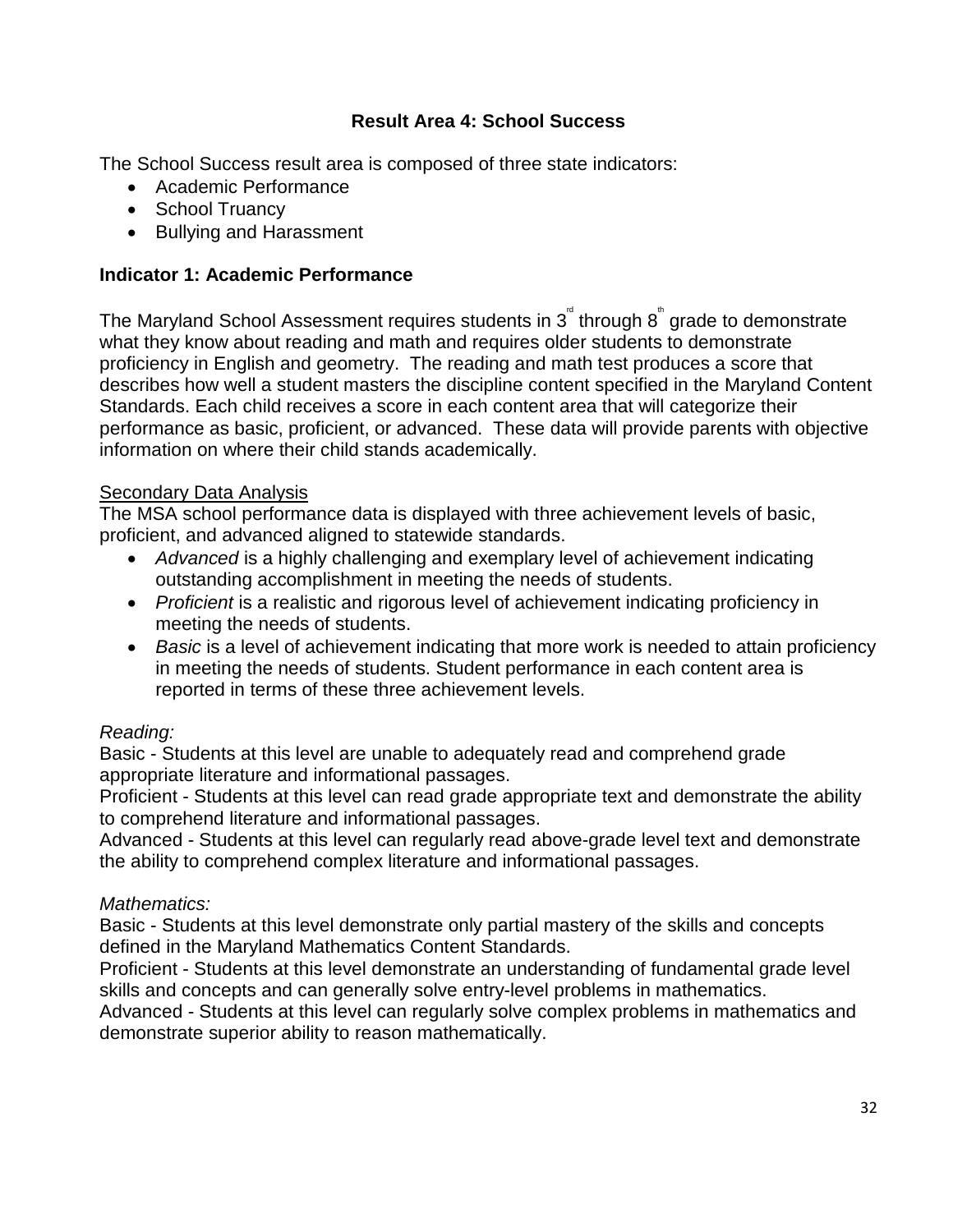### Table 27

Percent of Students in Grades 3, 4, 5, 6, 7, and 8, Reading and Math - Scoring at Advanced, Proficient, and Basic Levels on the Maryland School Assessments (MSA) School Years 2008/2009 through 2012/2013

|       | Grade 3  |             |                          |             |         |                        |         |                 |         |                   |         |              |  |  |  |
|-------|----------|-------------|--------------------------|-------------|---------|------------------------|---------|-----------------|---------|-------------------|---------|--------------|--|--|--|
|       |          |             | <b>State of Maryland</b> |             |         | <b>Somerset County</b> |         |                 |         |                   |         |              |  |  |  |
| Year  | Advanced |             | <b>Proficient</b>        |             |         | <b>Basic</b>           |         | <b>Advanced</b> |         | <b>Proficient</b> |         | <b>Basic</b> |  |  |  |
|       | Reading  | <b>Math</b> | Reading                  | <b>Math</b> | Reading | <b>Math</b>            | Reading | <b>Math</b>     | Reading | <b>Math</b>       | Reading | <b>Math</b>  |  |  |  |
| 08/09 | 21.9     | 28.8        | 63                       | 55.5        | 15.1    | 15.7                   | 9.0     | 18.1            | 71.4    | 62.9              | 19.5    | 19.0         |  |  |  |
| 09/10 | 21.2     | 34.1        | 62.8                     | 541.9       | 16.0    | 14.0                   | 8.2     | 22.2            | 73.4    | 63.8              | 18.4    | 14.0         |  |  |  |
| 10/11 | 20.5     | 25.4        | 64.6                     | 50.9        | 14.9    | 13.7                   | 84      | 19.2            | 70.6    | 65.4              | 21.0    | 15.4         |  |  |  |
| 11/12 | 20.6     | 38.7        | 64.4                     | 49.0        | 15.0    | 12.2                   | 15.1    | 28.0            | 72.6    | 62.8              | 12.8    | 9.2          |  |  |  |
| 12/13 | 22.1     | 28.9        | 60.5                     | 53.3        | 17.4    | 17.8                   | 9.8     | 25.7            | 69.7    | 61.6              | 20.5    | 12.7         |  |  |  |

**Grade 4 State of Maryland State of Maryland Somerset County Year Advanced Proficient Basic Advanced Proficient Basic Reading Math Reading Math Reading Math Reading Math Reading Math Reading Math** 08/09 | 26.8 | 44.9 | 59.9 | 44.3 | 13.4 | 10.8 | 11.2 | 25.5 | 74.0 | 56.6 | 14.8 | 17.9 09/10 | 29.5 | 46.6 | 57.9 | 43.6 | 12.6 | 9.8 | 16.4 | 31.8 | 71.1 | 57.2 | 12.4 | 10.9 10/11 29.4 49.7 59.3 40.6 11.3 9.7 23.0 44.5 66.0 45.9 11.0 9.6 11/12 | 34.2 | 51.2 | 55.6 | 38.6 | 10.2 | 10.1 | 19.0 | 47.8 | 70.0 | 43.1 | 11.0 | 9.1 12/13 | 29.8 | 46.7 | 58.4 | 42.1 | 11.8 | 11.2 | 19.5 | 44.8 | 68.1 | 49.5 | 12.4 | 5.7

|       | Grade 5  |             |                          |                   |         |                        |         |                 |         |                   |              |             |  |  |  |
|-------|----------|-------------|--------------------------|-------------------|---------|------------------------|---------|-----------------|---------|-------------------|--------------|-------------|--|--|--|
|       |          |             | <b>State of Maryland</b> |                   |         | <b>Somerset County</b> |         |                 |         |                   |              |             |  |  |  |
| Year  | Advanced |             |                          | <b>Proficient</b> |         | <b>Basic</b>           |         | <b>Advanced</b> |         | <b>Proficient</b> | <b>Basic</b> |             |  |  |  |
|       | Reading  | <b>Math</b> | Reading                  | <b>Math</b>       | Reading | <b>Math</b>            | Reading | <b>Math</b>     | Reading | <b>Math</b>       | Reading      | <b>Math</b> |  |  |  |
| 08/09 | 49.6     | 25.1        | 39.9                     | 56.1              | 10.5    | 18.8                   | 47.0    | 17.6            | 44.0    | 62.4              | 9.0          | 20.0        |  |  |  |
| 09/10 | 53.3     | 25.3        | 36.1                     | 57.9              | 10.6    | 16.9                   | 41.6    | 10.5            | 45.5    | 69.4              | 12.9         | 20.1        |  |  |  |
| 10/11 | 55.8     | 22.8        | 34.4                     | 59.4              | 9.8     | 17.7                   | 45.5    | 15.7            | 46.5    | 74.7              | 8.0          | 9.6         |  |  |  |
| 11/12 | 55.1     | 30.5        | 34.9                     | 54.8              | 10.1    | 14.7                   | 46.9    | 19.2            | 44.1    | 70.9              | 8.9          | 9.9         |  |  |  |
| 12/13 | 56.6     | 25.3        | 31.8                     | 55.1              | 11.6    | 19.1                   | 44.8    | 16.7            | 43.8    | 67.5              | 11.3         | 15.8        |  |  |  |

|       | Grade 6  |             |                          |             |              |                        |                 |             |                   |             |              |             |  |  |  |
|-------|----------|-------------|--------------------------|-------------|--------------|------------------------|-----------------|-------------|-------------------|-------------|--------------|-------------|--|--|--|
|       |          |             | <b>State of Maryland</b> |             |              | <b>Somerset County</b> |                 |             |                   |             |              |             |  |  |  |
| Year  | Advanced |             | <b>Proficient</b>        |             | <b>Basic</b> |                        | <b>Advanced</b> |             | <b>Proficient</b> |             | <b>Basic</b> |             |  |  |  |
|       | Reading  | <b>Math</b> | Reading                  | <b>Math</b> | Reading      | <b>Math</b>            | Reading         | <b>Math</b> | Reading           | <b>Math</b> | Reading      | <b>Math</b> |  |  |  |
| 08/09 | 40.2     | 29.0        | 43.3                     | 47.0        | 16.6         | 24.0                   | 31.9            | 17.7        | 45.4              | 60.2        | 22.7         | 22.0        |  |  |  |
| 09/10 | 43.3     | 29.7        | 42.8                     | 50.1        | 13.9         | 20.2                   | 36.5            | 29.8        | 51.7              | 60.7        | 11.8         | 9.6         |  |  |  |
| 10/11 | 42.8     | 32.1        | 41.0                     | 48.9        | 16.2         | 19.0                   | 36.2            | 34.7        | 47.2              | 54.8        | 16.6         | 10.6        |  |  |  |
| 11/12 | 41.8     | 35.5        | 42.7                     | 47.6        | 15.5         | 17.0                   | 30.4            | 35.3        | 56.0              | 57.4        | 13.6         | 7.4         |  |  |  |
| 12/13 | 43.5     | 29.1        | 40.6                     | 48.0        | 15.9         | 22.9                   | 36.6            | 31.0        | 47.9              | 57.3        | 15.5         | 11.7        |  |  |  |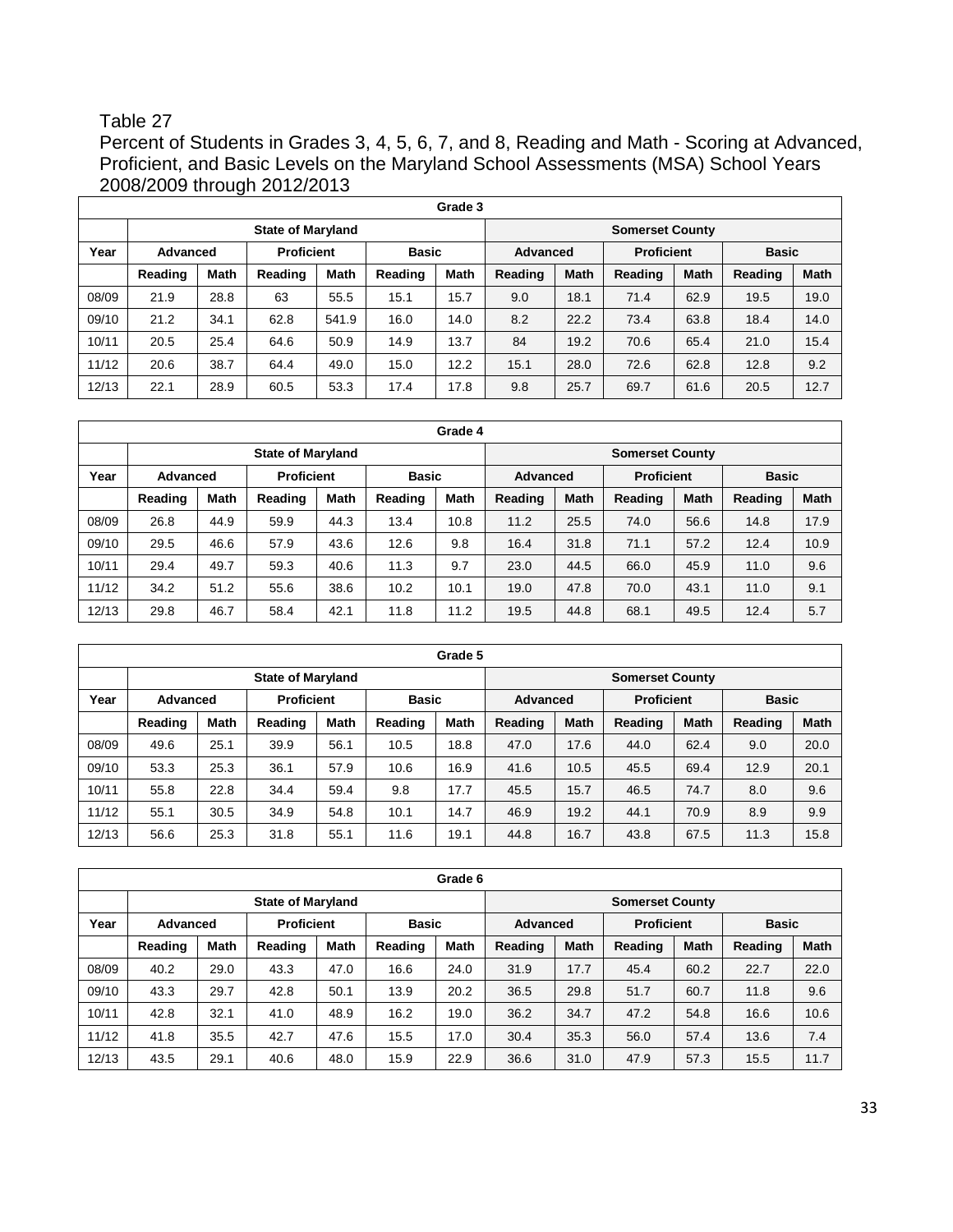|       | Grade 7                  |             |         |                                   |         |                 |                        |                   |         |              |         |             |  |
|-------|--------------------------|-------------|---------|-----------------------------------|---------|-----------------|------------------------|-------------------|---------|--------------|---------|-------------|--|
|       | <b>State of Maryland</b> |             |         |                                   |         |                 | <b>Somerset County</b> |                   |         |              |         |             |  |
| Year  | Advanced                 |             |         | <b>Proficient</b><br><b>Basic</b> |         | <b>Advanced</b> |                        | <b>Proficient</b> |         | <b>Basic</b> |         |             |  |
|       | Reading                  | <b>Math</b> | Reading | <b>Math</b>                       | Reading | <b>Math</b>     | Reading                | <b>Math</b>       | Reading | <b>Math</b>  | Reading | <b>Math</b> |  |
| 08/09 | 43.7                     | 23.0        | 38.1    | 49.0                              | 18.3    | 28.0            | 32.0                   | 9.8               | 49.3    | 56.4         | 18.7    | 33.8        |  |
| 09/10 | 45.1                     | 23.4        | 36.8    | 49.2                              | 18.2    | 27.4            | 37.1                   | 14.5              | 47.3    | 64.0         | 15.6    | 21.5        |  |
| 10/11 | 43.4                     | 25.4        | 40.6    | 48.9                              | 15.9    | 25.7            | 33.5                   | 22.2              | 55.1    | 60.2         | 11.4    | 17.6        |  |
| 11/12 | 45.7                     | 26.9        | 35.5    | 49.5                              | 18.8    | 23.7            | 38.9                   | 19.2              | 48.2    | 62.7         | 13.1    | 18.1        |  |
| 12/13 | 48.1                     | 23.3        | 36.9    | 49.3                              | 15.0    | 27.4            | 40.2                   | 17.5              | 41.3    | 67.2         | 18.5    | 15.3        |  |

|       | Grade 8                       |             |         |              |         |                        |         |                   |         |              |         |             |
|-------|-------------------------------|-------------|---------|--------------|---------|------------------------|---------|-------------------|---------|--------------|---------|-------------|
|       | <b>State of Maryland</b>      |             |         |              |         | <b>Somerset County</b> |         |                   |         |              |         |             |
| Year  | <b>Proficient</b><br>Advanced |             |         | <b>Basic</b> |         | <b>Advanced</b>        |         | <b>Proficient</b> |         | <b>Basic</b> |         |             |
|       | Reading                       | <b>Math</b> | Reading | <b>Math</b>  | Reading | <b>Math</b>            | Reading | <b>Math</b>       | Reading | <b>Math</b>  | Reading | <b>Math</b> |
| 08/09 | 36.9                          | 28.6        | 43.3    | 37.1         | 19.8    | 34.2                   | 18.3    | 13.2              | 49.3    | 32.6         | 32.3    | 54.2        |
| 09/10 | 44.8                          | 29.5        | 35.5    | 35.9         | 19.6    | 34.6                   | 24.9    | 10.2              | 45.9    | 31.7         | 29.3    | 58.0        |
| 10/11 | 45.9                          | 32.4        | 36.8    | 33.7         | 17.3    | 33.9                   | 39.9    | 16.6              | 42.0    | 48.7         | 18.1    | 34.8        |
| 11/12 | 44.2                          | 33.1        | 36.6    | 36.2         | 19.2    | 30.7                   | 34.1    | 20.5              | 40.5    | 45.4         | 25.4    | 34.1        |
| 12/13 | 46.1                          | 30.6        | 34.9    | 36.4         | 19.0    | 33.0                   | 29.3    | 22.8              | 46.5    | 41.1         | 24.2    | 36.0        |

Source: Maryland's Report Card: 2009 - 2013 Performance Report (MSDE)

Because MSA data is so detailed, it is recommended that specific areas of interest or concern be further studied and considered if needed in future planning efforts.

County MSA scores in math and reading improved in most grade levels from 2009 to 2013; however, the county scores still remain well below the state average as a whole.

The High School Assessment (HSA) school performance data is displayed with three achievement levels of basic, proficient, and advanced aligned to statewide standards.

- *Advanced* is a highly challenging and exemplary level of achievement indicating outstanding accomplishment in meeting the needs of students.
- *Proficient* is a realistic and rigorous level of achievement indicating proficiency in meeting the needs of students.
- *Basic* is a level of achievement indicating that more work is needed to attain proficiency in meeting the needs of students. Student performance in each content area is reported in terms of these three achievement levels.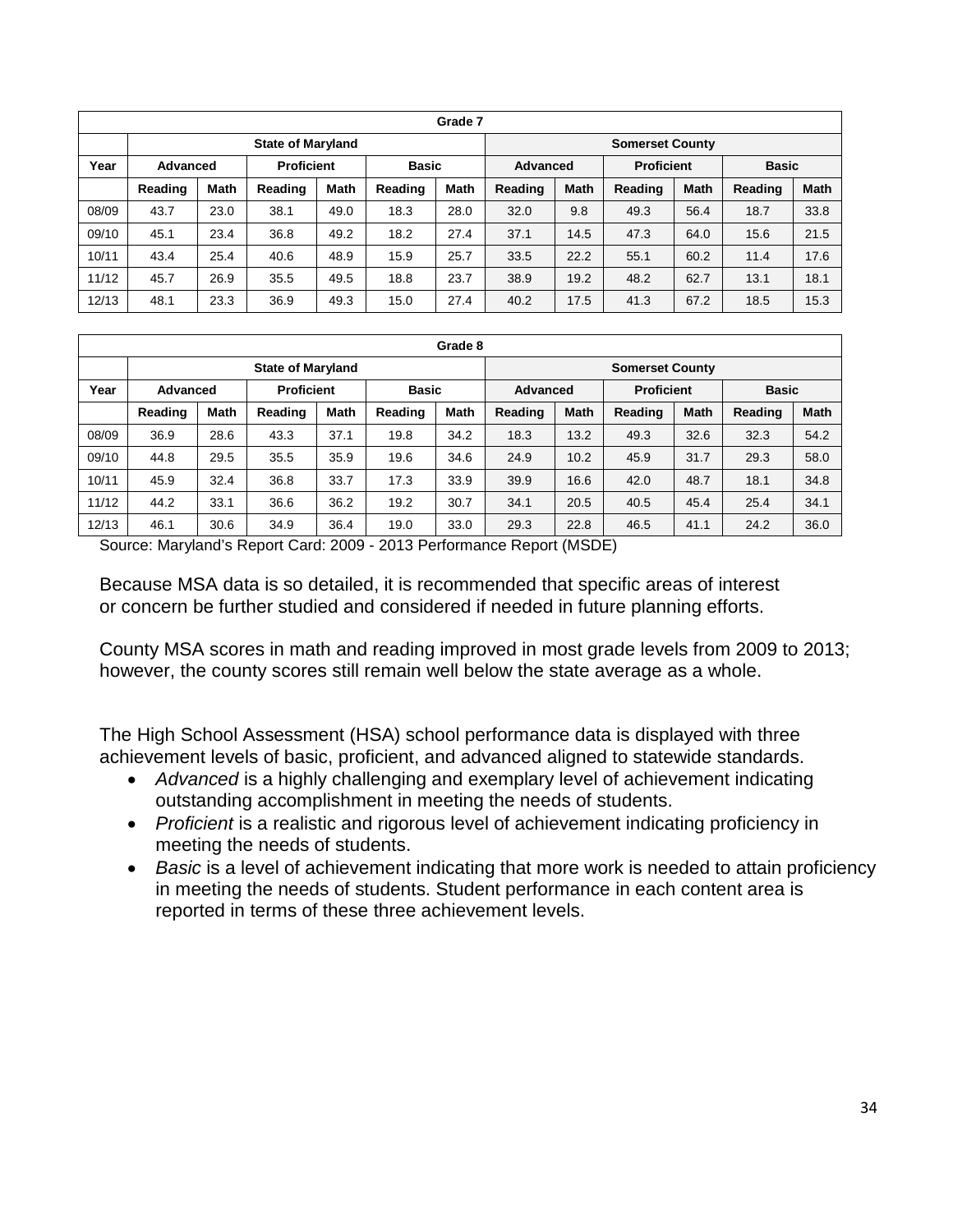### Table 28

Percent of Students in Grades 9, 10, 11, and 12, Algebra, Biology, and English - Scoring at Advanced, Proficient, and Basic Levels on the High School Assessments (HSA) School Years 2008/2009 through 2012/2013

|       | <b>High School Assessment</b> |      |      |      |              |      |                 |          |      |                   |      |      |      |              |      |      |      |      |
|-------|-------------------------------|------|------|------|--------------|------|-----------------|----------|------|-------------------|------|------|------|--------------|------|------|------|------|
|       | <b>Marvland</b>               |      |      |      |              |      | <b>Somerset</b> |          |      |                   |      |      |      |              |      |      |      |      |
| Year  | <b>Proficient</b><br>Advanced |      |      |      | <b>Basic</b> |      |                 | Advanced |      | <b>Proficient</b> |      |      |      | <b>Basic</b> |      |      |      |      |
|       | Alg.                          | Bio. | Eng. | Alg. | Bio.         | Eng. | Alg.            | Bio.     | Eng. | Alg.              | Bio. | Eng. | Alg. | Bio.         | Eng. | Alg. | Bio. | Eng. |
| 08/09 | 28.3                          | 18.7 | 33.0 | 56.8 | 63.9         | 50.5 | 14.9            | 17.5     | 16.5 | 21.3              | 5.6  | 18.1 | 60.6 | 65.2         | 56.3 | 18.7 | 29.2 | 25.6 |
| 09/10 | 30.7                          | 17.4 | 28.9 | 53.5 | 63.5         | 51.3 | 16.4            | 19.0     | 19.9 | 18.6              | 8.2  | 21.0 | 60.5 | 67.8         | 55.1 | 20.9 | 24.0 | 24.0 |
| 10/11 | 30.0                          | 9.8  | 28.4 | 53.6 | 61.5         | 53.4 | 16.4            | 18.7     | 18.3 | 20.2              | 6.5  | 17.0 | 58.9 | 64.9         | 58.8 | 20.9 | 28.6 | 24.2 |
| 11/12 | 30.8                          | 22.1 | 28.2 | 53.1 | 59.6         | 54.9 | 16.1            | 18.3     | 16.9 | 19.8              | 14.2 | 19.1 | 57.6 | 66.5         | 60.1 | 22.6 | 19.3 | 20.8 |
| 12/13 | 30.8                          | 21.9 | 27.8 | 53.4 | 60.7         | 55.3 | 15.8            | 17.4     | 17.0 | 18.2              | 1.2  | 14.1 | 59.7 | 67.4         | 60.5 | 22.2 | 21.3 | 25.4 |

Source: Maryland's Report Card: 2009 - 2013 Performance Report (MSDE)

As with the MSA scores, Somerset County high school students scored lower than the state average on the HSA. Unlike the MSA scores, the HSA results for Advanced level have decreased from 2009 to 2013 in Algebra and English, but increased in Biology.

#### Community Survey Data

There was one question related to this indicator: *The next issue is about the Maryland School Assessment test, the state's standardized educational test. On a scale of 1 to 10, how big a problem is Somerset County school children's performance on the test?* 

# Frequency | Percentage No Problem  $\overline{42}$  and  $\overline{19.4\%}$ Somewhat of a Problem 29 13.4% Problem | 47 | 21.7% Serious Problem 199 15.6% Total 217 100%

Table 29

Community Survey Regarding Performance on Maryland School Assessment Test

Don't know or no opinion  $= 78$ 

### **Indicator 2: School Truancy**

Absenteeism and truancy indicate a loss of opportunity to learn and have negative long-term consequences. High levels of school absence are associated with a higher risk of school failure, dropping out of school, delinquent behavior, substance abuse, and other high-risk behaviors.

### Secondary Data Analysis

This indicator measures the percentage of students in all grades who are absent more than 20 days of the school year annually. It is important to note that these data do not differentiate between students with "excused" versus "unexcused" absences. Local school systems have detailed data on reasons for absences. Nor does the measure include students enrolled for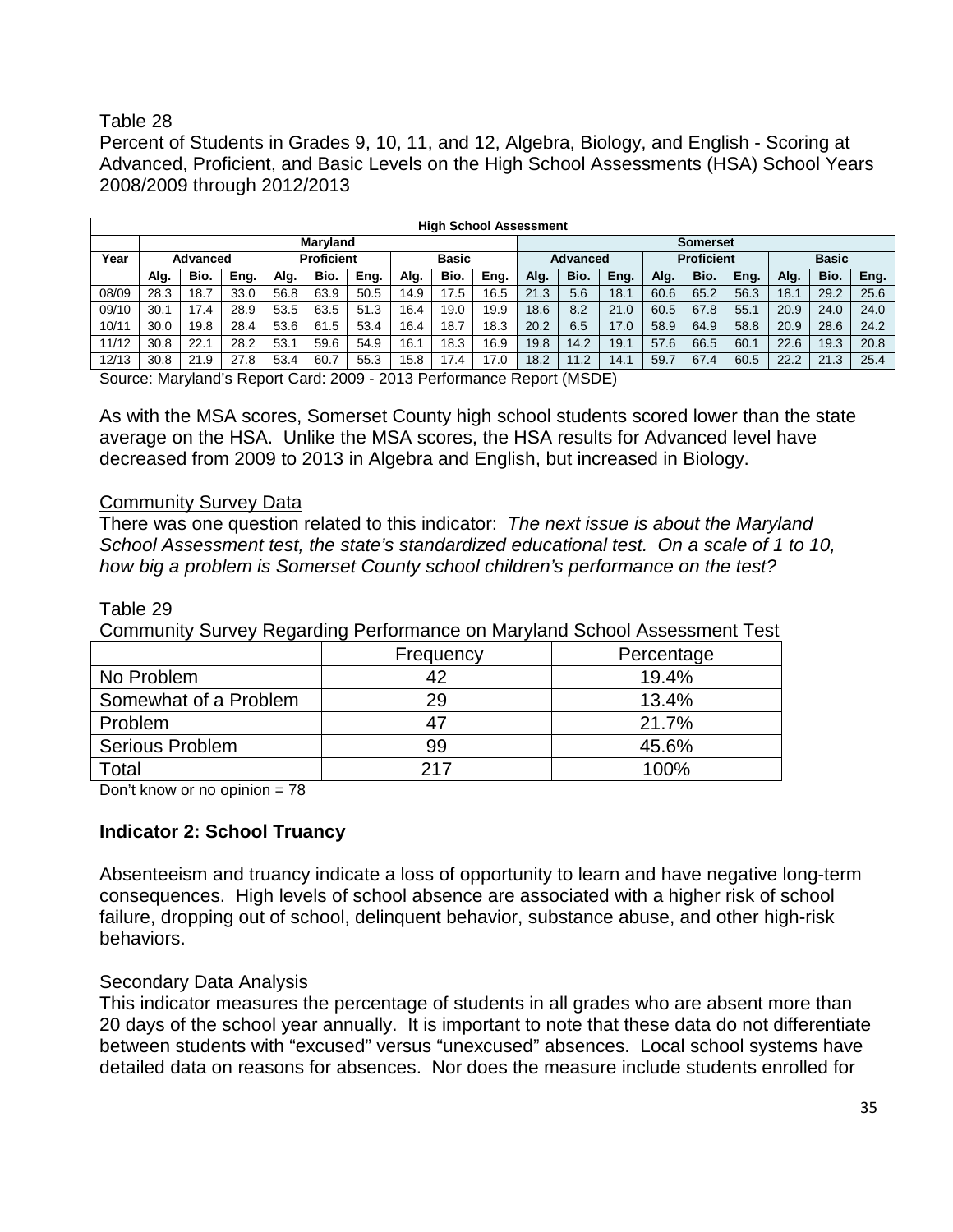fewer than 91 days during the school year. Attendance data for Somerset County public schools are found below.

### Table 30

Percent of Students in all Grades Missing More than 20 Days of School

|                   | <b>Somerset</b> | <b>Maryland</b> |
|-------------------|-----------------|-----------------|
| 08/09 School Year | 11.5%           | 11.3%           |
| 09/10 School Year | 13.5%           | 11.2%           |
| 10/11 School Year | 11.7%           | 11.3%           |
| 11/12 School Year | 10.5%           | 10.8%           |
| 12/13 School Year | 13.9%           | 11.1%           |

*Source: Maryland's Report Card: 2009 through 2013 (MSDE)*

From 2009 through 2013, Somerset students (all grades combined) averaged above the state average each year, with the exception of 2012.

#### Community Survey Data

There was one question related to this indicator: *The next issue is chronic absenteeism from school, that is, missing 20 or more days of school a year. On a scale of 1 to 10, how big a problem is chronic absenteeism from school in Somerset County?* 

Table 31

Community Survey Regarding Chronic Absenteeism

|                        | Frequency | Percentage |
|------------------------|-----------|------------|
| No Problem             | 40        | 17.8%      |
| Somewhat of a Problem  | 24        | 10.7%      |
| <b>Problem</b>         | 52        | 23.1%      |
| <b>Serious Problem</b> | 109       | 48.4%      |
| Γotal                  | 225       | 100%       |

Don't know or no opinion = 70

### **Indicator 3: Bullying and Harassment**

The safety and security of students in the school environment affects graduation, adult achievement, and life skills.

### Secondary Data Analysis

There is currently no county level data for this indicator available.

### Community Survey Data

There was no question specific to this indicator.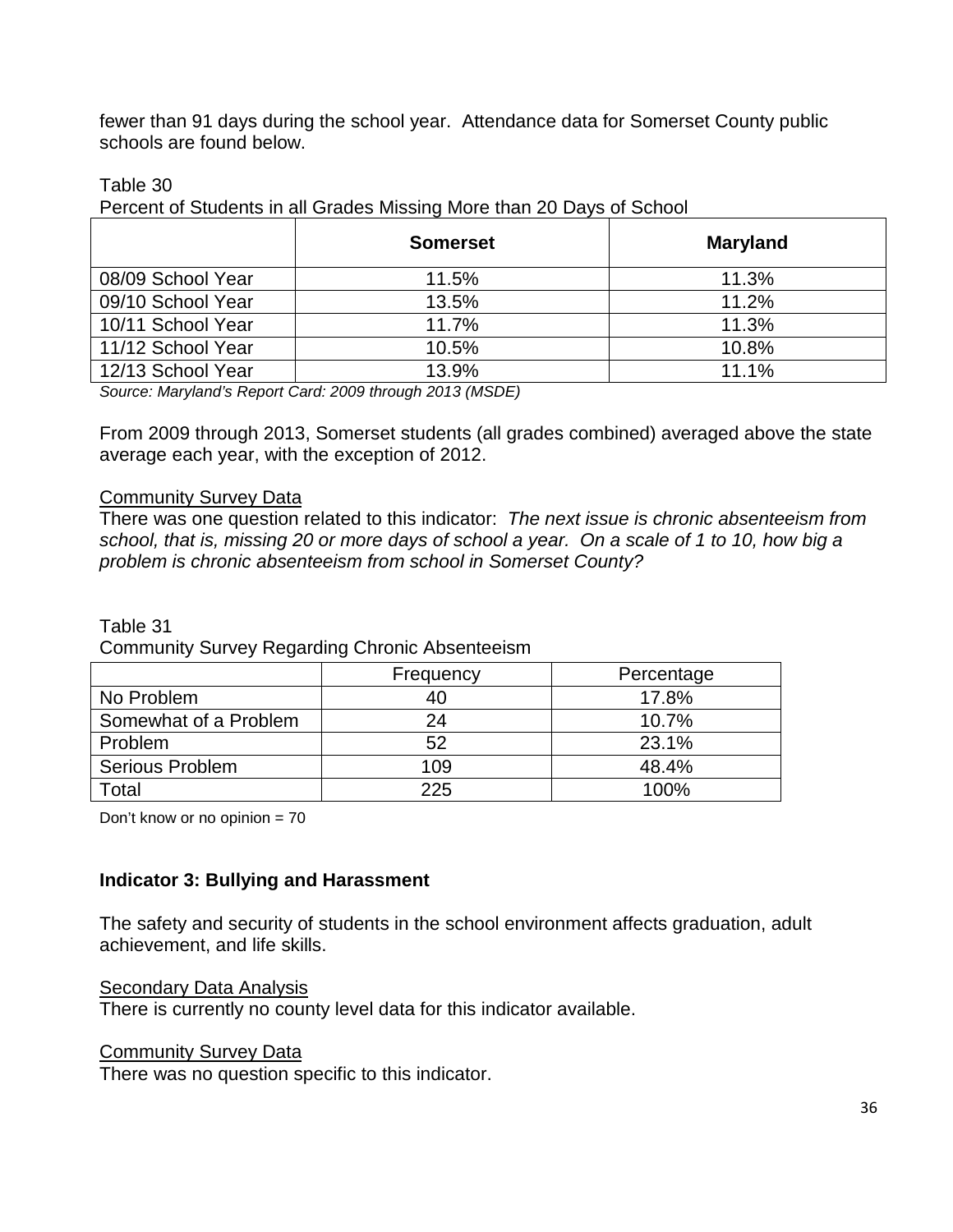### Discussion of Result Area 4 Findings

Result Area 4: School Completion includes three indicators, academic success, school truancy, and bullying and harassment. In contrast to school preparedness where students scored best in the state, county students have difficulty demonstrating success once they are in school. The secondary data are consistent, and the indicators logically reinforce one another towards a common conclusion; there are serious concerns with the county public school system. First, Somerset county youth have poor attendance in high school. Second, county students in all three school levels, elementary, middle, and high have higher absenteeism rates than the state average at comparable levels, and the trends for middle and high school students are all on the rise. Finally, as might be expected, high absenteeism is associated with and may actually be a harbinger of lower academic performance as evidenced by low test scores. The earlier analysis of the MSA test scores documents the gap between the performance of county youth and statewide performance standards.

Concerns about academic performance were echoed in the community as well.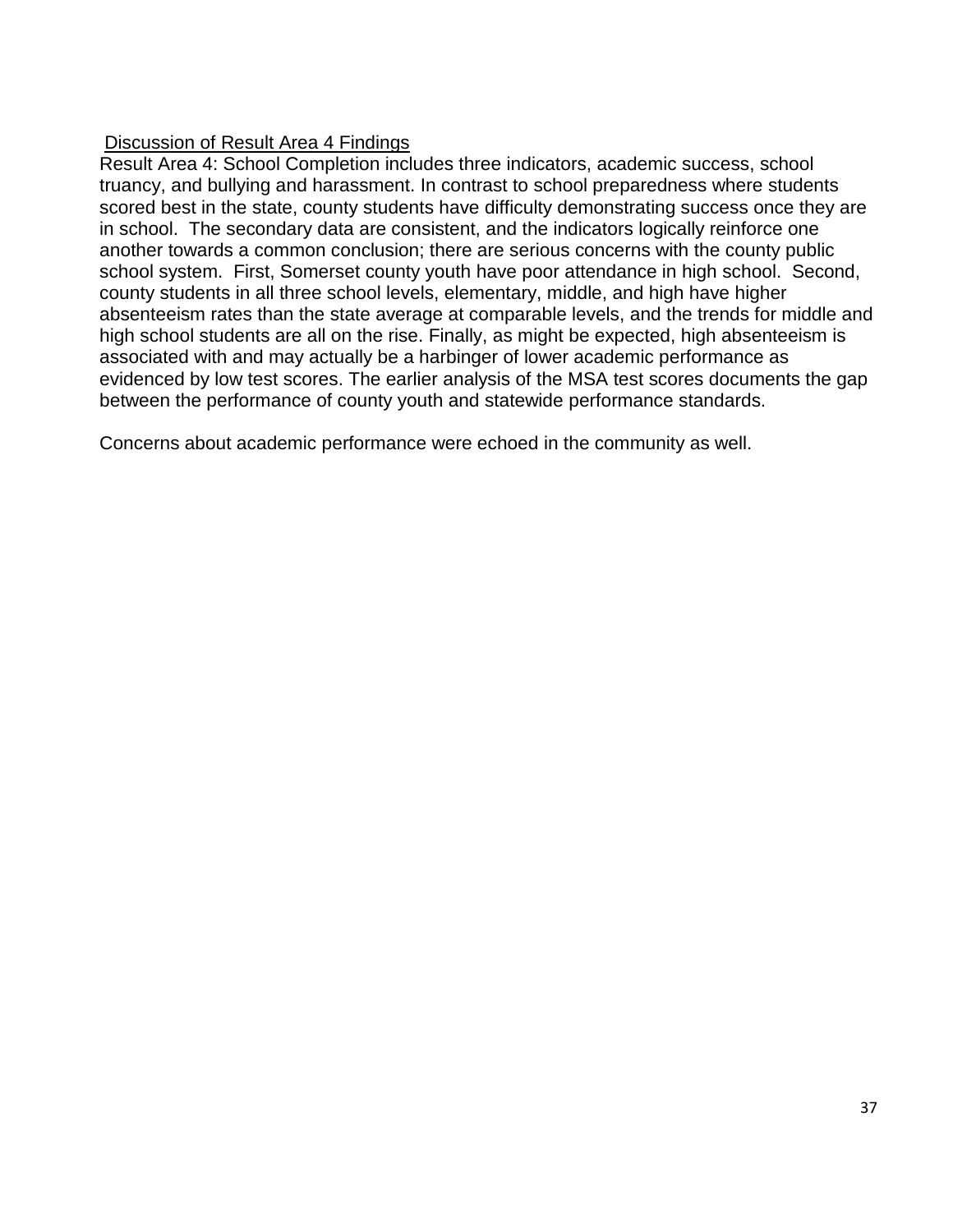### **Result Area 5: School Completion**

The School Completion result area is composed of three state indicators:

- High School Graduation Rate
- High School Program Completion
- Graduation/School Completion of Students with Disabilities

### **Indicator 1: High School Graduation Rate**

Failure to complete high school is closely linked with decreased employment opportunities, low pay, and limited paths to advancement.

### Secondary Data Analysis

This indicator reports the percentage of public school students in 12  $\degree$ grade who successfully graduated or completed a Maryland approved educational program during the July to June academic year. The following chart presents a comparison of Somerset County and State students' graduation rates for the past three years.

#### Table 32

Graduation Rate: 2010-2012

|                                  | 2010  | 2011  | 2012  |
|----------------------------------|-------|-------|-------|
| <b>SOMERSET</b><br><b>COUNTY</b> | 80.5% | 76.6% | 83.6% |
| Maryland                         | 82.0% | 82.8% | 83.6% |
|                                  |       |       |       |

Source: Kids Count CLIKS Online Data 2012

Over the past three years, Somerset County has consistently fallen short of the state average for graduation rates, except for 2012, where Somerset met the state average.

#### Community Survey Data

Question: On a scale of 1 to 10, how big of a problem is high school drop outs in Somerset County?

Table 33

Community Survey Regarding Drop Out Rates

|                       | Frequency | Percentage |
|-----------------------|-----------|------------|
| No Problem            | 32        | 15.2%      |
| Somewhat of a Problem | 28        | 13.3%      |
| Problem               | 33        | 15.6%      |
| Serious Problem       | 118       | 55.9%      |
| Гоtal                 | 211       | 100%       |

Don't know or no opinion = 84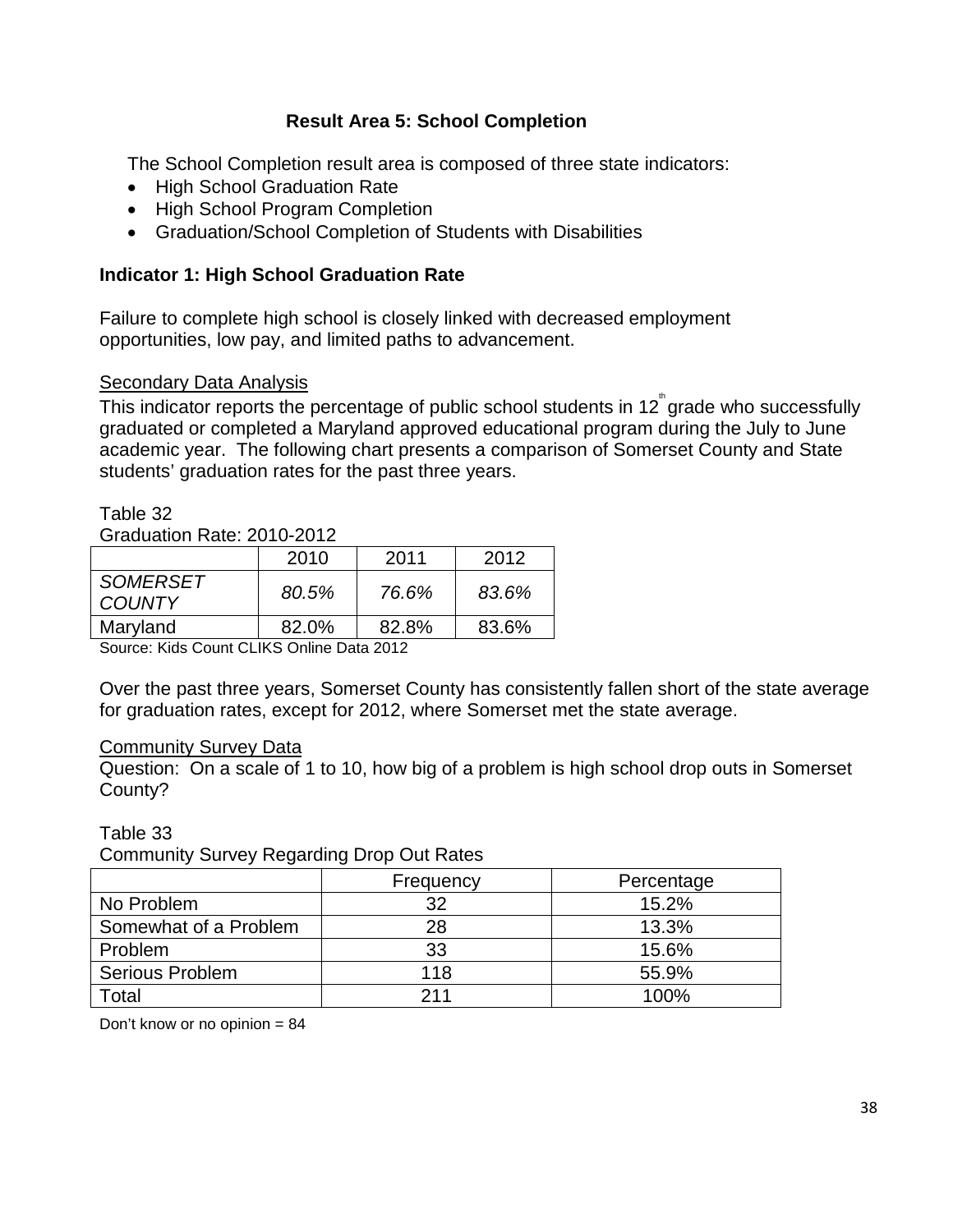## **Indicator 2: High School Program Completion**

The completion of program requirements indicates students' potential readiness for postsecondary education and/or employment.

### Secondary Data Analysis

This indicator measures the percent of high school graduates who complete minimum course requirements needed for approved Career and Technology programs, or who completed course requirements that would qualify them for admission to the University System of Maryland, or who complete both. The following chart illustrates the percentages for both state and local students over the past five years who completed either the University of Maryland entry requirements, course requirements for the career and technology programs, or both.

#### Table 34

Percent of Students Completing High School University Preparatory and Career Programs

|                                      | <b>Somerset County</b> | Maryland |
|--------------------------------------|------------------------|----------|
| 2013 University of<br>Maryland       | 39.2%                  | 61.2%    |
| 2013 Career and<br>Technology        | 45.5%                  | 8.1%     |
| 2013 Both UofM and C&T               | LNE*                   | 11.1%    |
| <b>Rigorous High School</b><br>Tract | 20.5%                  | 24.6%    |
| One or more of above                 | 88.6%                  | 80.8%    |

Source: Maryland Report Card, Data Download, 2013

\*LNE - less than 5 incidents in one year

Somerset students complete Career and Technology programs at far greater rates than students across the state. Additionally, students in Somerset County completed one or more of the preparatory and career programs at a higher rate than the state.

### *Community Survey Data*

No question specific to the graduation rate was asked in the community survey.

### **Indicator 3: Graduation/School Completion of Students with Disabilities**

High school graduation/completion is an indicator of adequate functioning for children with mental illness. The National Mental Health Association found that children with serious emotional disturbances have the highest school dropout rate of any group of children with disabilities (National Mental Health Associations' 1993 Report, "All Systems Failure").

### **Secondary Data Analysis**

This indicator reports the percent of children with Emotional Disturbances (ED) who exit special education by graduating or completing school. It does not include those students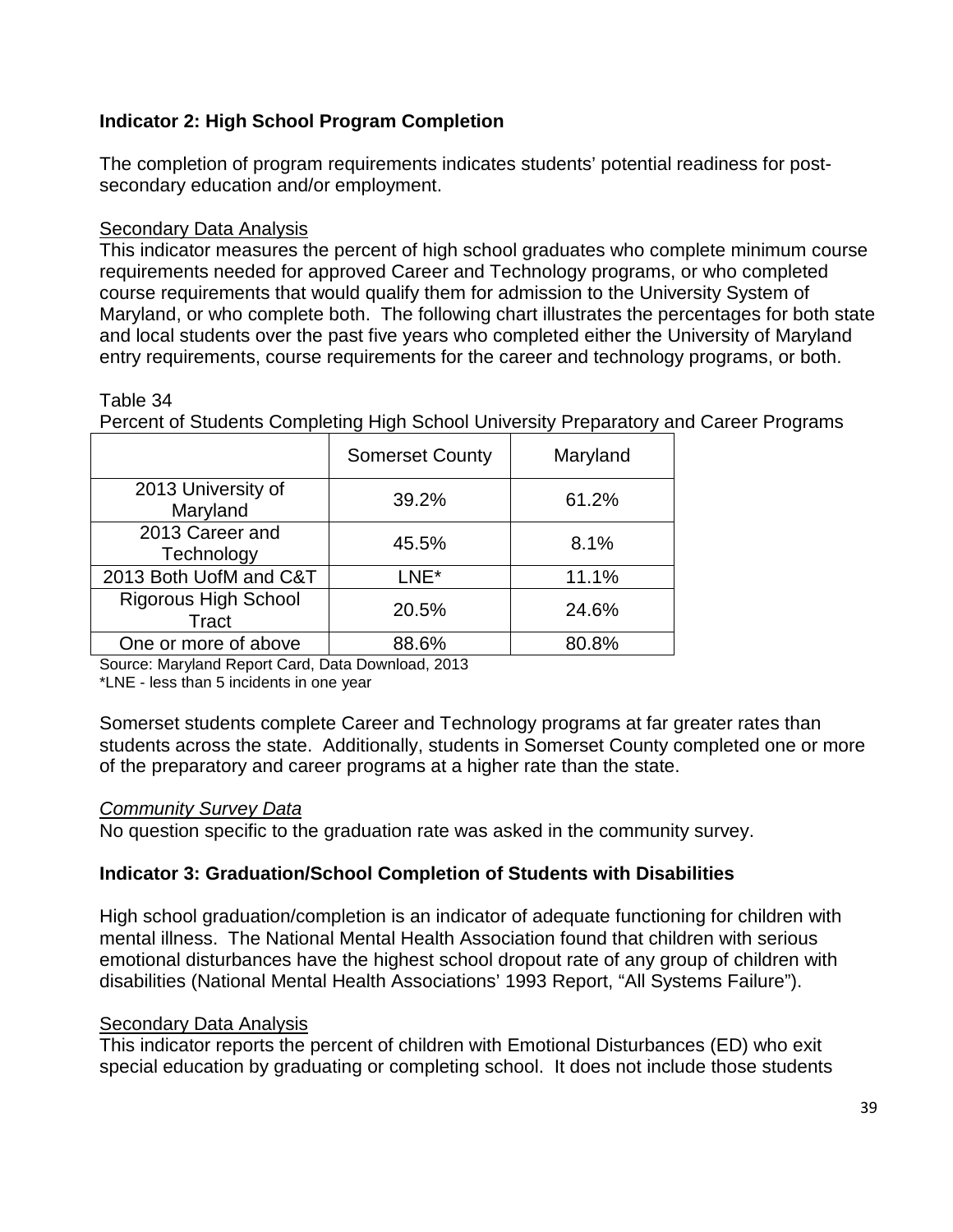with ED who exited the program to return to general education or to transfer to another program.

### Table 35

Percent of Special Education Students Graduating/Completing Program Requirements

|                  | Somerset | Maryland |
|------------------|----------|----------|
| 2008 School Year | 57.7%    | 80.7%    |
| 2009 School Year | 80.8%    | 78.3%    |
| 2010 School Year | 70.4%    | 77.7%    |
| 2011 School Year | 83.3%    | 76.7%    |
| 2012 School Year | 80.0%    | 77.1%    |
|                  |          |          |

Source: Maryland Report Card, 2012

With the exception of the 2008 and 2010 school years, Somerset County students in the special education program had a higher success rate in completing school requirements than those of the state over the past five years.

### Community Survey Data

No question specific to this indicator was asked in the community survey.

### Discussion of Result Area 5 Findings

As with Result Area 4: School Success, Result Area 5: School Completion is one that provides evidence of the challenges faced by the county public educational system. Somerset County has seen a continued issue with students successfully graduating high school as compared to the state, and has a lower level of students completing college preparation courses as compared to the state. Public reaction to the issue of completing school is similar to that of academic performance, with community members showing high level of concern regarding drop-out rates.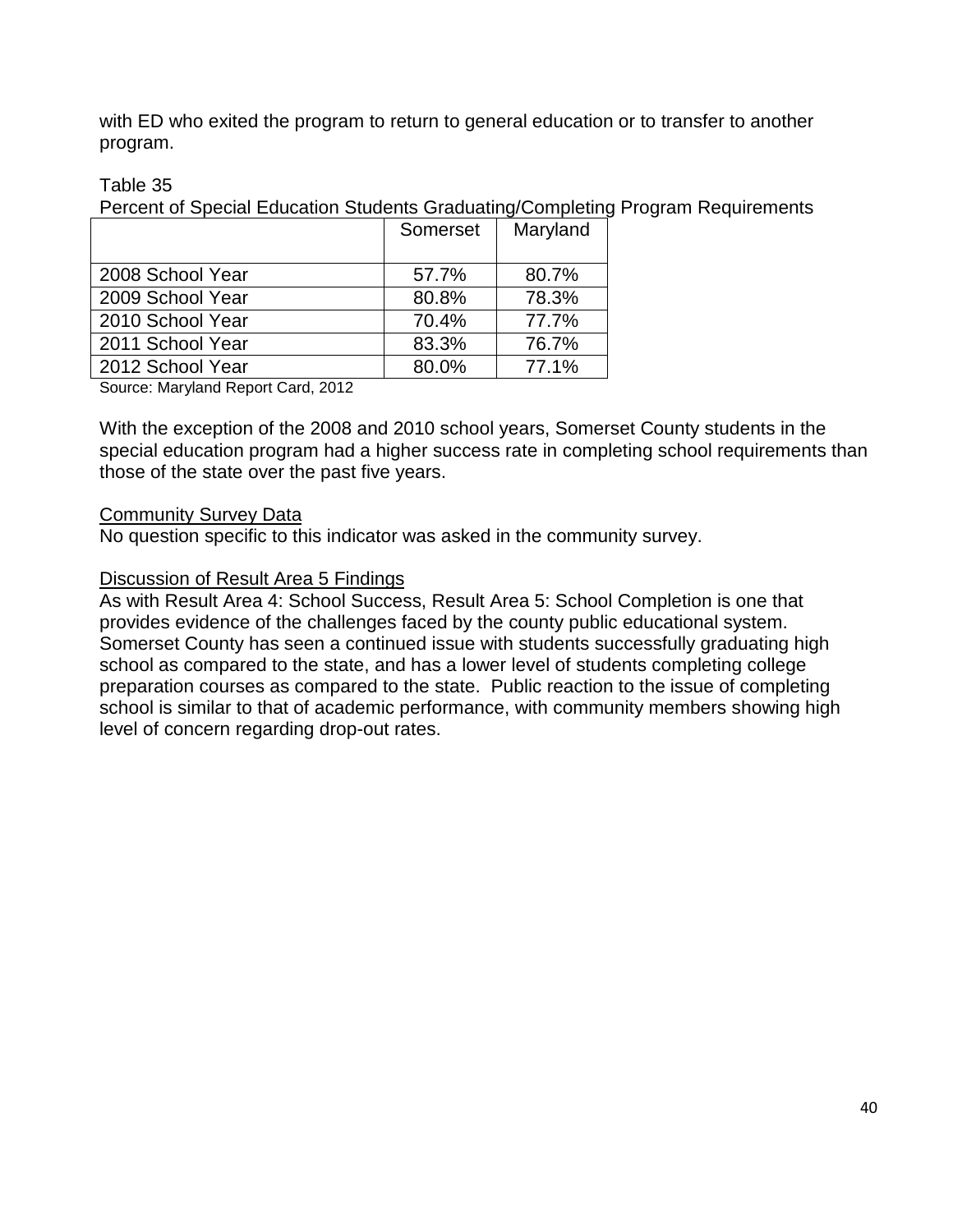### **Result Area 6: School Transition**

The School Transition result area is composed of three state indicators:

- Educational Attainment
- Youth Employment
- Post Graduation Plans

### **Indicator 1: Educational Attainment**

The educational attainment of the adults in the community can have a positive or negative effect on the attainment goals of the youth in the county, as well as the overall economic health and stability of the community.

### Secondary Data Analysis

Table 36

This indicator reports the percentage of residents ages 25 and older who have achieved high school diplomas or higher. The following chart presents a comparison of Somerset County and State residents rates over the past three years as an average.

| Educational Attainment - 3 year estimate |          |          |  |  |  |  |  |  |
|------------------------------------------|----------|----------|--|--|--|--|--|--|
| 2010-2012                                | Somerset | Maryland |  |  |  |  |  |  |
| Less than High<br>School Diploma         | 21.5%    | 11.4%    |  |  |  |  |  |  |
| <b>High School</b><br>Diploma            | 41.1%    | 25.9%    |  |  |  |  |  |  |
| Some College                             | 16.8%    | 19.8%    |  |  |  |  |  |  |
| Bachelor's<br>Degree                     | 10.3%    | 20.0%    |  |  |  |  |  |  |

Source: American Community Survey, 2012

Somerset county has lower averages for college attainment than the state average, but higher than state average regarding completion of high school diplomas.

#### **Community Survey Data**

No question specific to the graduation rate was asked in the community survey.

### **Indicator 2: Youth Employment**

Youth employment helps contribute to both the local work force as well as the life experiences necessary for success in life.

### **Secondary Data Analysis**

There is currently no data collected locally for this indicator.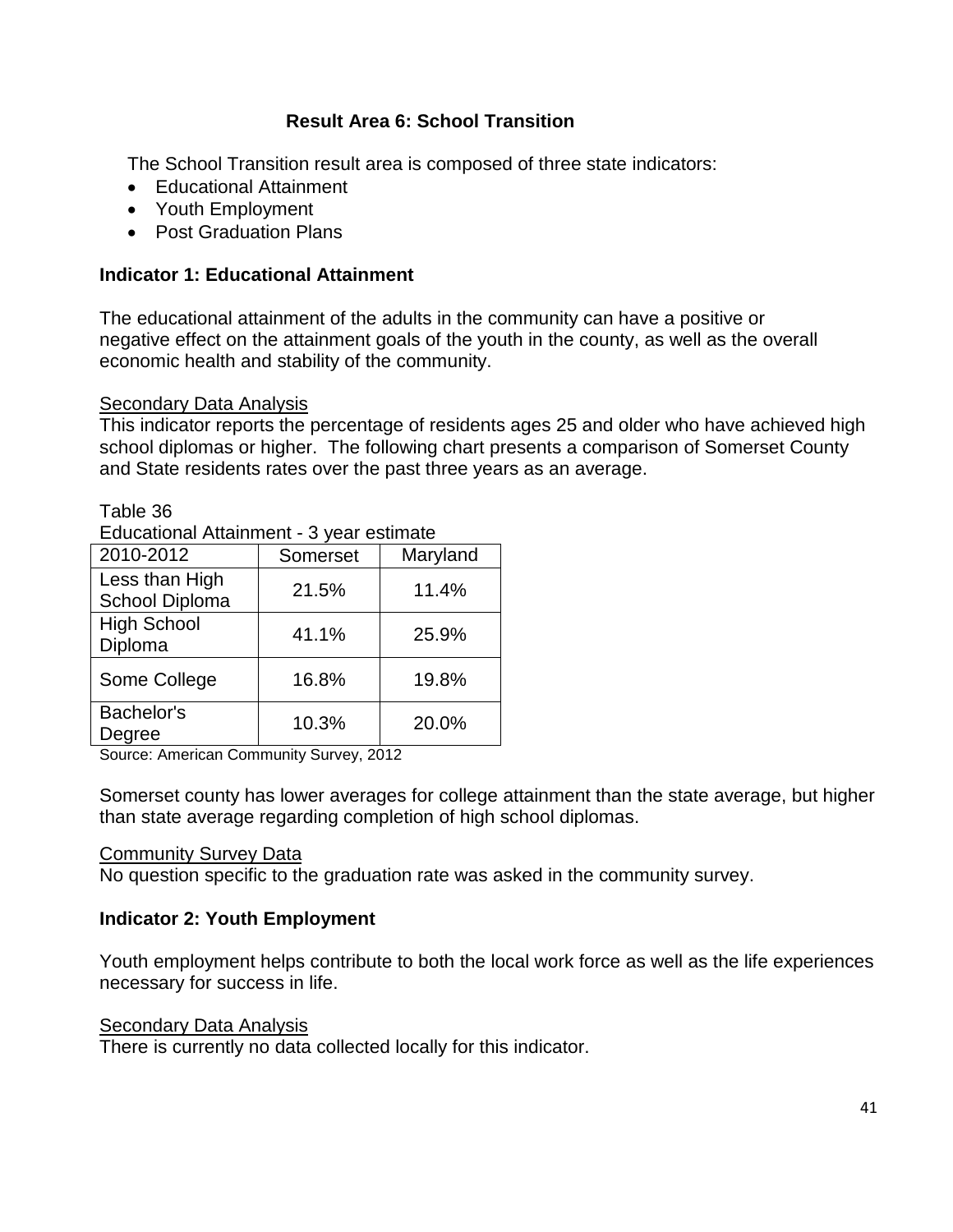### *Community Survey Data*

No question specific to the graduation rate was asked in the community survey.

### **Indicator 3: Post Graduation Plans**

Post graduation plans give a strong indication of the intentions and motivation of the graduating youth for their intended course in life, either through education or workforce preparation.

#### Secondary Data Analysis

This indicator reports the number of children graduating high school with plans to attend college, business school, or enter the workforce.

#### Table 37

|                                                  | Total  | College          | College   | <b>Business</b> | <b>Work</b> | Military | Other           |
|--------------------------------------------------|--------|------------------|-----------|-----------------|-------------|----------|-----------------|
|                                                  |        | <b>Full Time</b> | Part Time | School          | Force       |          |                 |
| 09/10 Somerset                                   | 182    | 109              | 36        | 10              | 27          | 11       | 14              |
| 09/10 Maryland                                   | 52,131 | 37,457           | 6,505     | 2,248           | 6,885       | 2,244    | 2,214           |
| 10/11 Somerset                                   | 190    | 89               | 50        |                 | 38          | 8        | 24              |
| 10/11 Maryland                                   | 50,840 | 35,335           | 6,738     | 1,155           | 7,386       | 1,782    | 3,926           |
| 11/12 Somerset                                   | 185    | 93               | 47        | 8               | 48          | 11       | 12 <sup>°</sup> |
| 11/12 Maryland                                   | 51,886 | 36,155           | 7,113     | 1,235           | 8,700       | 2,053    | 3,012           |
| $O_{\text{source}}$ , Member J. Fest Deal : 0040 |        |                  |           |                 |             |          |                 |

Number of Students with Reported Post Graduation Plans

Source: Maryland Fact Book, 2012

In the past three years Somerset County and Maryland state have both seen a decline in the total number of students reporting post graduation plans, although Somerset County still shows an increase from 2010 to 2012.

### Community Survey Data

No question specific to this indicator was asked in the community survey.

### Discussion of Result Area 6 Findings

Result Area 6: School Transition is one that provides evidence of the challenges faced by the students as they leave the public school system and prepare for college or workforce entry. There is little data regarding the community perceptions on this result area; however, the secondary data shows a need for continued interventions and programs to increase the success of our county youth.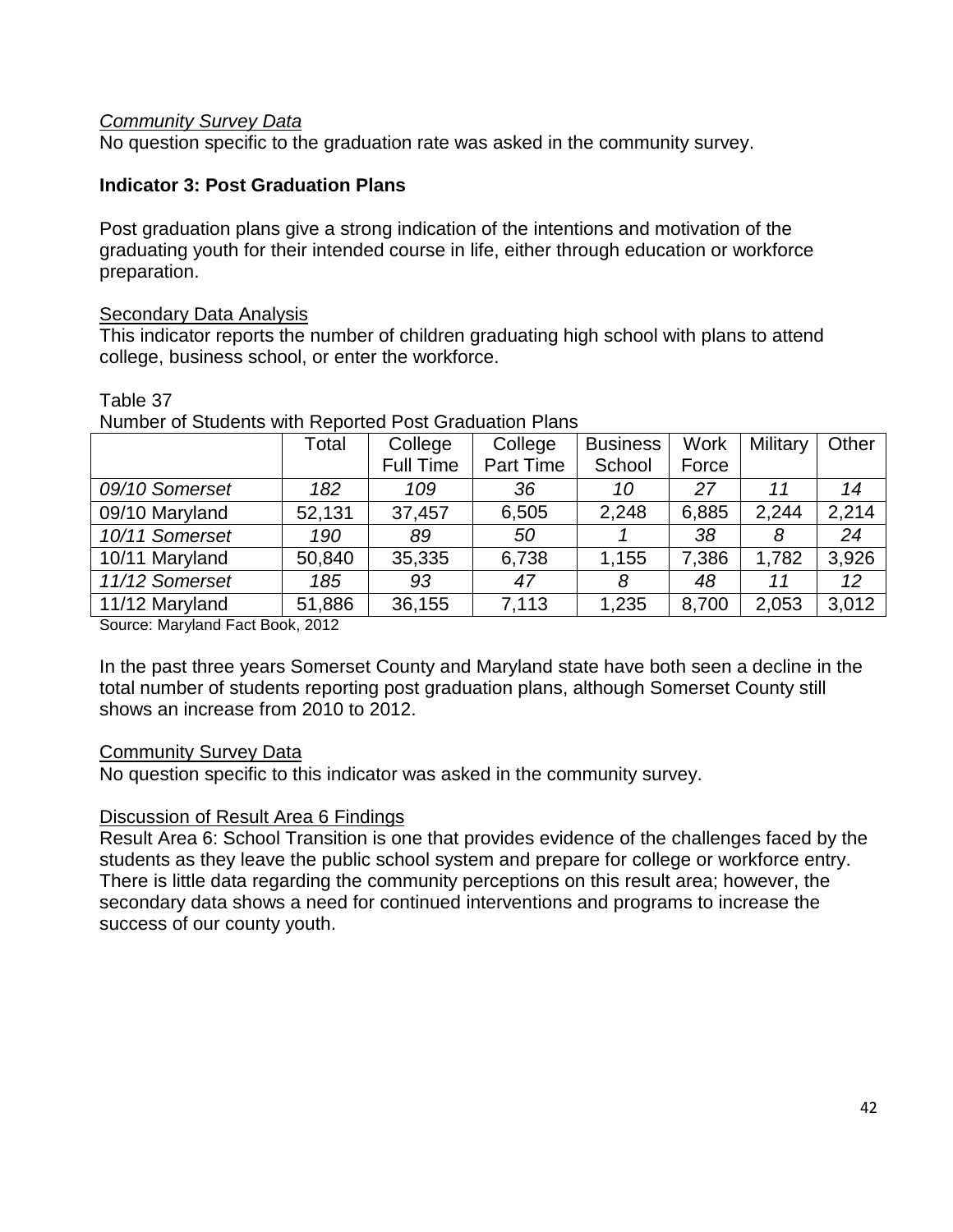### **Result Area 7: Safety**

The Safety result area is composed of four state indicators:

- Child Maltreatment
- Juvenile Violent Offenses
- Juvenile Serious Non-Violent Offenses
- Recidivism Rate

### **Indicator 1: Child Maltreatment**

This indicator measures the extent to which important adults threaten children's security. Child abuse or neglect can result in physical harm, developmental delays, behavioral problems, or death. Abused and neglected children are at greater risk for delinquency and mistreatment of their own children.

### Secondary Data Analysis

This indicator is defined as the rate (per 1,000 children under age 18) of child abuse or neglect that Child Protective Service investigations ruled "indicated' (where credible evidence is not satisfactorily refuted) or "unsubstantiated" (where insufficient evidence is found to support a finding as either indicated or ruled out). The Department of Human Resources does not track the number of investigations ruled out because state law requires that they be expunged. Rates are based on the under-18 population estimates from the Vital Statistics Administration. The following chart indicates the number of investigations, those found indicated and those found unsubstantiated, and the per 1,000 child rate.

### Table 38

Child Abuse and Neglect Indicated and Unsubstantiated Cases and Rate per 1,000 youth under 18

|               | Total                 |      | Indicated     |      | Unsubstantiated |      |
|---------------|-----------------------|------|---------------|------|-----------------|------|
|               | Investigations        |      |               |      |                 |      |
|               | <b>Number</b><br>Rate |      | <b>Number</b> | Rate | Number          | Rate |
| SOMERSET/04   | 128                   | 28.0 | 65            | 14.2 | 63              | 13.8 |
| Maryland / 04 | 13,926                | 10.1 | 6,342         | 4.6  | 7,584           | 5.5  |
| SOMERSET/05   | 130                   | 27.4 | 55            | 11.6 | 75              | 15.8 |
| Maryland / 05 | 13,749                | 9.9  | 6,196         | 4.4  | 7,553           | 5.4  |
| SOMERSET/06   | No Data               |      | No Data       |      | No Data         |      |
| Maryland / 06 | No Data               |      | No Data       |      | No Data         |      |
| SOMERSET/07   | No Data               |      | No Data       |      | No Data         |      |
| Maryland / 07 | No Data               |      | No Data       |      | No Data         |      |
| SOMERSET/08   | 134                   | 28.5 | 62            | 13.2 | 72              | 15.3 |
| Maryland / 08 | 11,610                | 8.5  | 5,815         | 4.3  | 5,795           | 4.3  |

Source: Governor's Office of Children from Department of Human Resources

Between 2004 and 2008 (most recent data available), the rate of abuse and neglect per 1,000 youth under the age of 18 showed Somerset County at a substantially higher rate of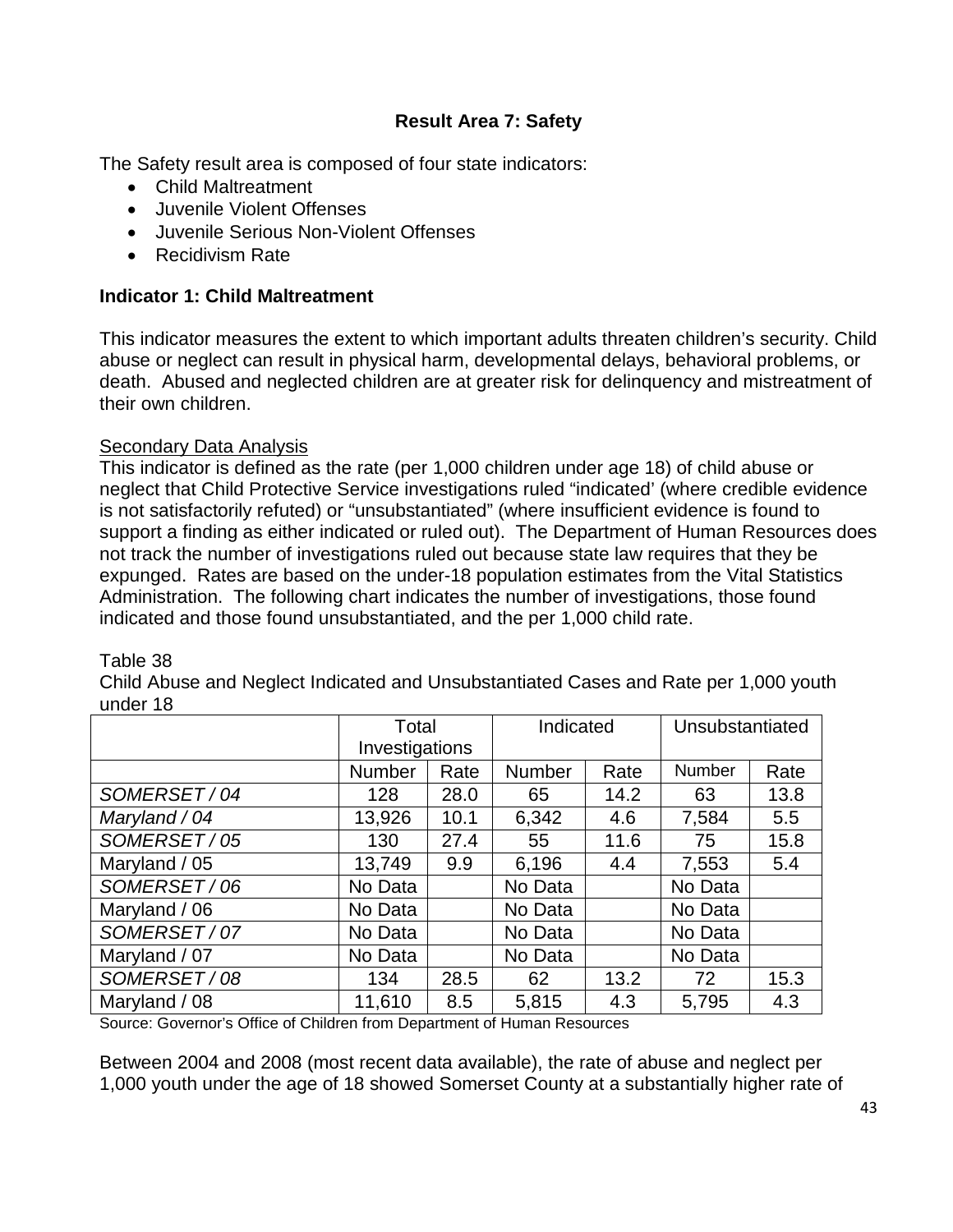total, indicated, and unsubstantiated child abuse and neglect investigation findings than the rate across the state. Further inquiry into the cause(s) of these above average data may clarify underlying causes (such as needed changes in the child welfare system, how cases are dispositioned, etc.). There is no data available for 2006 and 2007 due to the conversion to the CHESSIE data collection system within the Department of Human Resources.

### Community Survey Data

There was one question related to this indicator*: The next issue is child abuse and neglect. On a scale of 1 to 10, how big a problem is child abuse and neglect in Somerset County?* 

### Table 39

Community Survey Regarding Child Abuse and Neglect

|                        | Frequency | Percentage |
|------------------------|-----------|------------|
| No Problem             | 33        | 13.1%      |
| Somewhat of a Problem  | 30        | 11.9%      |
| Problem                | 48        | 19.0%      |
| <b>Serious Problem</b> | 141       | 56.0%      |
| Total                  | 252       | 100%       |

Don't know or no opinion = 43

### **Indicator 2: Juvenile Violent Offense Arrests and**

### **Indicator 3: Juvenile Serious Non-Violent Offense Arrests**

Involvement in violent offenses increases the risk of injury or death. Risk factors for juvenile delinquency—including serious non-violent offenses—include a lack of educational and job training opportunities, poverty, family violence, and inadequate supervision. Poor school performance, including absence from school and falling behind one or more grade levels, increases the likelihood of involvement in delinquent activity.

### **Secondary Data Analysis**

The table below depicts the number of violent offense arrests attributed to Somerset County youth in the Department of Juvenile Services Annual Report. The number of arrests are reported for Somerset County's 11 to 17 year old age group.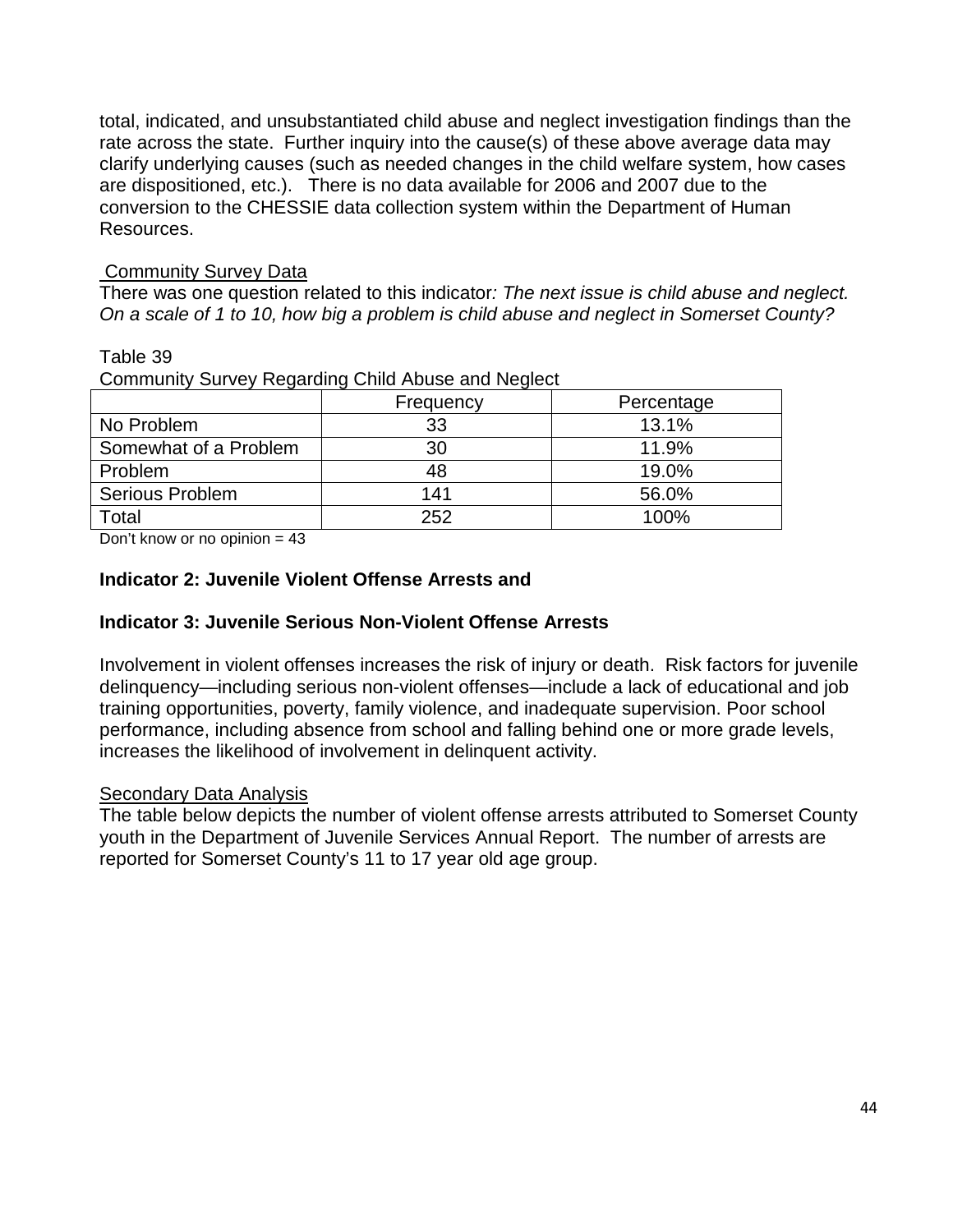|               |                           |            |         | , , , , ,             |
|---------------|---------------------------|------------|---------|-----------------------|
|               | Manslaugher<br>and Murder | Sex Felony | Robbery | Aggravated<br>Assault |
| Somerset / 06 | Ω                         | O          |         | 8                     |
| Maryland / 06 | 51                        | 245        | 1,338   | 809                   |
| Somerset / 07 | Ω                         | 3          |         |                       |
| Maryland / 07 | 37                        | 277        | 1,364   | 699                   |
| Somerset / 08 | Ω                         | 5          |         | 2                     |
| Maryland / 08 | 29                        | 286        | 1,416   | 671                   |
| Somerset / 09 | 0                         | 3          | 3       | 9                     |
| Maryland / 09 | 29                        | 259        | 1,523   | 623                   |
| Somerset / 10 | Ω                         |            |         | 3                     |
| Maryland / 10 | 21                        | 215        | 1,337   | 522                   |

#### Table 40 Juvenile Violent Offense Arrests – Number of Arrests for 11 to 17 years old

Source: Department of Juvenile Services Annual Statistical Reports, Fiscal Years 2006 Through 2010

Violent offense rates are calculated using data from the following offense categories in Maryland's Uniform Crime Report: murder and non-negligent manslaughter; forcible rape; robbery; and felonious assault. Statistically speaking, Somerset County has seen an decrease in Juvenile Violent Offense Arrests from 2006 to 2010 in all areas except forcible rape/sex felony.

The table below depicts the number of arrests of serious non-violent offense arrests attributed to Somerset County youth in the Department of Juvenile Services Annual Report. As in the chart above (violent offenses), both the number of arrests are reported for Somerset's 11 to 17 year old age group.

### Table 41

Juvenile Serious Non-Violent Offense Arrests – Number of Arrests for 11 to 17 years old

|               | <b>Breaking</b> | Larceny / | Motor                |
|---------------|-----------------|-----------|----------------------|
|               | and Entering    | Theft     | <b>Vehicle Theft</b> |
| Somerset / 06 | 13              | 35        |                      |
| Maryland / 06 | 2,775           | 8,361     | 1,291                |
| Somerset / 07 | 25              | 44        |                      |
| Maryland / 07 | 2,457           | 8,737     | 1,085                |
| Somerset / 08 | 13              | 34        | 3                    |
| Maryland / 08 | 2,458           | 9,165     | 1,030                |
| Somerset / 09 | 15              | 36        |                      |
| Maryland / 09 | 2,381           | 9,283     | 762                  |
| Somerset / 10 | 8               | 27        | $\overline{2}$       |
| Maryland / 10 | 1,887           | 7,771     | 586                  |

Source: Department of Juvenile Services Annual Statistical Reports, Fiscal Years 2006 Through 2010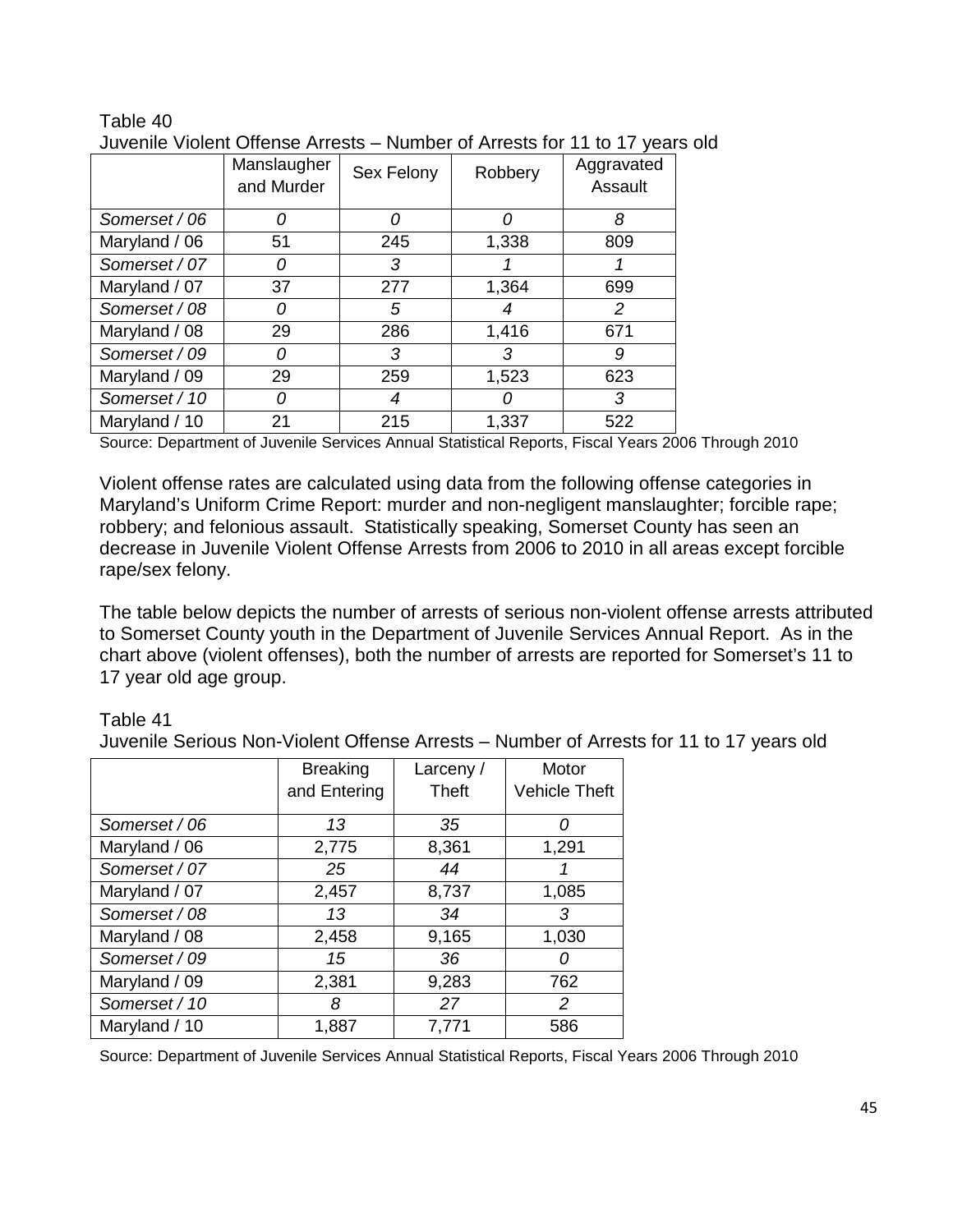Serious non-violent offense rates are calculated using data from the following offense categories in Maryland's Uniform Crime Report: breaking and entering; larceny-theft; and motor vehicle theft.

As was suggested with violent offense numbers, perhaps the most helpful way to consider this data, too, is to look at the trend in Somerset's figures alone. In that regard, the numbers for all ages combined showed a generally downward trend between 2006 and 2010, although again with noteworthy year-to-year fluctuations, and again, as one might expect, the absolute total of arrests show the same unsteady pattern.

### Community Survey Data

There were two questions related to this indicator:

Question (1): *The next issue is about non-violent property crime committed by teenagers, that is, crimes like vehicle theft, purse snatching, and breaking and entering. On a scale of 1 to 10, how big a problem is non-violent crime in Somerset County?*

Question (2): *The next issue is about the amount of violent crime committed by teenagers, that is, crime like assault or rape. On a scale of 1 to 10, how big a problem is violent crime in Somerset County?* 

#### Table 42

Community Survey Regarding Non-violent Crime by Teenagers

|                        | Frequency | Percentage |
|------------------------|-----------|------------|
| No Problem             |           | 8.0%       |
| Somewhat of a Problem  | 33        | 14.6%      |
| Problem                | 52        | 23.0%      |
| <b>Serious Problem</b> | 123       | 54.4%      |
| Total                  | 226       | 100%       |

Don't know or no opinion  $= 69$ 

#### Table 43

Community Survey Regarding Violent Crime by Teenagers

|                        | Frequency | Percentage |
|------------------------|-----------|------------|
| No Problem             | 31        | 13.7%      |
| Somewhat of a Problem  | 36        | 15.9%      |
| Problem                | 49        | 21.7%      |
| <b>Serious Problem</b> | 110       | 48.7%      |
| Total                  | 226       | 100%       |

Don't know or no opinion  $= 69$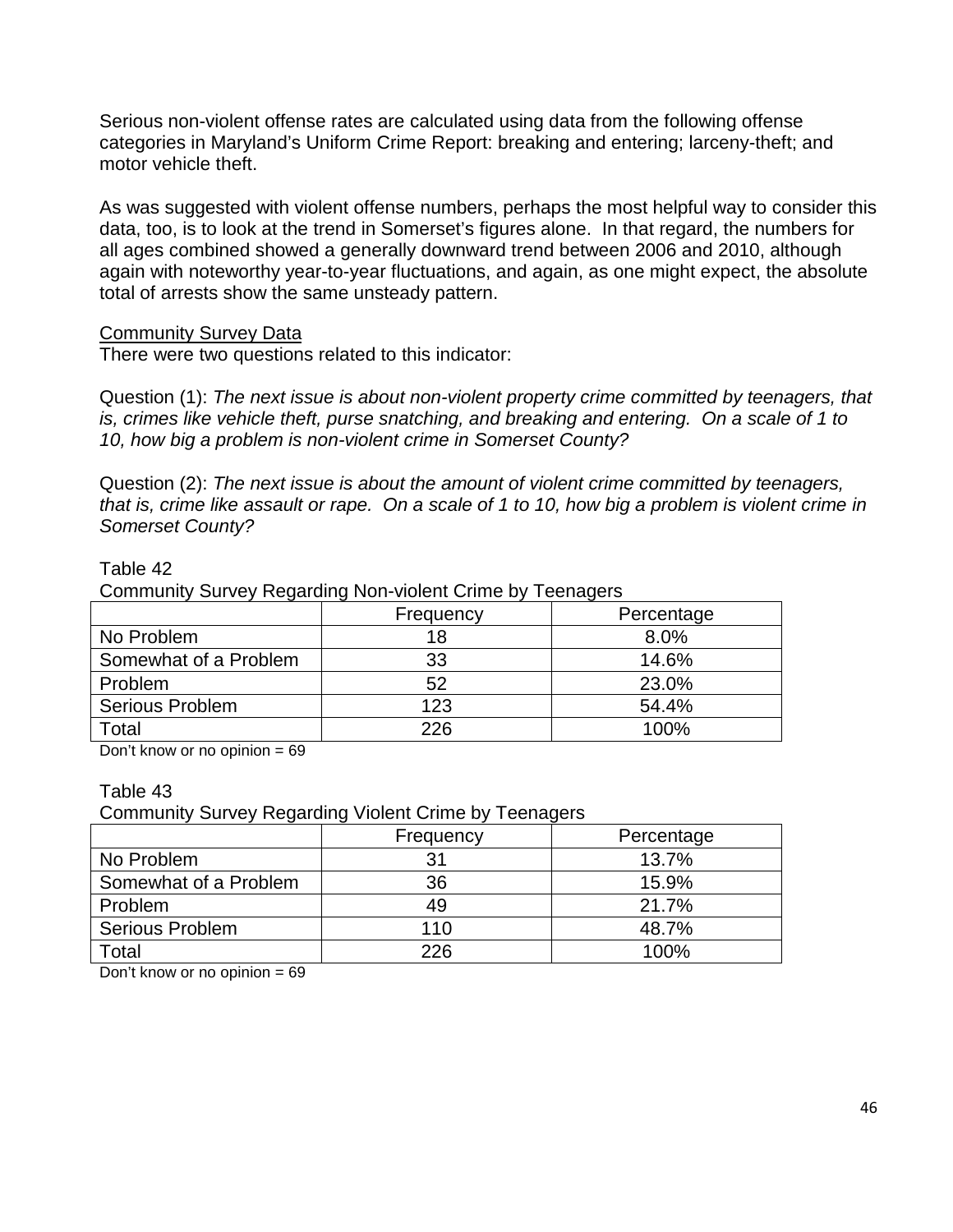### **Indicator 4: Recidivism Rate**

Recidivism in the Juvenile Justice system is affected by the quality of the program, the quality of the aftercare supervision, the community and/or family to which the youth return, local economic opportunities, and other factors outside the control of the department and the community.

#### Secondary Data Analysis

Data is not currently collected in the county for this indicator.

#### Community Survey Data

No question specific to this indicator was asked in the community survey.

#### Discussion of Result Area Findings

Result Area 7: Safety is a result area with four indicators, and there was a good deal of variation in the data related to each. The first indicator is child abuse and neglect. This is an indicator where the picture is unclear since secondary data suggest it is a serious issue given the county's statistics; however, there are questions regarding the validity of these rankings because of inconsistent data collection. Yet the trend lines are going up, which is not good, and community survey respondents rank it mid-way on their continuum of concerns. The second and third indicators are juvenile crime, both non-violent and violent. The picture in both of these areas is likewise hard to interpret because the secondary data for juveniles in the state tends to be several years old and occasionally incomplete. The final indicator, recidivism, has no viable data to form an opinion. Even with the inconsistency of the data, a broad generalization is possible. There are problems with child abuse, neglect, and violence that need further investigation and, quite possibly, more attention.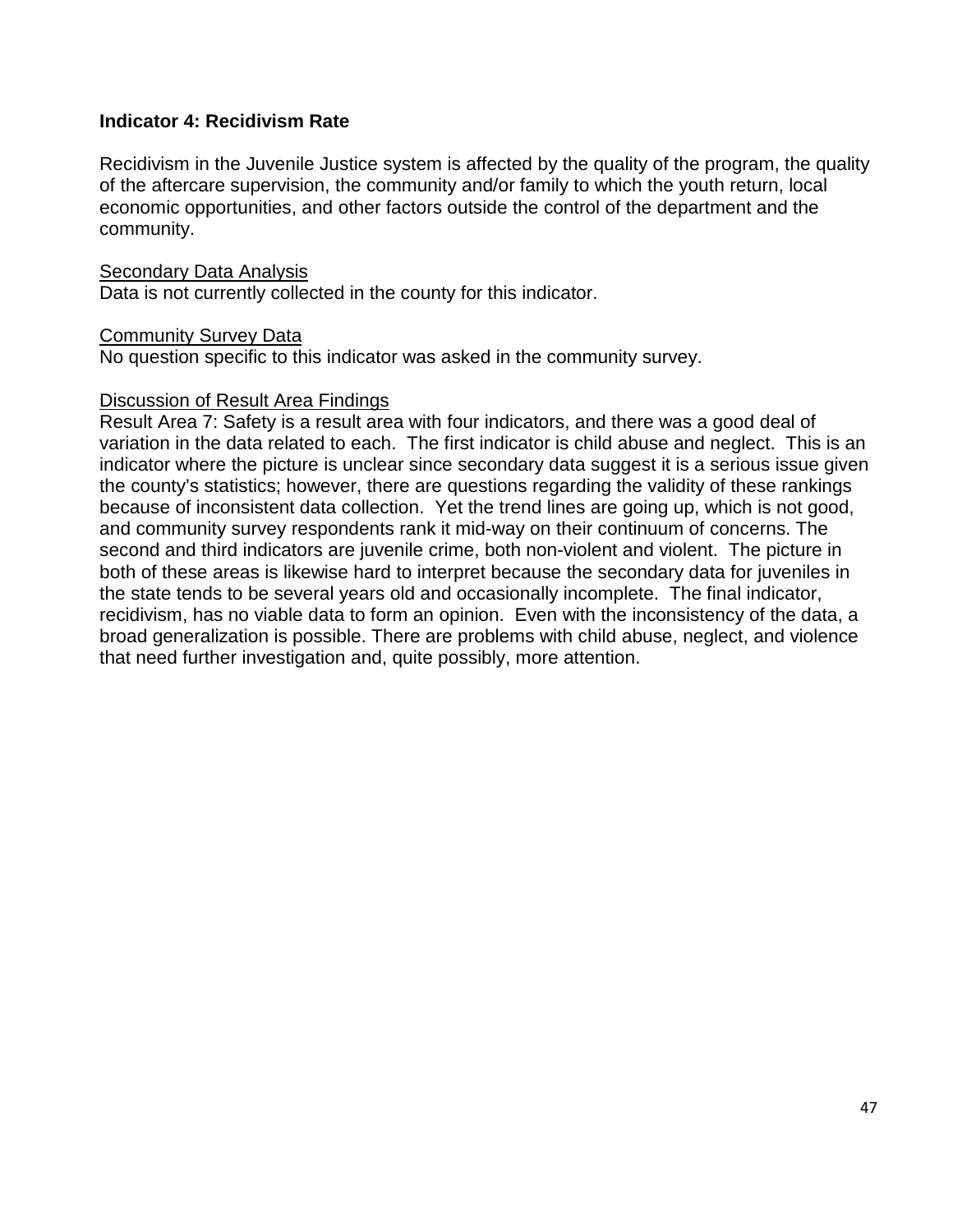### **Result Area 8: Stability**

The Stability result area is composed of four state indicators:

- Child Poverty
- Hunger
- Out-of-Home Placements
- Homelessness

### **Indicator 1: Child Poverty**

Children who grow up in poverty are more likely to have unmet nutritional needs, live in substandard housing, be victims of crime and violence, lack basic health care, and have unequal access to educational opportunities.

### **Secondary Data Analysis**

This indicator measures the percent of children under 18 whose families have incomes below the poverty level. The measure is defined by GOC as the percentage of people under 18 (statistics from SAIPE) or related children under 18 (Current Population Survey) whose families have incomes below the U.S. poverty threshold as defined by the U.S. Office of Management and Budget (*Statistical Policy Directive 14*). "Related children" include the householder's children by birth, marriage, or adoption under age 18, as well as other persons under 18, such as nieces or nephews, who are related to the family head.

### Table 44

Kids Count CLIKS Online Data 2012 (Only the following data in this Result Area are analyzed and posted by Kids Count)

| Child Well-Being<br>Indicator | 2008  | 2009  | 2010  | 2011  | 2012  |
|-------------------------------|-------|-------|-------|-------|-------|
| Child Poverty+                |       |       |       |       |       |
| <b>SOMERSET COUNTY</b>        | 27.9% | 29.8% | 29.3% | 32.1% | 35.2% |
| Maryland                      | 10.4% | 11.8% | 13.1% | 13.9% | 14.1% |

**+Definitions:** This data element is the percentage of all children 0-17 with incomes below the U.S. Poverty Threshold. **Data Source:** U.S. Bureau of the Census; Small Area Income and Poverty Estimates

As seen in the table above, children in Somerset County experience poverty at a much higher rate that those across the state of Maryland, and the data shows the poverty level increasing from 2008 to 2012.

### Community Survey Data

There was one question related to this indicator*: The next issue concerns poverty. On a scale of 1 to 10, how big a problem is poverty in Somerset County?*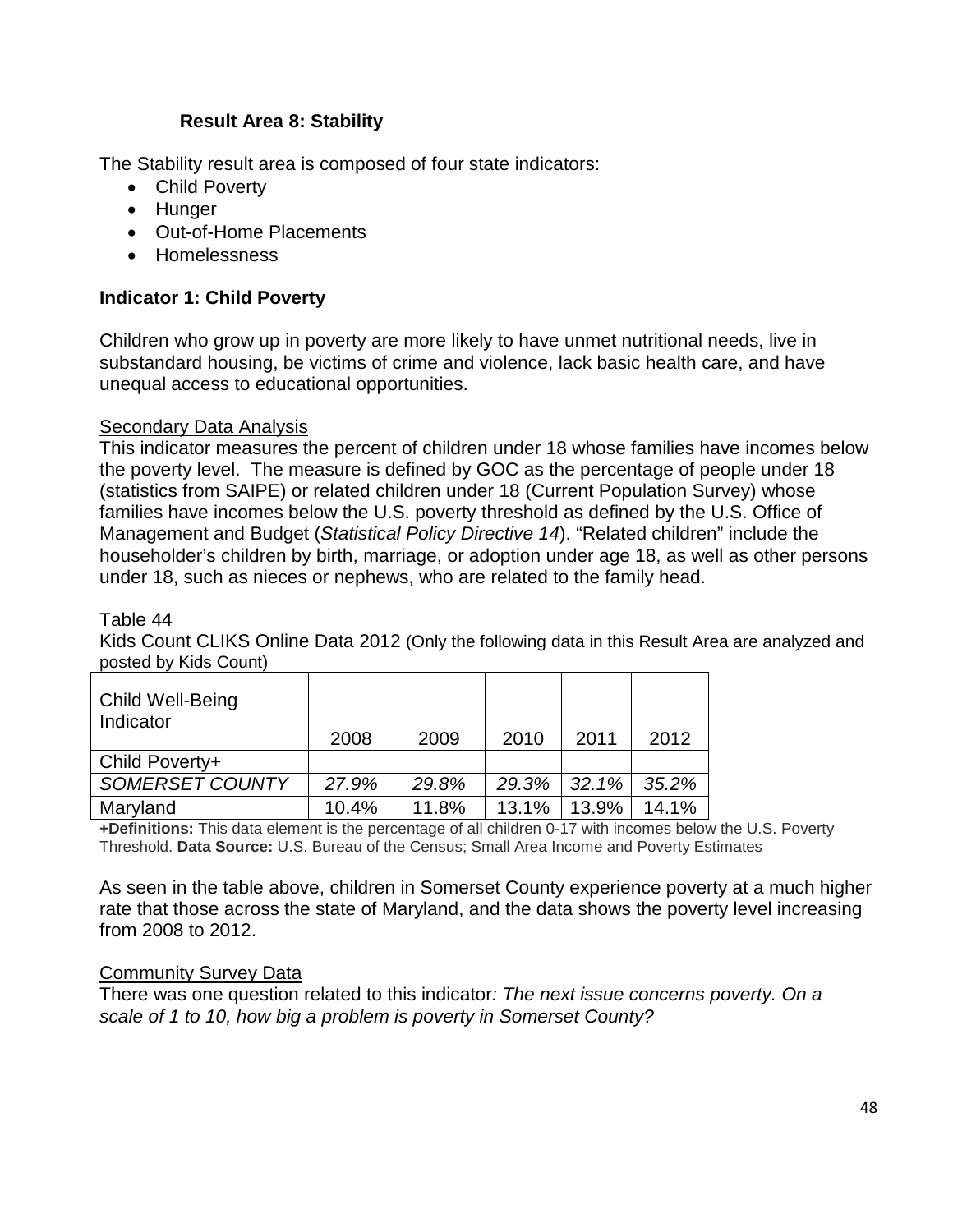### Table 45 Community Survey Regarding Poverty

|                        | Frequency | Percentage |  |  |
|------------------------|-----------|------------|--|--|
| No Problem             |           | 6.6%       |  |  |
| Somewhat of a Problem  | 22        | 8.5%       |  |  |
| Problem                | 39        | 15.1%      |  |  |
| <b>Serious Problem</b> | 180       | 69.8%      |  |  |
| Total                  | 258       | 100%       |  |  |

Don't know or no opinion = 37

### **Indicator 2: Hunger**

While hunger among children raises obvious physical and developmental health concerns, it also has ripple effects that appear in other areas of a child's life.

### **Secondary Data Analysis**

This indicator measures the number of children participating in the summer food program on a daily basis.

### Table 46

Summer Food Service Program Average Daily Participation

|                        | 2009   | 2010   | 2011   |
|------------------------|--------|--------|--------|
| Hunger                 |        |        |        |
| <b>SOMERSET COUNTY</b> | 347    | 380    | 281    |
| Maryland               | 35,870 | 38,220 | 35,807 |

**Data Source:** Governor's Office for Children data collection

### Community Survey Data

No question specific to this indicator was asked in the community survey.

### **Indicator 3: Out of Home Placements**

Children need safe and stable homes in order to thrive. Family instability, abuse/neglect, extreme poverty, crime, violence, homelessness, substance abuse, and serious illness or disability may pose substantial risks to children and may contribute to the need for children to be placed in alternative care on a temporary basis.

### **Secondary Data Analysis**

The indicator measures the rate of children placed in out-of-home care. It is defined as the number per 1,000 children placed in foster care, juvenile justice, mental health, substance abuse treatment, or educational out-of-home placements. The following table depicts the number and rate of entrants into alternative care by both Somerset County youth and youth from across the state during the most recent five years for which data is available.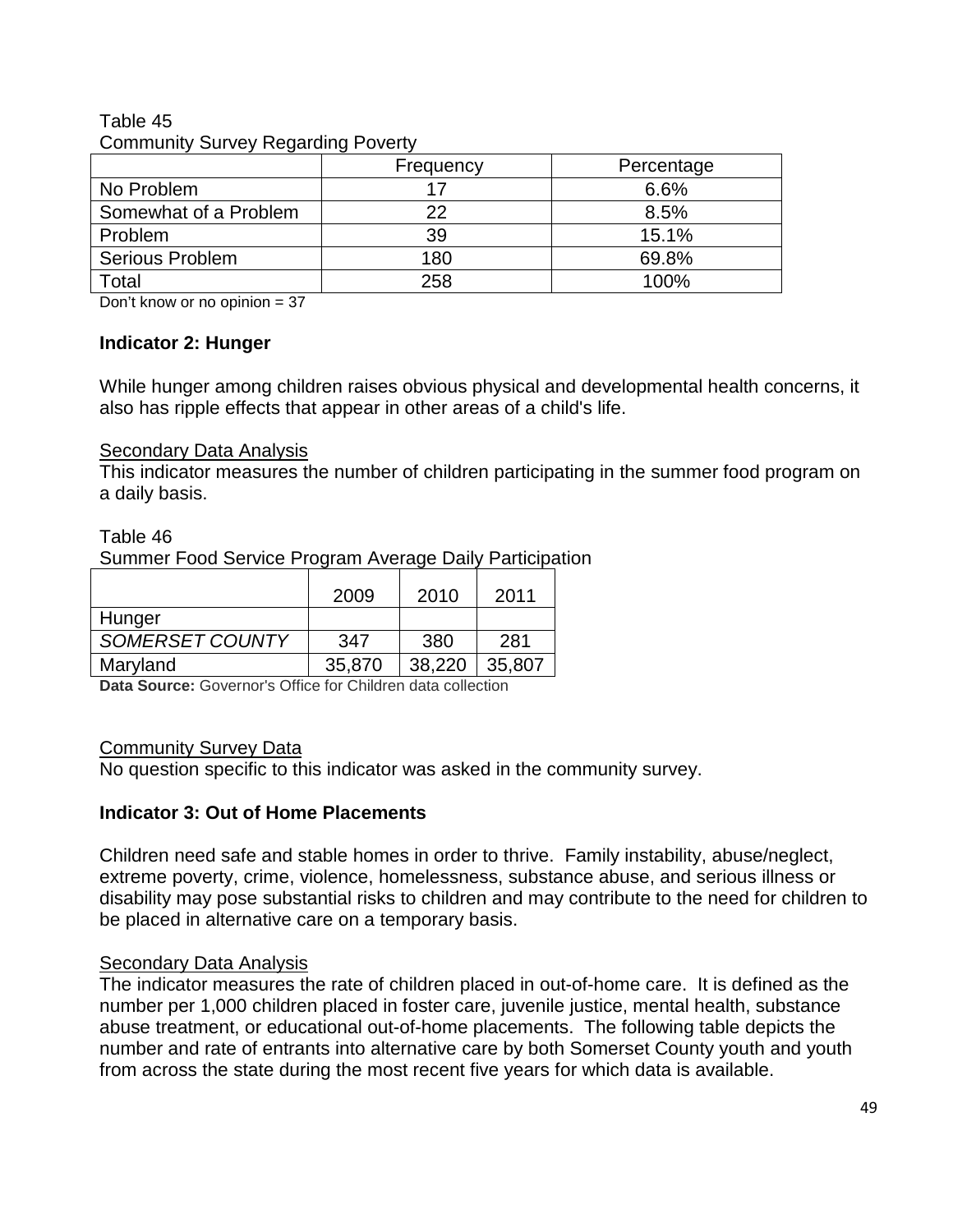Table 47 Out-of-Home Placement Entry Rate per 1,000 Children - FY 2009-2011

|                 | 2009  | 2010  | 2011  |
|-----------------|-------|-------|-------|
| <b>SOMERSET</b> | 11.9% | 17.1% | 15.4% |
| Maryland        | 11.4% | 11.6% | 11.2% |

Source: Governor's Office for Children/Report on Out-of-Home Placements

The information in the table above includes out-of-home placement data from the Maryland Departments of Juvenile Services, Human Resources (Social Services), Health and Mental Hygiene, and Education. Maryland's Mental Hygiene Administration's purchase of care placements and its Department of Education public out-of-home placements are not reflected in the jurisdictional breakdowns. The Department of Human Resources (Social Services) data includes kinship care.

In all the three years reported, Somerset County youth have entered out-of-home placements at a higher rate than state youth as a group. The county, itself, evidenced a net increase in rate of placement over this three year period.

### Community Survey Data

No question about out-of-home placement was asked in the community survey.

#### **Indicator 4: Homelessness**

Families cannot achieve economic self-sufficiency without stable housing conditions. Children who are homeless tend to have poorer health and to experience more developmental delays than children who are adequately housed.

#### Secondary Data Analysis

This indicator measures the rate of homeless adults and children per 100,000 residents served by programs funded by the Department of Human Resources and other shelter providers.

Because of the difficulties of counting the entire homeless population, Maryland's Office of Transitional Services (OTS) gathers information only on those people who have stayed in an emergency shelter, transitional housing program, or who have been given a motel placement. The number of people served is an unduplicated count of people served within, but not necessarily across, shelters. However, those homeless individuals or families who do not go to shelters are not counted. Therefore, the homeless statistics reported by OTS are not meant to be an absolute count; rather they render an approximation of the number of homeless people in Maryland.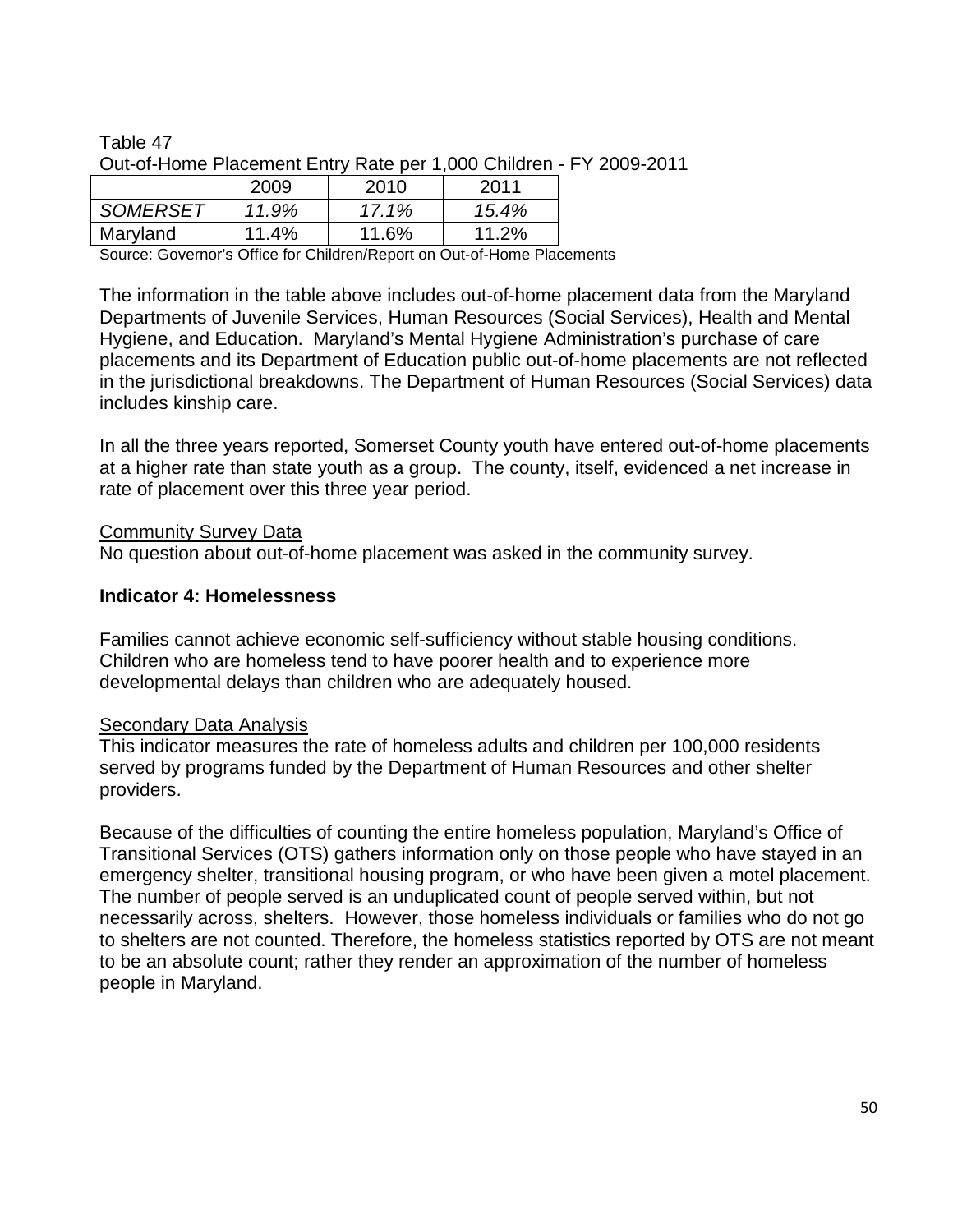#### Table 48

| Number and Rates of Adults and Children Receiving Homeless Services per 100,000 |  |
|---------------------------------------------------------------------------------|--|
| <b>Residents in Somerset County</b>                                             |  |

|               | Number | Rate per 100,000 |
|---------------|--------|------------------|
| SOMERSET/03   | 18     | 70.4             |
| Maryland / 03 | 45,560 | 834.7            |
| SOMERSET/04   | 43     | 169.0            |
| Maryland / 04 | 38,390 | 696.9            |
| SOMERSET/05   | 59     | 228.1            |
| Maryland / 05 | 34,771 | 625.6            |
| SOMERSET/06   | 46     | 178.0            |
| Maryland / 06 | 37,432 | 668.4            |
| SOMERSET/07   | 63     | 244.4            |
| Maryland / 07 | 36,599 | 651.7            |

Source: Maryland DHR: Annual Reports on Homelessness Services in Maryland, 2003 – 2007. All rates provided by Governor's Office for Children, Youth and Families.

Although there has been a net increase in both the number and rate of services to the homeless over the past five years, there has been some variability in the year-to-year data. No clear trend is observable. Perhaps the only constant in these data is the fact that Somerset County's rate has remained consistently and significantly below the state rate. However, because this indicator is more a measure of services to the homeless rather than of the number of homeless themselves, it is difficult to draw any inferences from these data. According to GOC, "The effort to track the number of homeless people during any period of time is at best imprecise." Local efforts to gather data from a point-in-time census survey of homeless individuals in Somerset County may add more information to a serious discussion of this issue.

#### Community Survey Data

There was one question related to this indicator: *The next issue concerns homeless adults and children*. *On a scale of 1 to 10, how big a problem is homelessness for families in Somerset County?* 

| Community Survey Regarding Homelessness |           |            |  |  |
|-----------------------------------------|-----------|------------|--|--|
|                                         | Frequency | Percentage |  |  |
| No Problem                              | 34        | 13.9%      |  |  |
| Somewhat of a Problem                   | 16        | 6.6%       |  |  |
| Problem                                 | 45        | 18.4%      |  |  |
| Serious Problem                         | 149       | 61.1%      |  |  |
| Total                                   | 244       | 100%       |  |  |

#### Table 49

|  | <b>Community Survey Regarding Homelessness</b> |
|--|------------------------------------------------|
|  |                                                |

Don't know or no opinion = 54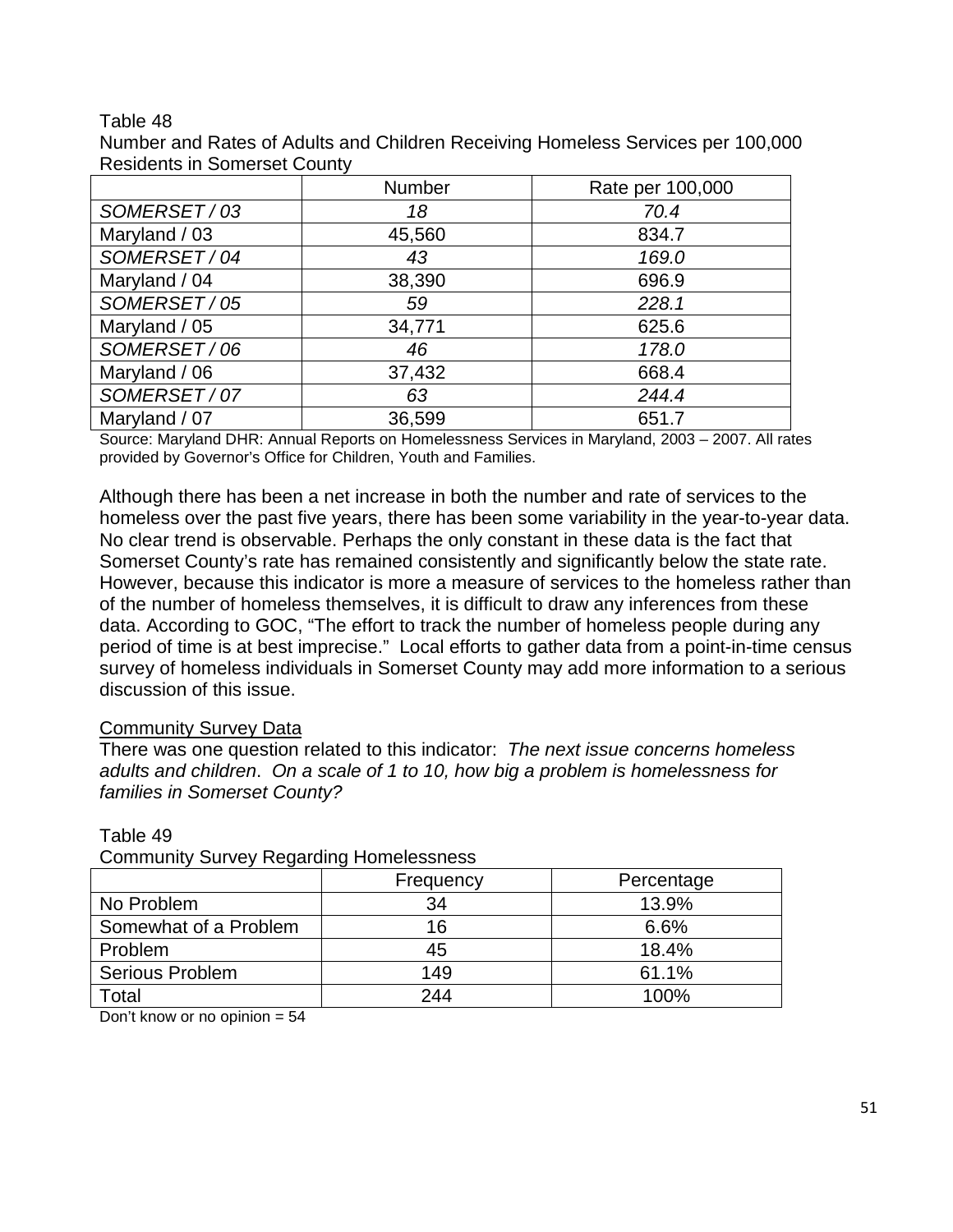### Discussion of Result Area 8 Findings

Result Area 8: Stability is composed of four indicators, child poverty, hunger, out-of-home placements, and homelessness. Of these indicators, child poverty stands out as the most pressing. The child poverty rate in Somerset County is the highest of any jurisdiction in the state. Poverty was the gravest problem discussed by the community and one that is strongly correlated with other county youth problems such as poor school performance, substance abuse, and juvenile delinquency.

Family instability, abuse/neglect, extreme poverty, crime, violence, homelessness, substance abuse, and serious illness/disability may pose substantial risks to children and may contribute to the need for children to be placed in alternative care on a temporary basis. Given the economic conditions already documented, it is not surprising that the county has an out-ofhome placement rate almost twice the state average.

Measuring homelessness is a very difficult thing to do, particularly in a rural area. An examination of the secondary data indicates that homelessness is, at best, a modest problem in the county, and the survey data support that conclusion.

It is safe generalization to say that the challenges highlighted by the indicators in this result area are key to the myriad individual and social problems addressed in the other seven result areas.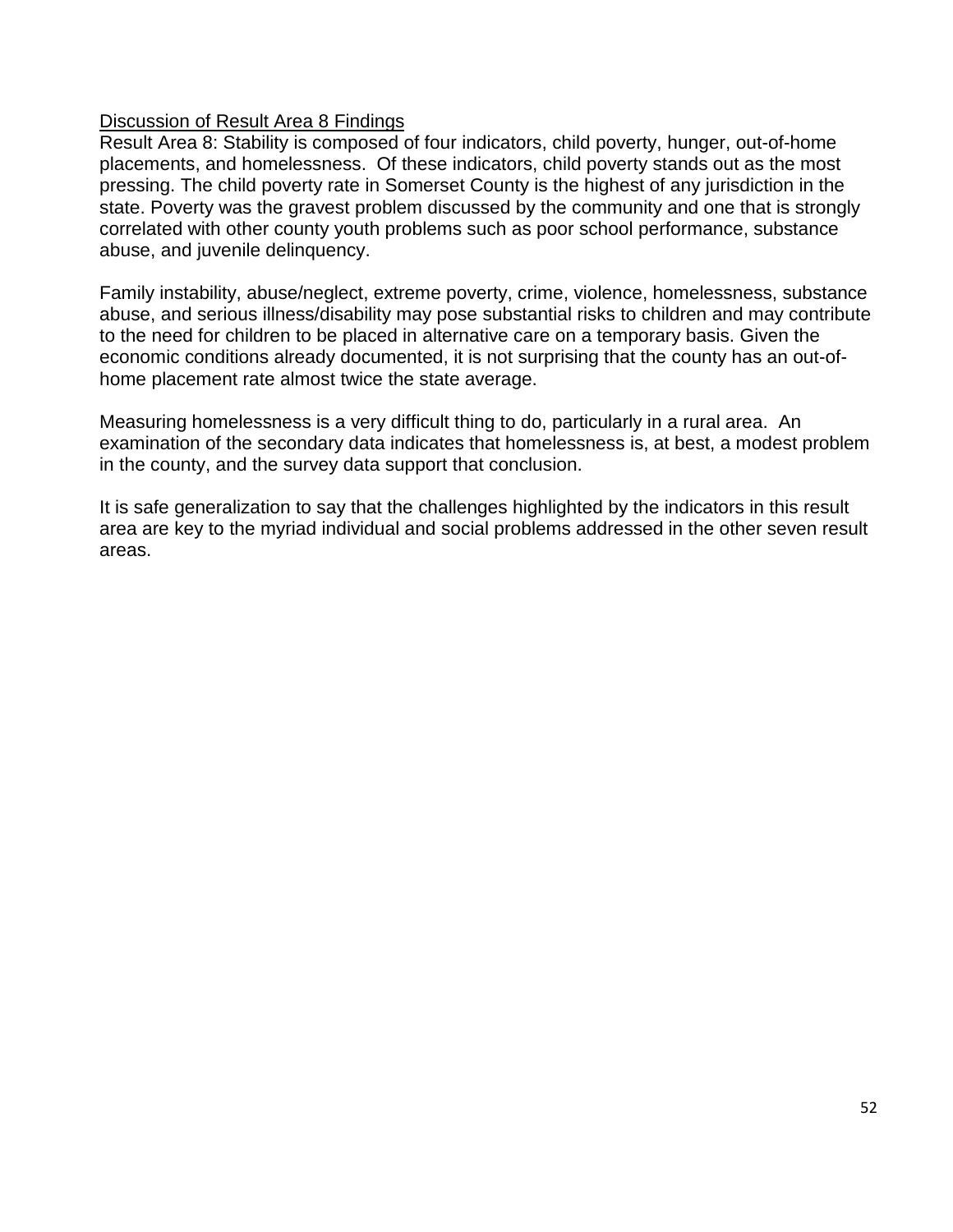#### Part II – Additional Questions

#### Non-Result Area Questions

There were five questions on the Community survey that did not fit into any of the eight Result Areas. These questions are specific to domestic violence, childcare, after school programs, housing, and transportation. Only the data sources with relevant information are indicated.

### **1. Domestic Violence Question***:* **"***The next issue is about issues of domestic violence. On a scale of 1 to 10, how large a problem is domestic violence in Somerset County?*

#### Community Survey Data

#### Table 50

Community Survey Regarding Domestic Violence (Non-Result Area Question)

|                        | Frequency | Percentage |
|------------------------|-----------|------------|
| No Problem             | 36        | 14.6%      |
| Somewhat of a Problem  | 16        | 6.5%       |
| Problem                |           | 12.6%      |
| <b>Serious Problem</b> | 164       | 66.4%      |
| Total                  | 247       | 100%       |

Don't know or no opinion  $= 48$ 

#### **2. Child Care Question:** *"The next issue concerns child care. On a scale of 1 to 10, how big of a problem is availability of quality child care in Somerset County?"*

### Community Survey Data

#### Table 51

Community Survey Regarding Quality Child Care (Non-Result Area Question)

|                        | Frequency | Percentage |
|------------------------|-----------|------------|
| No Problem             | 23        | 10.3%      |
| Somewhat of a Problem  | 37        | 16.6%      |
| Problem                |           | 21.5%      |
| <b>Serious Problem</b> | 115       | 51.6%      |
| Total                  | 223       | 100%       |

Don't know or no opinion = 72

**3***.* **Quality After School Program Question***: "The next issue is about the availability of after school programming. On a scale of 1 to 10, how large a problem is a lack of quality after school programming in Somerset County?"* 

Community Survey Data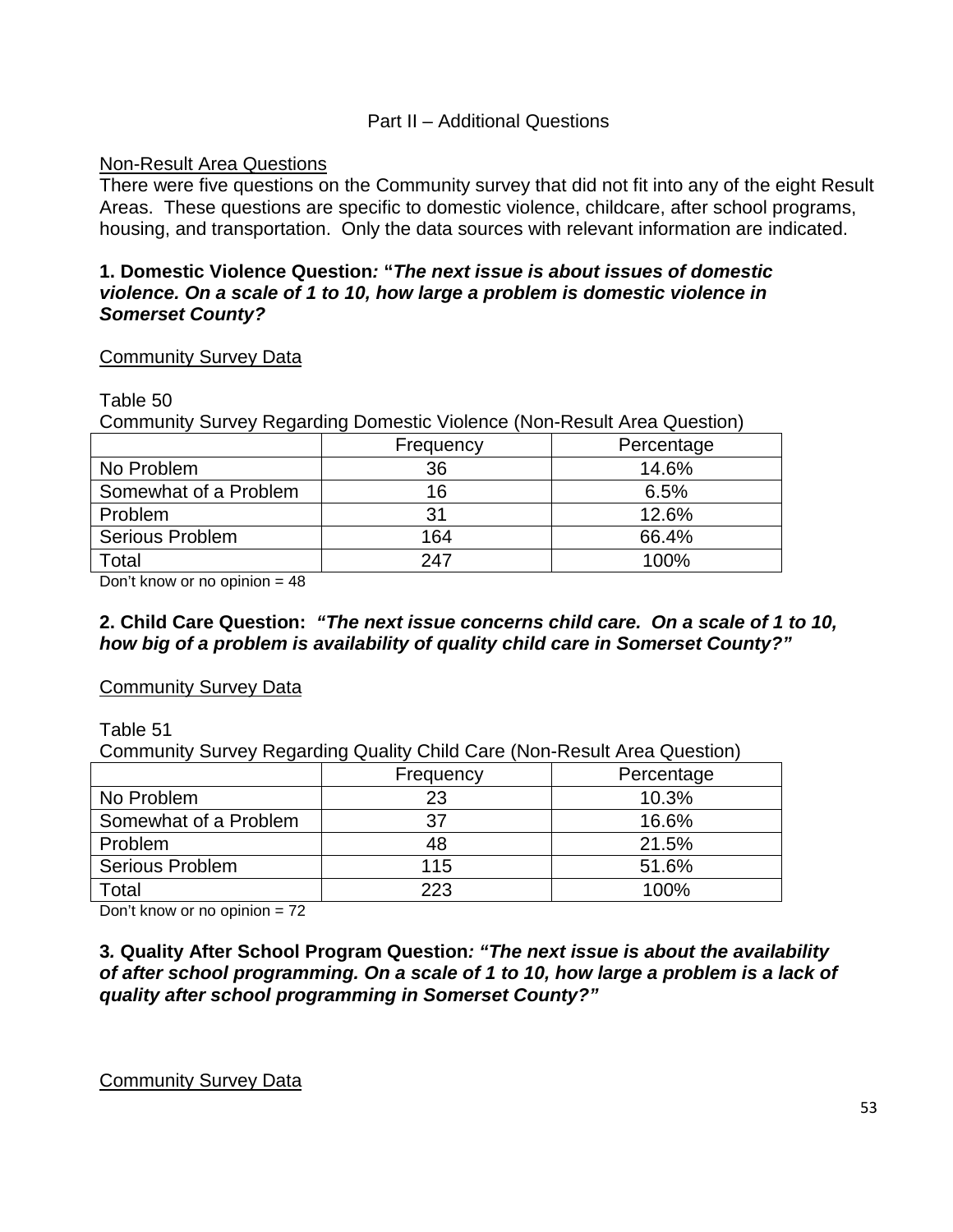### Table 52

|                        |           | ັັ         |
|------------------------|-----------|------------|
|                        | Frequency | Percentage |
| No Problem             | 36        | 15.4%      |
| Somewhat of a Problem  | 38        | 16.2%      |
| Problem                | 46        | 19.7%      |
| <b>Serious Problem</b> | 114       | 48.7%      |
| Total                  | 234       | 100%       |

Community Survey Regarding After School Programming (Non-Result Area Question)

Don't know or no opinion  $= 61$ 

**4. Affordable Housing Question***: "The next issue is about the availability of affordable housing. On a scale of 1 to 10, how large a problem is a lack of affordable housing in Somerset County?"* 

### **Community Survey Data**

Table 53

Community Survey Regarding Affordable Housing (Non-Result Area Question)

|                        | Frequency | Percentage |
|------------------------|-----------|------------|
| No Problem             | 29        | 11.6%      |
| Somewhat of a Problem  | 24        | 9.6%       |
| Problem                | 39        | 15.6%      |
| <b>Serious Problem</b> | 158       | 63.2%      |
| Total                  | 250       | 100%       |

Don't know or no opinion = 45

### **5. Availability of Transportation Question:** *"The next issue is about the availability of transportation. On a scale of 1 to 10, how large a problem is the lack of viable transportation in Somerset County?"*

### **Community Survey Data**

Table 54

Community Survey Regarding Availability of Transportation (Non-Result Area Question)

|                       | Frequency | Percentage |
|-----------------------|-----------|------------|
| No Problem            | っ         | 8.6%       |
| Somewhat of a Problem | 32        | 13.2%      |
| Problem               | 44        | 18.1%      |
| Serious Problem       | 146       | 60.1%      |
| Total                 | 243       | 100%       |
|                       |           |            |

Don't know or no opinion = 52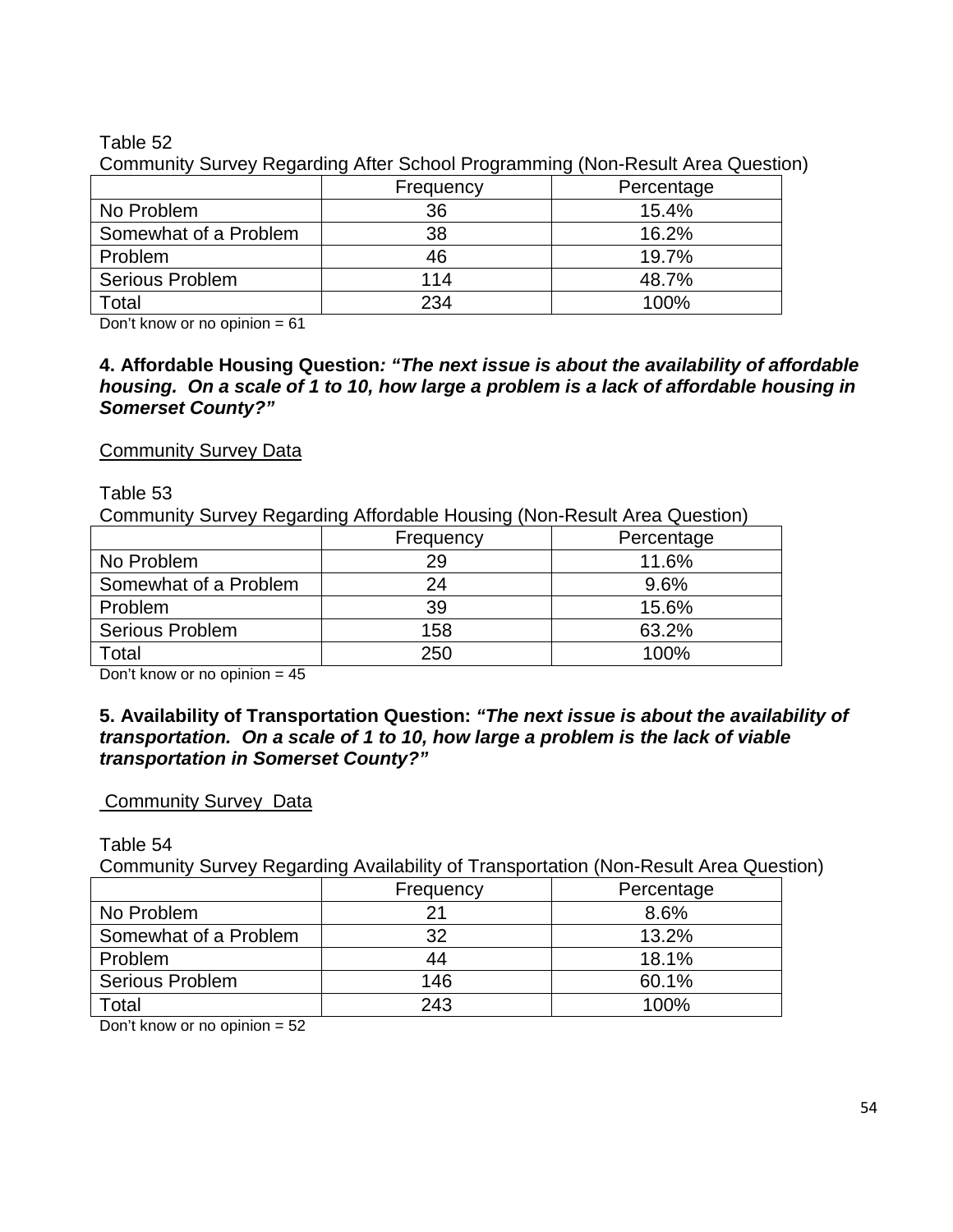# Part III - Community Resources Mapping, Strengths, and Gaps

| <b>Area of Expertise</b>              | <b>Services Available</b>                                                                                                                                                                                                                                                                                                 | <b>Location within County</b>                                                                                                                                                                                         |
|---------------------------------------|---------------------------------------------------------------------------------------------------------------------------------------------------------------------------------------------------------------------------------------------------------------------------------------------------------------------------|-----------------------------------------------------------------------------------------------------------------------------------------------------------------------------------------------------------------------|
| <b>Health Department</b>              | <b>Behavioral Health</b><br>$\bullet$<br><b>Community Health</b><br>$\bullet$<br>Core Service<br>$\bullet$<br>Environmental<br>$\bullet$<br><b>Health Promotions</b><br>Developmental<br>$\bullet$<br><b>Disabilities</b>                                                                                                 | Westover / 21871                                                                                                                                                                                                      |
| Department of Social Services         | <b>Child Support</b><br>$\bullet$<br>Family Investment<br>$\bullet$<br><b>In-Home Services</b><br>$\bullet$<br>Out-of-Home<br>Placement<br>Foster Care &<br>$\bullet$<br>Adoption<br><b>Family Services</b><br>$\bullet$<br><b>Adult Services</b><br>$\bullet$<br><b>Adult Protection</b><br>$\bullet$<br><b>Services</b> | Princess Anne / 21853                                                                                                                                                                                                 |
| Department of Juvenile Services       | Juvenile Justice<br>$\bullet$                                                                                                                                                                                                                                                                                             | Princess Anne / 21853<br>$\bullet$                                                                                                                                                                                    |
| <b>Recreation and Parks</b>           | After School sports<br>$\bullet$<br>activities                                                                                                                                                                                                                                                                            | Westover / 21871<br>$\bullet$                                                                                                                                                                                         |
| <b>Local Management Board</b>         | Program management<br>$\bullet$<br>Information referral<br>$\bullet$                                                                                                                                                                                                                                                      | Westover / 21871<br>$\bullet$                                                                                                                                                                                         |
| Public Library                        | Free library access<br>$\bullet$<br>Reading programs<br>$\bullet$<br>Family activities<br>$\bullet$                                                                                                                                                                                                                       | Princess Anne / 21853<br>$\bullet$<br>Crisfield / 21817<br>$\bullet$<br>Ewell / 21824<br>$\bullet$                                                                                                                    |
| <b>Safety and Protection Services</b> | <b>Fire Departments</b><br>$\bullet$<br>Ambulance Squad<br>$\bullet$                                                                                                                                                                                                                                                      | Crisfield / 21817<br>$\bullet$<br>Deal Island / 21821<br>$\bullet$<br>Ewell / 21824<br>$\bullet$<br>Fairmount / 21867<br>Marion / 21838<br>$\bullet$<br>Princess Anne / 21853<br>$\bullet$<br><b>Tylerton</b> / 21866 |
| Law Enforcement                       | Criminal Investigations<br>$\bullet$<br><b>Local Police</b><br>$\bullet$<br><b>State Police</b><br><b>County Police</b><br><b>County Detention Ctr</b>                                                                                                                                                                    | Princess Anne / 21853<br>$\bullet$<br>Crisfield / 21817<br>$\bullet$<br>Westover / 21871                                                                                                                              |

Mapping of services available to the community within Somerset County: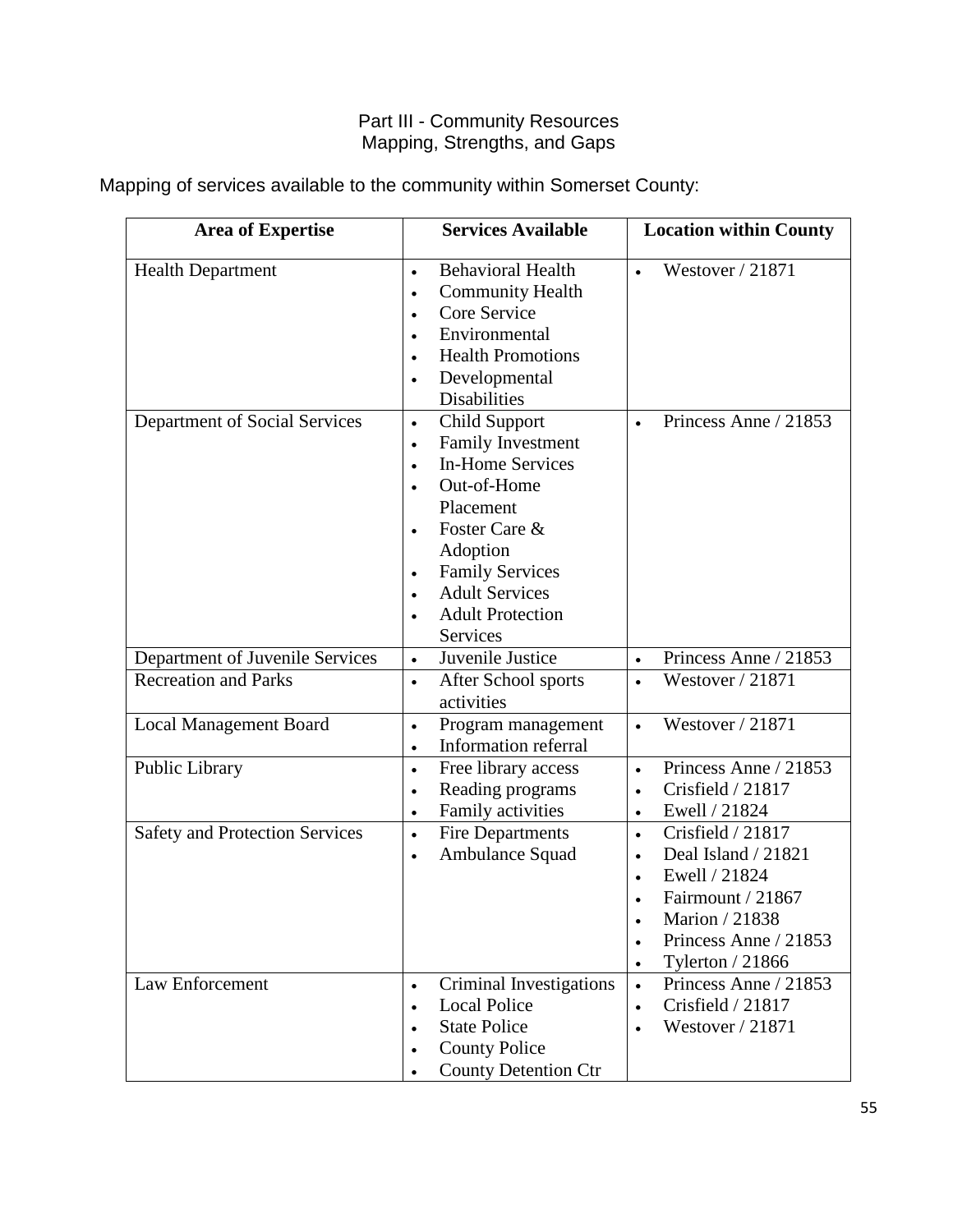|                                      | <b>UMES Police Services</b><br>$\bullet$                    |                                  |
|--------------------------------------|-------------------------------------------------------------|----------------------------------|
| <b>Rehabilitation Services</b>       | DDA services<br>$\bullet$                                   | Westover / 21871                 |
|                                      | Job applications,<br>$\bullet$<br>$\bullet$                 | Princess Anne / 21853            |
|                                      | psychiatric rehab,<br>$\bullet$                             | Marion / 21838                   |
|                                      | residential rehab, life                                     |                                  |
|                                      | skills, housing                                             |                                  |
|                                      | Employment, family<br>$\bullet$                             |                                  |
|                                      | support, day programs,                                      |                                  |
|                                      | individual supports,                                        |                                  |
|                                      | respite care,                                               |                                  |
|                                      | transportation services                                     |                                  |
| <b>Mental Health Services</b>        | Child therapy, family<br>$\bullet$                          | Princess Anne / 21871            |
|                                      | therapy, behavioral<br>$\bullet$                            | Crisfield / 21817                |
|                                      | problems, trauma,                                           | Westover / 21871                 |
|                                      | medication                                                  |                                  |
|                                      | management, anger                                           |                                  |
|                                      | management, case                                            |                                  |
|                                      | management                                                  |                                  |
|                                      | Medication monitoring,                                      |                                  |
|                                      | money management,                                           |                                  |
|                                      | rehab services, family                                      |                                  |
|                                      | counseling, PRP                                             |                                  |
|                                      | services                                                    |                                  |
|                                      | Adult, child and<br>$\bullet$                               |                                  |
|                                      | adolescent mental                                           |                                  |
|                                      | health services                                             |                                  |
| <b>Consumer Assistance</b>           | Financial assistance<br>$\bullet$<br>$\bullet$              | Princess Anne / 21853            |
|                                      | Pharmacy assistance<br>$\bullet$                            | Westover / 21871                 |
|                                      | Thrift shop, support<br>$\bullet$                           |                                  |
|                                      | groups, case                                                |                                  |
|                                      | management, after                                           |                                  |
|                                      | school programs, health                                     |                                  |
|                                      |                                                             |                                  |
|                                      | prevention advocacy,                                        |                                  |
|                                      | crisis alleviation, food                                    |                                  |
|                                      | programs                                                    |                                  |
|                                      | Pharmacy/Laboratory<br>$\bullet$                            |                                  |
|                                      | services, transportation<br>services, rent/start up         |                                  |
|                                      |                                                             |                                  |
|                                      | help, education                                             | Princess Anne / 21853            |
| <b>Transportation Services</b>       | Transportation for<br>$\bullet$<br>$\bullet$<br>elderly and |                                  |
|                                      | $\bullet$                                                   | County wide<br>Crisfield / 21817 |
|                                      | handicapped<br>$\bullet$<br><b>Transit services</b>         |                                  |
|                                      | $\bullet$                                                   |                                  |
| <b>Addiction Services and Mental</b> | Taxi Services<br>Alcohol rehabilitation                     |                                  |
|                                      | $\bullet$<br>$\bullet$                                      | Princess Anne / 21853            |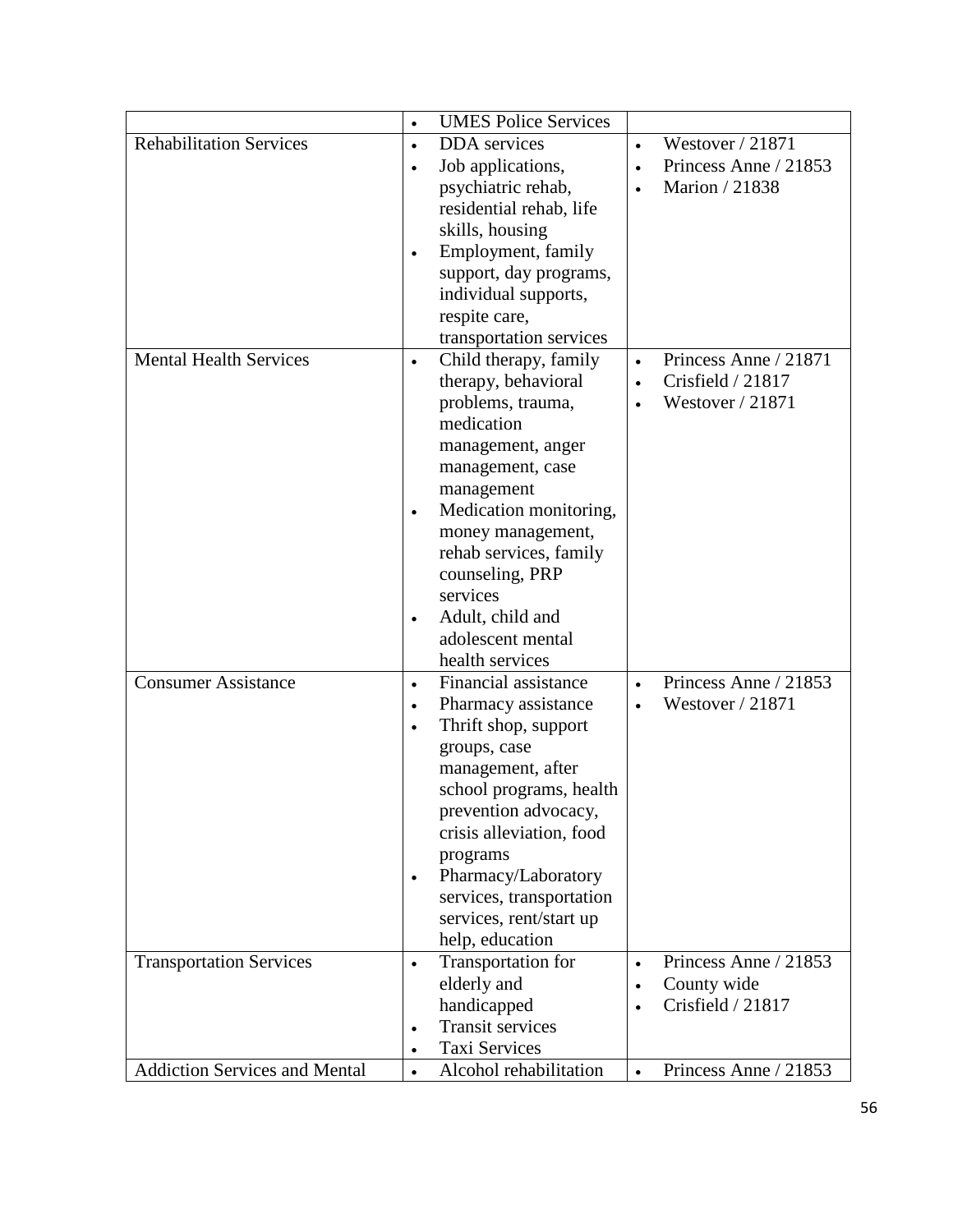| Health                                                     | Drug treatment<br>$\bullet$<br>Parenting issues, grief<br>$\bullet$<br>and loss, sexual abuse,<br>trauma, multi-racial<br>issues<br>Outpatient treatment,<br>$\bullet$<br>co-occurring treatment,<br>group counseling,<br>adolescent treatment,<br>translation services | Pocomoke / 21851<br>Westover / 21871                                                              |
|------------------------------------------------------------|-------------------------------------------------------------------------------------------------------------------------------------------------------------------------------------------------------------------------------------------------------------------------|---------------------------------------------------------------------------------------------------|
| <b>Anger Management</b>                                    | 12 week program                                                                                                                                                                                                                                                         | Westover / 21871                                                                                  |
| Aging and Elderly Services                                 | Assistance for aged and<br>$\bullet$<br>functionally disabled<br>Adult protective<br>services<br>Advocacy information<br>$\bullet$<br>and assistance<br>Adult day care<br>$\bullet$                                                                                     | Westover / 21871<br>$\bullet$<br>Princess Anne / 21853                                            |
| <b>Housing Assistance</b>                                  | Homeless transitional<br>services<br><b>Homeless Shelter</b><br>$\bullet$<br>Subsidy programs<br>$\bullet$<br>Permanent housing for<br>disabled homeless<br>Transitional shelter,<br>$\bullet$<br>unsupervised                                                          | Westover / 21871<br>Pocomoke / 21851<br>$\bullet$<br>Princess Anne / 21853                        |
| <b>Hospital Services</b><br><b>Nursing Home Facilities</b> | Basic medical and<br>$\bullet$<br>emergency services<br>Cardiac rehab services<br>$\bullet$<br>Diabetes management<br>Diagnostic services<br>Surgical services<br>$\bullet$<br>Nursing home services<br>$\bullet$                                                       | Crisfield / 21817<br>$\bullet$<br>Crisfield / 21817<br>$\bullet$<br>Pocomoke / 21851<br>$\bullet$ |
|                                                            |                                                                                                                                                                                                                                                                         | Princess Anne / 21853<br>$\bullet$                                                                |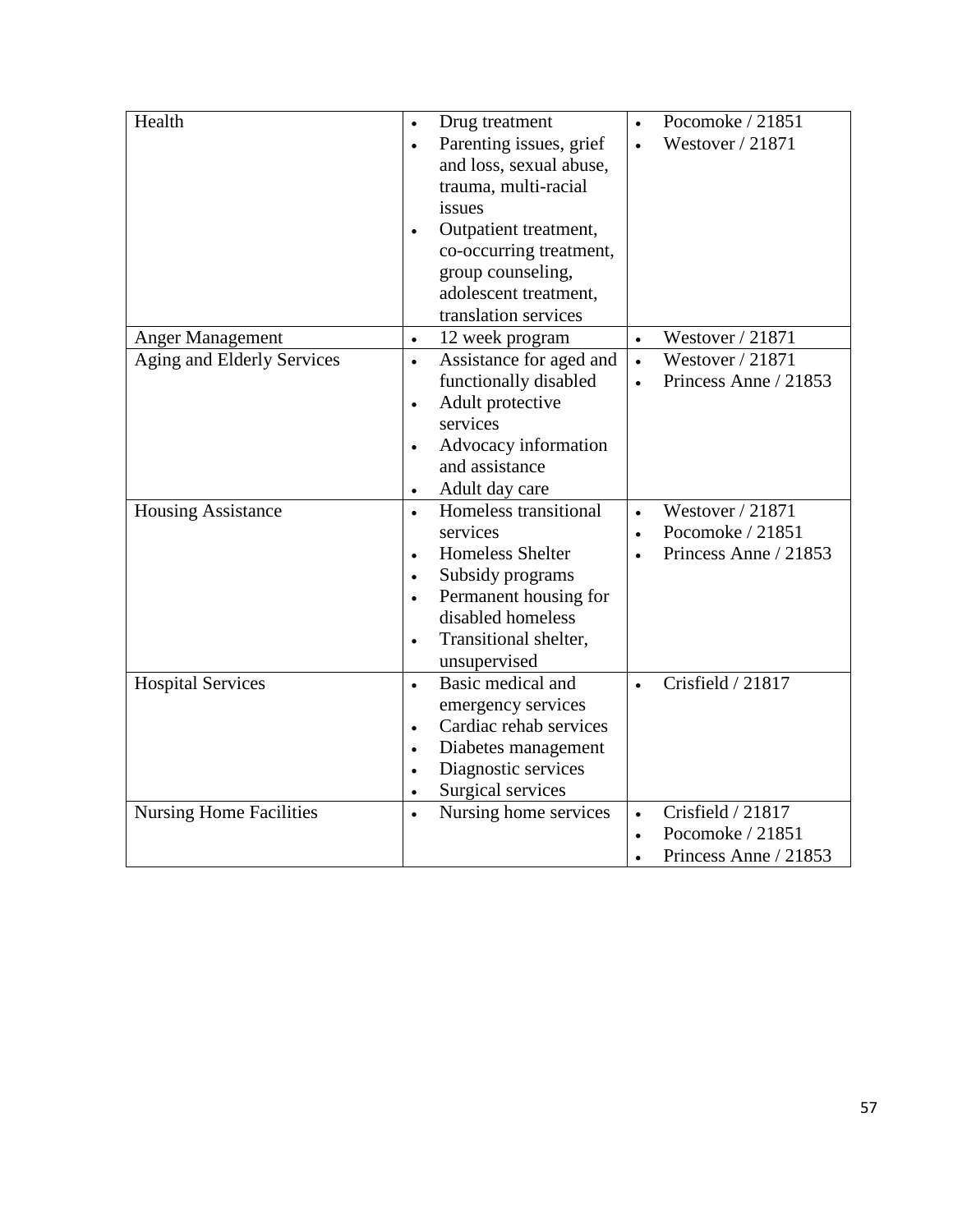| <b>Court Services</b>             | Interpretation services                    | Princess Anne / 21853 |
|-----------------------------------|--------------------------------------------|-----------------------|
|                                   | Co-parenting education                     |                       |
|                                   | classes                                    |                       |
|                                   | Domestic relation                          |                       |
|                                   | mediation                                  |                       |
|                                   |                                            |                       |
|                                   | Property mediation                         |                       |
|                                   | Court process                              |                       |
|                                   | guidelines and                             |                       |
|                                   | instructions                               |                       |
|                                   | Self help legal<br>$\bullet$<br>assistance |                       |
|                                   |                                            |                       |
|                                   | Family law assistance                      |                       |
| <b>Parenting Education</b>        | Parenting classes<br>$\bullet$             | Princess Anne / 21853 |
|                                   | <b>Baby bundles</b>                        | Westover / 21871      |
|                                   | Kidshare program                           |                       |
|                                   | Relatives as parents                       |                       |
|                                   | program                                    |                       |
|                                   | Parenting plus classes                     |                       |
|                                   | Family Navigation<br>$\bullet$             |                       |
| Prevention programs               | Underage alcohol<br>$\bullet$              | Westover / 21871      |
|                                   | prevention                                 | Crisfield / 21817     |
|                                   | After school<br>$\bullet$                  | Princess Anne / 21853 |
|                                   | programming                                |                       |
| <b>Domestic Violence Services</b> | Substance abuse<br>$\bullet$               | Westover / 21871      |
|                                   | assessment                                 | Princess Anne / 21853 |
|                                   | Referrals for<br>$\bullet$                 |                       |
|                                   | monitoring the safety                      |                       |
|                                   | of children                                |                       |
|                                   | Counseling for                             |                       |
|                                   | petitioners, respondents                   |                       |
|                                   | and children                               |                       |
|                                   | Co-parenting classes                       |                       |
| <b>Adult Day Care Services</b>    | Day programs for                           | Princess Anne / 21853 |
|                                   | mental health, living                      |                       |
|                                   | skills, meals                              |                       |
| <b>Veteran Services</b>           | Medical care<br>$\bullet$                  | Pocomoke / 21851      |
|                                   | Preventive health and                      |                       |
|                                   | education                                  |                       |
|                                   | Referrals to specialized<br>$\bullet$      |                       |
|                                   | programs                                   |                       |
|                                   | Outpatient services                        |                       |
|                                   | Medical screenings                         |                       |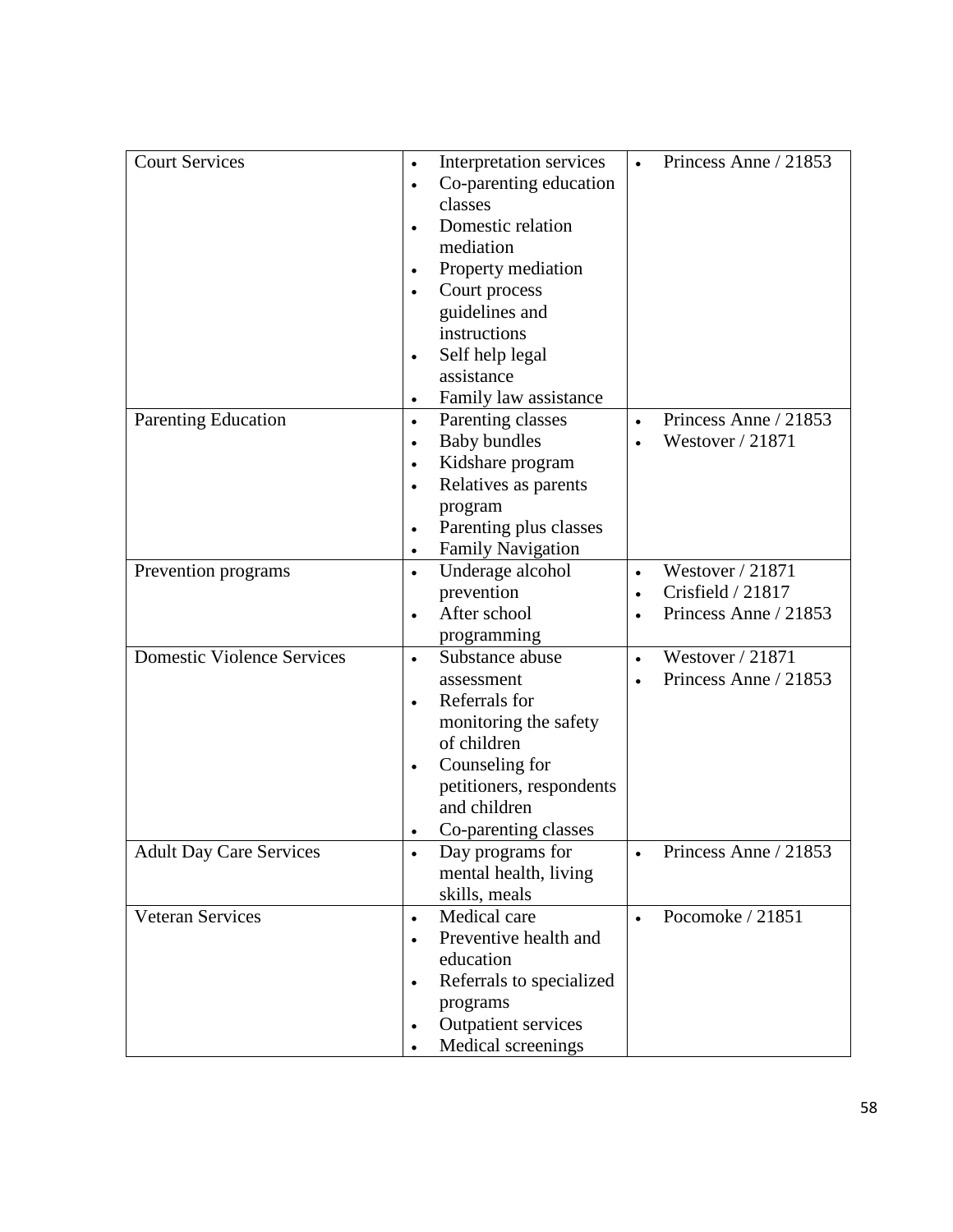| <b>Faith Based Services</b> | Clothing ministries<br>Christian academy<br>Food Bank                                                      | Crisfield / 21817<br>Westover $/ 21871$<br>Princess Anne / 21853                                                            |
|-----------------------------|------------------------------------------------------------------------------------------------------------|-----------------------------------------------------------------------------------------------------------------------------|
|                             | Emergency shelter<br>12 step recovery<br>Soup kitchen<br><b>Youth Mentoring</b><br>Day care services       | Marion / 21838                                                                                                              |
| <b>Public School System</b> | Student services<br>$\bullet$<br>After school programs<br>Adult education<br>Special education<br>services | Westover $/ 21871$<br>Marion / 21838<br>Crisfield $/21817$<br>Ewell / 21824<br>Deal Island / 21821<br>Princess Anne / 21853 |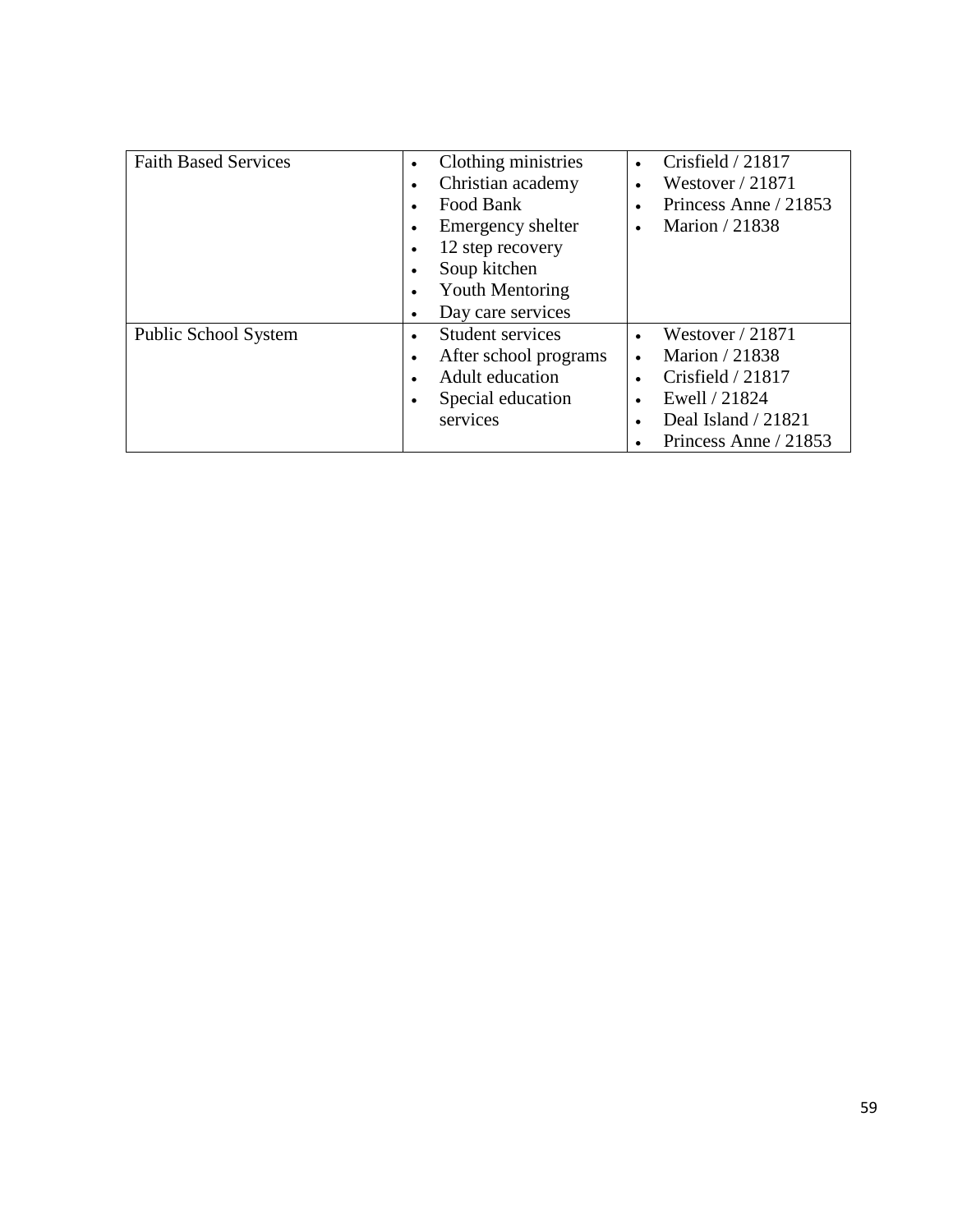Strengths and Gaps in available services within Somerset County:

| <b>Services Available</b>       | <b>Strengths</b>                                                                                                                                                                                                                                                                                                                                                                                                                                                             | Gaps                                                                                                                                     |
|---------------------------------|------------------------------------------------------------------------------------------------------------------------------------------------------------------------------------------------------------------------------------------------------------------------------------------------------------------------------------------------------------------------------------------------------------------------------------------------------------------------------|------------------------------------------------------------------------------------------------------------------------------------------|
| <b>Addictions Programs</b>      | <b>Individual Counseling</b><br>$\bullet$<br><b>Adult Groups</b><br>$\bullet$<br><b>Women's Groups</b><br>$\bullet$<br><b>Intensive Outpatient Therapy</b><br>$\bullet$<br><b>Adolescent Treatment</b><br>$\bullet$<br><b>Family Counseling</b><br>$\bullet$<br><b>Relapse Support Groups</b><br>$\bullet$<br><b>Aftercare Program</b><br>$\bullet$<br><b>Social Drinkers Education</b><br>$\bullet$<br>Dual Diagnosis Program<br>$\bullet$<br>Anger Management<br>$\bullet$ | Inpatient and Outpatient care<br>$\bullet$<br><b>Ambulatory Detoxification</b><br>$\bullet$<br><b>DWI/DUI</b> Education<br>Courses       |
| <b>After School</b><br>Programs | <b>Faith Based Programs</b><br>$\bullet$<br><b>Youth Centers</b><br>$\bullet$<br><b>Activities at Parks and Recreation</b><br>building                                                                                                                                                                                                                                                                                                                                       | More locations in county<br>$\bullet$<br>Wider variety of services for<br>$\bullet$<br>all age groups<br>Mentoring programs<br>$\bullet$ |
| Civic Organizations             | American Legion<br>$\bullet$<br>Lions/Lioness Club<br>$\bullet$<br>Kiwanis Club<br>$\bullet$<br>Elks Lodge<br>$\bullet$<br><b>Ruritan Club</b><br>$\bullet$<br><b>VFW Memorial Posts</b><br>$\bullet$<br>Crisfield Pride Lodge<br>$\bullet$                                                                                                                                                                                                                                  |                                                                                                                                          |
| <b>Court System</b>             | <b>Mediation Services</b><br>$\bullet$<br>Pro Se Litigants Assistance<br>$\bullet$<br><b>Alternative Directions</b><br>$\bullet$<br>Supervised Visitation and Monitoring<br>$\bullet$<br>Exchange (available out of county)<br><b>Truancy Court</b><br>$\bullet$<br>Drug Court<br>$\bullet$                                                                                                                                                                                  |                                                                                                                                          |
| Crisis Response                 | Police<br>$\bullet$<br>Mobile Crisis<br>$\bullet$                                                                                                                                                                                                                                                                                                                                                                                                                            |                                                                                                                                          |
| <b>Crisis Shelters</b>          | <b>Wood Home Transitional Shelter</b><br>$\bullet$<br>Out of county resources<br>$\bullet$                                                                                                                                                                                                                                                                                                                                                                                   | More in-county facilities for<br>$\bullet$<br>short-term shelter care                                                                    |
| Day Care Services               | <b>UMES Day Care Program</b><br>$\bullet$<br>St. James UMC Day Care<br>$\bullet$<br>Multiple privately owned small-scale<br>$\bullet$<br>day cares                                                                                                                                                                                                                                                                                                                           | More educationally driven<br>$\bullet$<br>day care programs<br>Affordable day care for<br>$\bullet$<br>working parents                   |
| <b>Energy Assistance</b>        | Shore-Up<br>$\bullet$<br><b>Seton Center Catholic Charities</b><br>$\bullet$                                                                                                                                                                                                                                                                                                                                                                                                 | Funding - all services are<br>$\bullet$<br>exhausted well before the<br>end of the fiscal cycle                                          |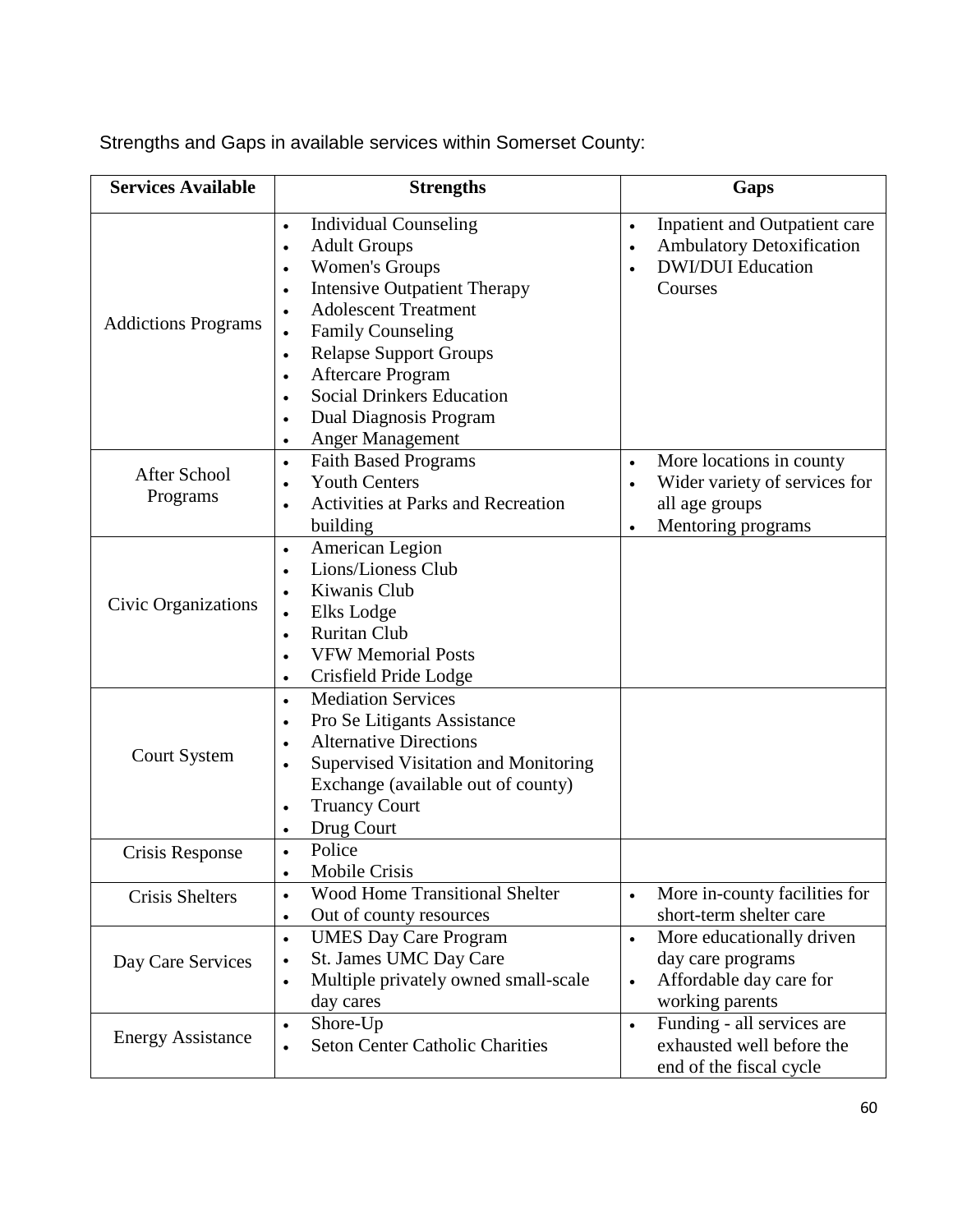| <b>Faith Centers</b><br>Family Advocacy  | Catholic<br>$\bullet$<br>Eastern Orthodox<br>$\bullet$<br>Jehovah's Witness<br>$\bullet$<br>Protestant<br>$\bullet$<br>Methodist<br>$\bullet$<br><b>Baptist</b><br>$\bullet$<br>Church of God<br>$\bullet$<br>Parent Advocate<br>$\bullet$<br><b>MD Coalition for Children's Mental</b><br>$\bullet$<br>Health<br>Parents Place in MD<br>$\bullet$           |                                                                                                                                                                                                     |
|------------------------------------------|--------------------------------------------------------------------------------------------------------------------------------------------------------------------------------------------------------------------------------------------------------------------------------------------------------------------------------------------------------------|-----------------------------------------------------------------------------------------------------------------------------------------------------------------------------------------------------|
|                                          | <b>Partners for Success</b><br>$\bullet$<br><b>Lower Shore Friends</b><br>$\bullet$<br><b>Somerset Family Link Family</b><br>$\bullet$<br>Navigator                                                                                                                                                                                                          |                                                                                                                                                                                                     |
| <b>Family Support</b><br><b>Services</b> | Children's Choice<br>$\bullet$<br><b>BOE Parent Advocate</b><br>$\bullet$<br><b>Family Preservation</b><br>$\bullet$<br>Family Services through DSS<br>$\bullet$<br><b>Healthy Families</b><br>$\bullet$<br><b>Healthy Start</b><br>$\bullet$<br>Family Services through Circuit Court<br>$\bullet$<br><b>DJS Continuing Services</b><br>$\bullet$           | Assessment<br>$\bullet$<br><b>Family Resource Center</b><br>$\bullet$<br>Variety of Parent Education<br><b>Behavioral Services for</b><br>Children/Adolescents<br><b>Recreational Opportunities</b> |
| <b>Foster Care</b>                       | Multiple homes in Somerset County<br>$\bullet$                                                                                                                                                                                                                                                                                                               | Homes for Infants<br>$\bullet$<br>More therapeutic foster<br>homes<br>Enough homes to maintain<br>$\bullet$<br>Somerset County children<br>within the county                                        |
| Hospitals                                | McCready Memorial Hospital in<br>$\bullet$<br>Crisfield<br>Atlantic General Hospital in Worcester<br>$\bullet$<br>County<br>Peninsula Regional Medical Center in<br>$\bullet$<br><b>Wicomico County</b>                                                                                                                                                      |                                                                                                                                                                                                     |
| Hotlines                                 | First Call for Help<br>$\bullet$<br><b>Hate Crimes</b><br>$\bullet$<br>Homerun Hotline<br>$\bullet$<br>Life Crisis<br>$\bullet$<br>MD State (AIDS) Hotline<br>$\bullet$<br><b>MD</b> Poison Center<br>$\bullet$<br>National Center for Missing and<br>$\bullet$<br><b>Exploited Children</b><br>Rape Crisis Hotline<br>$\bullet$<br>Runaway Switchboard<br>٠ |                                                                                                                                                                                                     |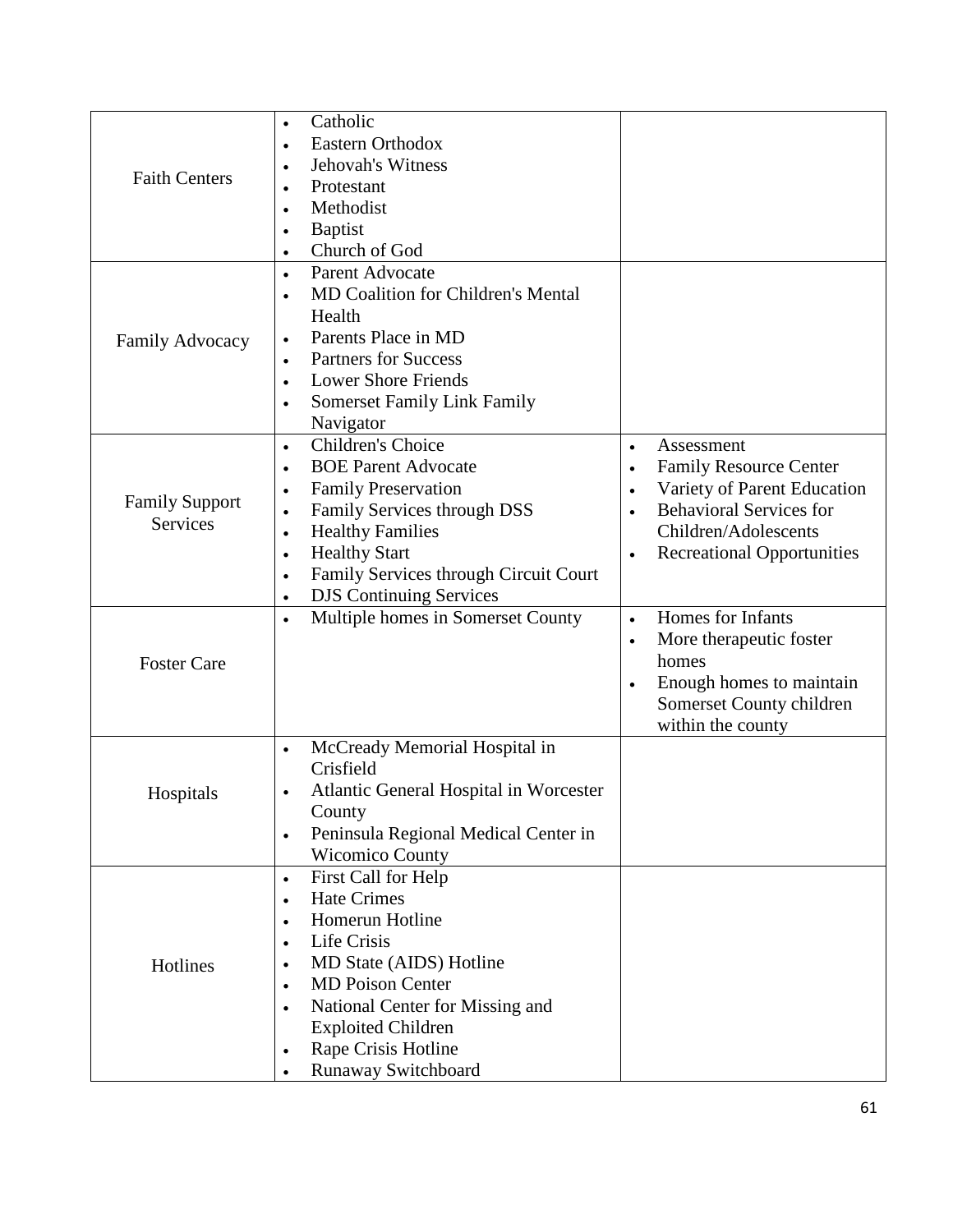|                            | <b>Youth Crisis Hotline</b><br>$\bullet$                 |                                           |
|----------------------------|----------------------------------------------------------|-------------------------------------------|
|                            | Go-Getters Inc.<br>$\bullet$                             |                                           |
|                            | Housing Authority of Crisfield<br>$\bullet$              |                                           |
|                            | Projects for Assistance in Transition<br>$\bullet$       |                                           |
| <b>Housing Programs</b>    | from Homelessness (PATH)                                 |                                           |
|                            | <b>Shelter Plus Care Housing</b><br>$\bullet$            |                                           |
|                            | <b>Somerset County Rental Allowance</b><br>$\bullet$     |                                           |
|                            | Program (RAP)                                            |                                           |
|                            | Tri-County Alliance for the Homeless<br>$\bullet$        |                                           |
| <b>In-Home Services</b>    | <b>Healthy Families</b><br>$\bullet$                     |                                           |
|                            | <b>Family Preservation</b><br>$\bullet$                  |                                           |
|                            | <b>Lower Shore</b><br>$\bullet$                          | No inpatient services within<br>$\bullet$ |
| <b>Outpatient Mental</b>   | Tri Lower County<br>$\bullet$                            | county                                    |
| Health                     | Maple Shade<br>$\bullet$                                 | No local services for<br>$\bullet$        |
|                            | <b>Eastern Shore Psychological Services</b><br>$\bullet$ | children                                  |
|                            | <b>Christ United Methodist Church</b><br>$\bullet$       | Limited resources, all<br>$\bullet$       |
|                            | God's Helping Hand<br>$\bullet$                          | locations are depleted                    |
| Pantries and Soup          | <b>Immanuel United Methodist Church</b><br>$\bullet$     | regularly                                 |
| Kitchens                   | Manna House<br>$\bullet$                                 |                                           |
|                            | <b>Seton Center</b><br>$\bullet$                         |                                           |
|                            | <b>St. James United Methodist Church</b><br>$\bullet$    |                                           |
|                            | Dot's Pantry<br>$\bullet$                                |                                           |
|                            | <b>Adoptive Parents Support Group</b><br>$\bullet$       |                                           |
|                            | <b>Co-Parenting Education Classes</b><br>$\bullet$       |                                           |
| <b>Parenting Education</b> | Kidshare Program<br>$\bullet$                            |                                           |
|                            | Relatives as Parents Program (RAPP)<br>$\bullet$         |                                           |
|                            | <b>Somerset County Parenting+ Classes</b><br>$\bullet$   |                                           |
|                            | Parenting Wisely<br>$\bullet$                            |                                           |
| <b>Respite Care</b>        | Children's Choice<br>$\bullet$                           | No respite services for DDA<br>$\bullet$  |
|                            | Maple Shade<br>$\bullet$                                 | population                                |
|                            | Go-Getters<br>$\bullet$                                  |                                           |
|                            | 5 Public Elementary Schools<br>$\bullet$                 |                                           |
|                            | 1 Public Intermediate School<br>$\bullet$                |                                           |
| School System              | 2 Public High Schools<br>$\bullet$                       |                                           |
|                            | 1 Alternative Learning Center<br>$\bullet$               |                                           |
|                            | 1 Intensive Outpatient Program<br>$\bullet$              |                                           |
|                            | 2 Head Starts<br>$\bullet$                               |                                           |
|                            | 2 K-12 Christian Schools<br>$\bullet$                    |                                           |
| Speech,                    |                                                          | No local services within the<br>$\bullet$ |
| Occupational,              |                                                          | county                                    |
| Physical Therapy           |                                                          | Need for bilingual therapists             |
|                            | <b>Somerset Commuter Services</b><br>$\bullet$           | Affordable transportation<br>$\bullet$    |
| Transportation             | <b>Shore Transit</b><br>$\bullet$                        | Reliable public<br>$\bullet$              |
|                            | Shore-Up<br>$\bullet$                                    | transportation services                   |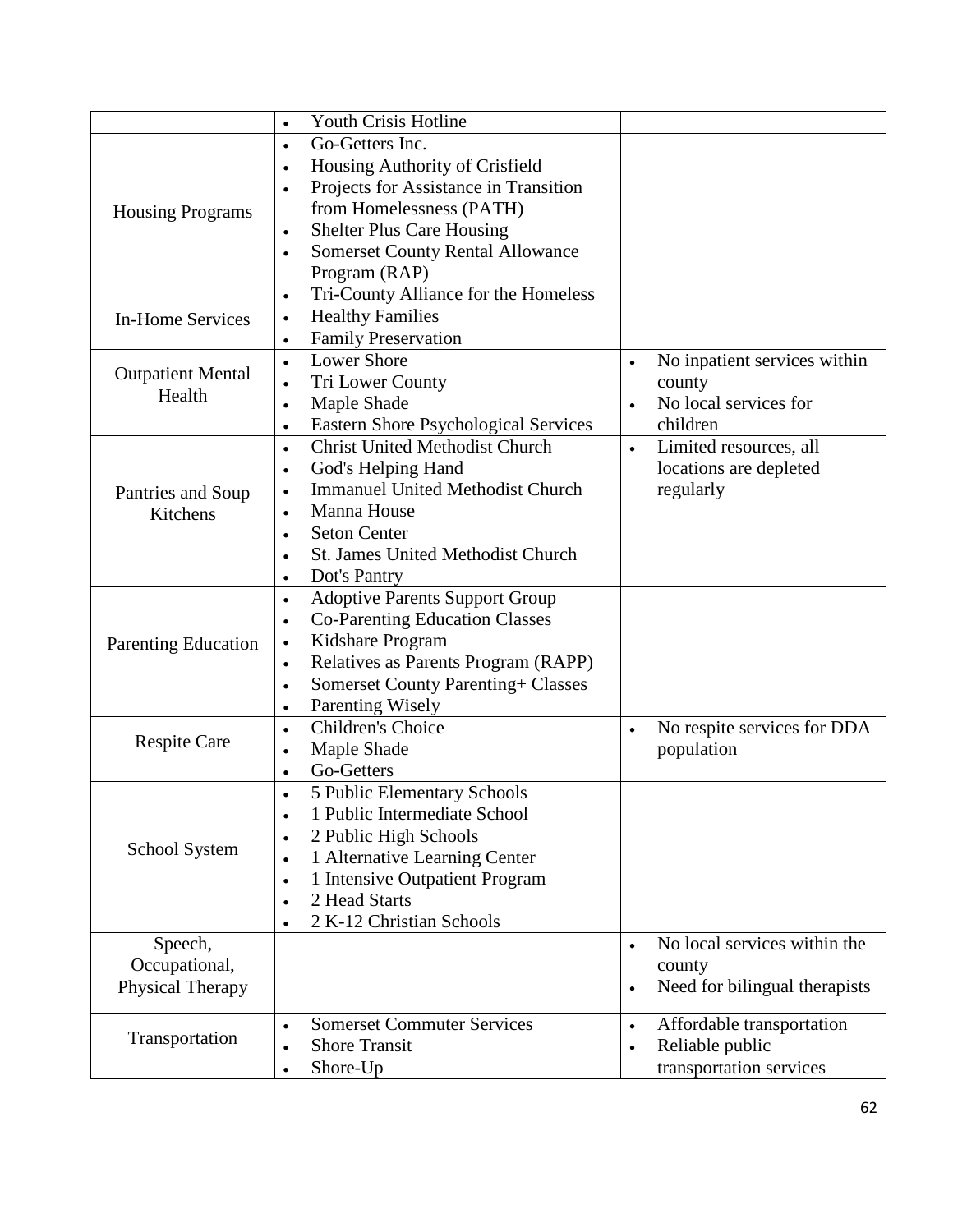### Part IV – Awareness and Adequacy of Existing Service Data

The second part of the community questionnaire addressed the awareness and adequacy of services in the county. Respondents were asked if they were aware of each of ten service areas: alcohol abuse, drug abuse, mental health for adults and families, mental health for children, juvenile delinquency, healthy mothers, preschoolers' preparation, parent education, domestic violence, and teen pregnancy prevention. They were then asked to "rate [the specific service] on a scale from 1 to 10 with 1 meaning services are not adequate to meet the community's needs, 10 meaning they are adequate to meet the community's needs."

The table below shows the results of this community survey.

### Table 55

| Type of Service*                          | Adequate | Somewhat | Slightly | <b>Not</b> | Don't  |
|-------------------------------------------|----------|----------|----------|------------|--------|
|                                           |          | Adequate | Adequate | Adequate   | Know * |
| <b>Alcohol Abuse</b>                      | 7.0%     | 11.0%    | 18.9%    | 27.3%      | 35.7%  |
| Drug Abuse                                | 11.6%    | 11.6%    | 21.8%    | 28.4%      | 26.7%  |
| Mental Health -<br><b>Adults/Families</b> | 11.9%    | 13.7%    | 21.6%    | 28.6%      | 24.2%  |
| Mental Health -<br>Children               | 11.5%    | 11.5%    | 19.9%    | 29.6%      | 27.4%  |
| Juvenile<br>Delinquency                   | 11.6%    | 15.3%    | 15.8%    | 27.9%      | 29.3%  |
| <b>Healthy Mothers</b>                    | 11.1%    | 10.6%    | 18.9%    | 30.9%      | 28.6%  |
| Preschoolers<br>Preparation               | 11.2%    | 10.2%    | 19.5%    | 32.2%      | 26.8%  |
| Parent<br>Education                       | 12.1%    | 15.3%    | 15.8%    | 29.3%      | 27.4%  |
| Domestic<br>Violence                      | 11.7%    | 12.2%    | 15.0%    | 31.0%      | 30.0%  |
| <b>Teen Pregnancy</b><br>Prevention       | 11.6%    | 11.6%    | 17.6%    | 30.6%      | 28.7%  |

Community Survey Opinions Regarding Awareness of County Services

\*Listed in the order in which they occurred on the survey

\* Don't know equals no opinion / missing data

This survey indicates a broad lack of awareness of existing services on the part of the community, as respondents registered awareness of only about 50% of the service categories. This is a similar finding with neighboring counties and might suggest the need for public awareness campaigns to inform the public of available services.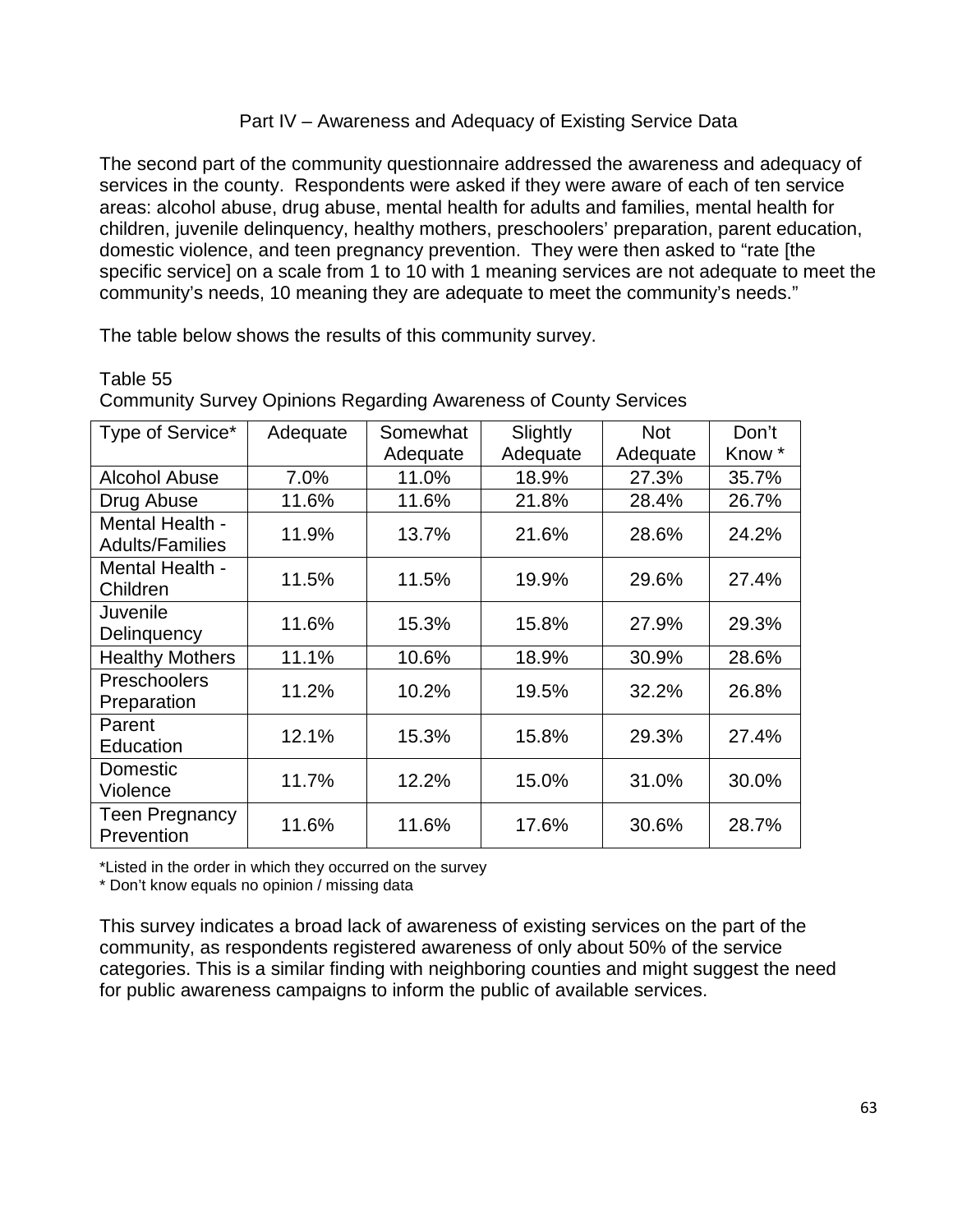### Appendix A Community Survey Questionnaire

### **SOMERSET COUNTY FAMILY NEEDS ASSESSMENT SURVEY ADULT SURVEY**

**All questions are voluntary. Please skip any questions you don't want to answer.**

|     |              |                                                              |                |                |   |   |                |         |              |                                                                                 | The first questions are for demographic information only. Please fill in the blank or circle your answer.               |        |
|-----|--------------|--------------------------------------------------------------|----------------|----------------|---|---|----------------|---------|--------------|---------------------------------------------------------------------------------|-------------------------------------------------------------------------------------------------------------------------|--------|
| 1)  |              | How old are you?                                             |                |                |   |   |                |         | 2)           | Are you?                                                                        | Male                                                                                                                    | Female |
| 3)  |              | What is your race?                                           |                |                |   |   |                |         | 4)           |                                                                                 | What zip code do you live in?                                                                                           |        |
| 5)  |              | How many children do you have under 21 years of age?         |                |                |   |   |                |         |              |                                                                                 |                                                                                                                         |        |
|     |              |                                                              |                |                |   |   |                |         |              | with 1 meaning there is NO PROBLEM, and 10 meaning there is a SERIOUS PROBLEM.  | The next set of questions are to rate issues in Somerset County. Please rate them from 1 to 10 by circling your answer, |        |
| 6)  |              | How big of a problem is adolescent motherhood?               |                |                |   |   |                |         |              |                                                                                 |                                                                                                                         |        |
|     | $\mathbf{1}$ | 2                                                            | $\overline{3}$ | $\overline{4}$ | 5 | 6 | $\overline{7}$ | $\,8\,$ | $\mathbf{9}$ | $10\,$                                                                          | Don't Know                                                                                                              |        |
| 7)  |              |                                                              |                |                |   |   |                |         |              | How big of a problem are low birth-weight (weighing less than 5 pounds)?        |                                                                                                                         |        |
|     | $\mathbf{1}$ | $\overline{2}$                                               | $\overline{3}$ | $\overline{4}$ | 5 | 6 | $\tau$         | $8\,$   | 9            | 10                                                                              | Don't Know                                                                                                              |        |
| 8)  |              | How big of a problem is pre-schooler's readiness for school? |                |                |   |   |                |         |              |                                                                                 |                                                                                                                         |        |
|     | $\mathbf{1}$ | $\overline{2}$                                               | $\overline{3}$ | $\overline{4}$ | 5 | 6 | $\overline{7}$ | $8\,$   | 9            | 10                                                                              | Don't Know                                                                                                              |        |
| 9)  |              |                                                              |                |                |   |   |                |         |              |                                                                                 | How big of a problem is school children's performance on the Maryland School Assessment?                                |        |
|     | $\mathbf{1}$ | $\overline{2}$                                               | $\overline{3}$ | $\overline{4}$ | 5 | 6 | $\overline{7}$ | $\,8\,$ | 9            | 10                                                                              | Don't Know                                                                                                              |        |
| 10) |              | How big of a problem is domestic violence?                   |                |                |   |   |                |         |              |                                                                                 |                                                                                                                         |        |
|     | $\mathbf{1}$ | $\overline{2}$                                               | $\overline{3}$ | $\overline{4}$ | 5 | 6 | $\tau$         | $8\,$   | 9            | 10                                                                              | Don't Know                                                                                                              |        |
| 11) |              | How big of a problem is child abuse and neglect?             |                |                |   |   |                |         |              |                                                                                 |                                                                                                                         |        |
|     | $\mathbf{1}$ | $\overline{2}$                                               | $\overline{3}$ | $\overline{4}$ | 5 | 6 | $\overline{7}$ | $\,8\,$ | 9            | 10                                                                              | Don't Know                                                                                                              |        |
| 12) |              |                                                              |                |                |   |   |                |         |              |                                                                                 | How big of a problem is there in Somerset County with kids dropping out before completing high school?                  |        |
|     | $\mathbf{1}$ | $\overline{2}$                                               | 3              | $\overline{4}$ | 5 | 6 | $\overline{7}$ | $8\,$   | 9            | $10\,$                                                                          | Don't Know                                                                                                              |        |
| 13) |              |                                                              |                |                |   |   |                |         |              | How big of a problem is chronic school absenteeism (missing more than 20 days)? |                                                                                                                         |        |
|     | $\mathbf{1}$ | $\overline{2}$                                               | 3              | 4              | 5 | 6 | $\overline{7}$ | 8       | 9            | 10                                                                              | Don't Know                                                                                                              |        |
| 14) |              | How big of a problem is underage drinking?                   |                |                |   |   |                |         |              |                                                                                 |                                                                                                                         |        |
|     | $\mathbf{1}$ | $\overline{2}$                                               | 3              | $\overline{4}$ | 5 | 6 | $\tau$         | 8       | 9            | 10                                                                              | Don't Know                                                                                                              |        |
| 15) |              | How big of a problem is adolescent (teenage) drug abuse?     |                |                |   |   |                |         |              |                                                                                 |                                                                                                                         |        |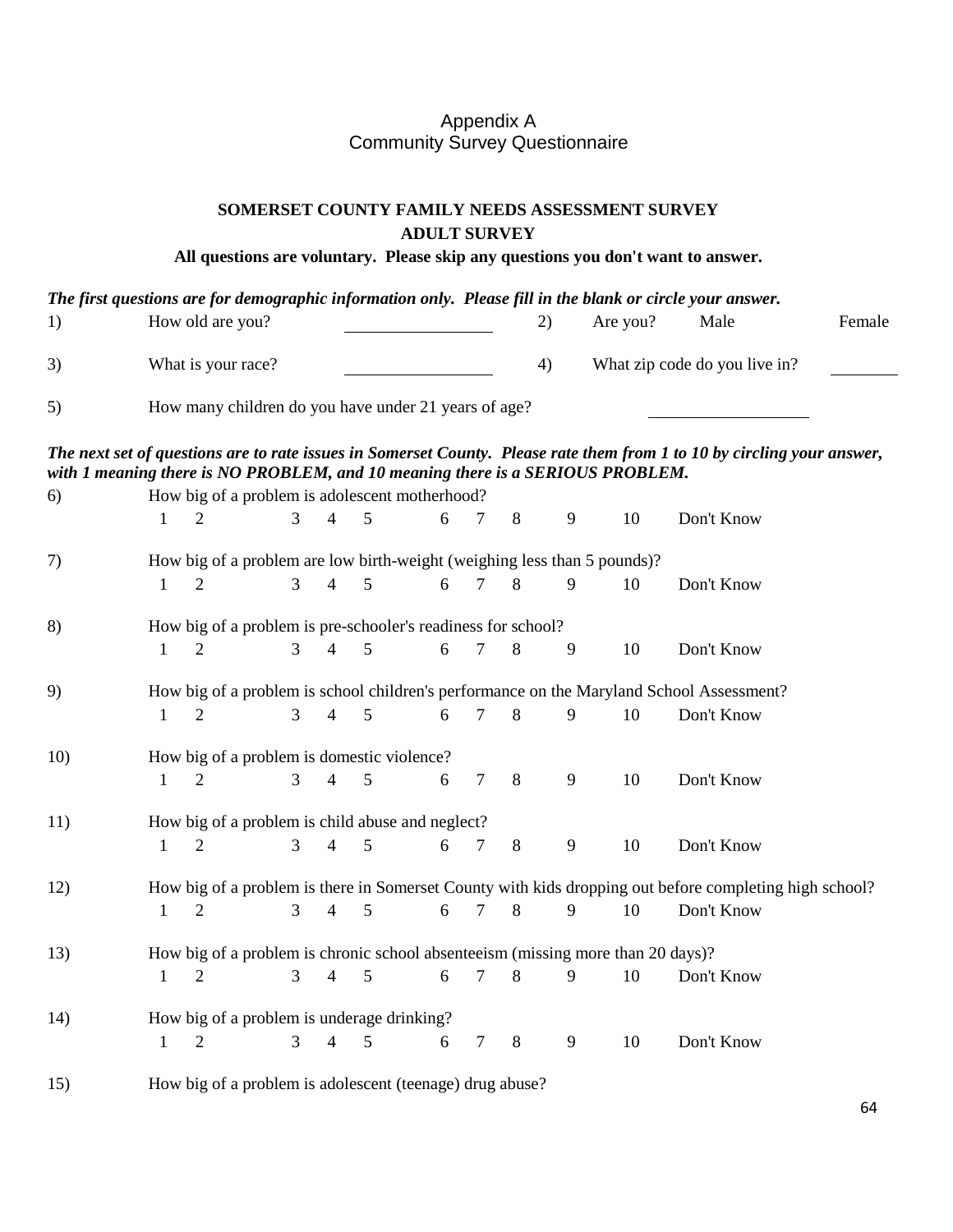|      | $\mathbf{1}$ | $\overline{2}$ | 3                                                                          | 4                        | 5               | 6 | 7              | 8              | 9            | 10 | Don't Know                                                                                                                                                                                         |
|------|--------------|----------------|----------------------------------------------------------------------------|--------------------------|-----------------|---|----------------|----------------|--------------|----|----------------------------------------------------------------------------------------------------------------------------------------------------------------------------------------------------|
| 16)  |              |                |                                                                            |                          |                 |   |                |                |              |    | How big of a problem is the death rate of children (by accident, murder, or suicide)?                                                                                                              |
|      | 1            | 2              | 3                                                                          | $\overline{4}$           | 5               | 6 | 7              | 8              | 9            | 10 | Don't Know                                                                                                                                                                                         |
| 17)  |              |                |                                                                            |                          |                 |   |                |                |              |    | How big of a problem is crimes commited by teens like vehicle theft and breaking and entering?                                                                                                     |
|      | $\mathbf{1}$ | $\overline{2}$ | $\mathfrak{Z}$                                                             | $\overline{4}$           | 5               | 6 | $\overline{7}$ | $8\phantom{.}$ | 9            | 10 | Don't Know                                                                                                                                                                                         |
| 18)  |              |                | How big of a problem is crimes commited by teenagers like assault or rape? |                          |                 |   |                |                |              |    |                                                                                                                                                                                                    |
|      | 1            | 2              | 3                                                                          | $\overline{4}$           | 5               | 6 | 7              | 8              | 9            | 10 | Don't Know                                                                                                                                                                                         |
| 19)  |              |                | How big of a problem is poverty for families?                              |                          |                 |   |                |                |              |    |                                                                                                                                                                                                    |
|      | $\mathbf{1}$ | $\overline{2}$ | $\mathfrak{Z}$                                                             | $\overline{4}$           | 5               | 6 | 7              | 8              | 9            | 10 | Don't Know                                                                                                                                                                                         |
| 20)  |              |                | How big of a problem is homelessness for families?                         |                          |                 |   |                |                |              |    |                                                                                                                                                                                                    |
|      | 1            | $\overline{2}$ | $\overline{3}$                                                             | 4                        | 5               | 6 | 7              | 8              | 9            | 10 | Don't Know                                                                                                                                                                                         |
| 21)  |              |                | How big of a problem is the availability of quality child care?            |                          |                 |   |                |                |              |    |                                                                                                                                                                                                    |
|      | $\mathbf{1}$ | $\overline{2}$ | $\overline{3}$                                                             | $\overline{4}$           | 5               | 6 | $\tau$         | 8              | 9            | 10 | Don't Know                                                                                                                                                                                         |
| 22)  |              |                | How big of a problem is the availability of quality after school programs? |                          |                 |   |                |                |              |    |                                                                                                                                                                                                    |
|      | 1            | $\overline{2}$ | $\overline{3}$                                                             | 4                        | 5               | 6 | 7              | 8              | 9            | 10 | Don't Know                                                                                                                                                                                         |
| 23)  |              |                | How big of a problem is the availability of affordable housing?            |                          |                 |   |                |                |              |    |                                                                                                                                                                                                    |
|      | $\mathbf{1}$ | $\overline{2}$ | $\overline{3}$                                                             | $\overline{4}$           | 5               | 6 | 7              | $\,8\,$        | 9            | 10 | Don't Know                                                                                                                                                                                         |
| 24)  |              |                | How big of a problem is the availability of transportation?                |                          |                 |   |                |                |              |    |                                                                                                                                                                                                    |
|      | 1            | $\overline{2}$ | 3                                                                          | $\overline{\mathcal{A}}$ | 5               | 6 | 7              | 8              | 9            | 10 | Don't Know                                                                                                                                                                                         |
| 25)  |              |                |                                                                            |                          |                 |   |                |                |              |    | Thinking about all the problems just mentioned, which one would you say is the single most important<br>problem? If there something not listed you think is more important, please write it below. |
| 26)  |              |                | Can you suggest a solution to this problem?                                |                          |                 |   |                |                |              |    |                                                                                                                                                                                                    |
|      |              |                |                                                                            |                          |                 |   |                |                |              |    |                                                                                                                                                                                                    |
| 27)  |              |                | Are you aware of services for alcohol abuse?                               |                          |                 |   |                |                |              |    | The next set of questions are about services available for children, youth and families in Somerset County.                                                                                        |
|      |              | Yes            |                                                                            |                          | N <sub>o</sub>  |   |                |                | I don't know |    |                                                                                                                                                                                                    |
| 27a) | county?      |                |                                                                            |                          |                 |   |                |                |              |    | If yes, on a scale of 1 to 10 from worst to best, how would you rate services for alcohol abuse in the                                                                                             |
|      | 1            | $\overline{2}$ | $\mathfrak{Z}$                                                             | 4                        | $5\overline{5}$ | 6 | $\overline{7}$ | 8              | 9            | 10 | Don't Know                                                                                                                                                                                         |
| 28)  |              |                | Are you aware of services for drug abuse?                                  |                          |                 |   |                |                |              |    |                                                                                                                                                                                                    |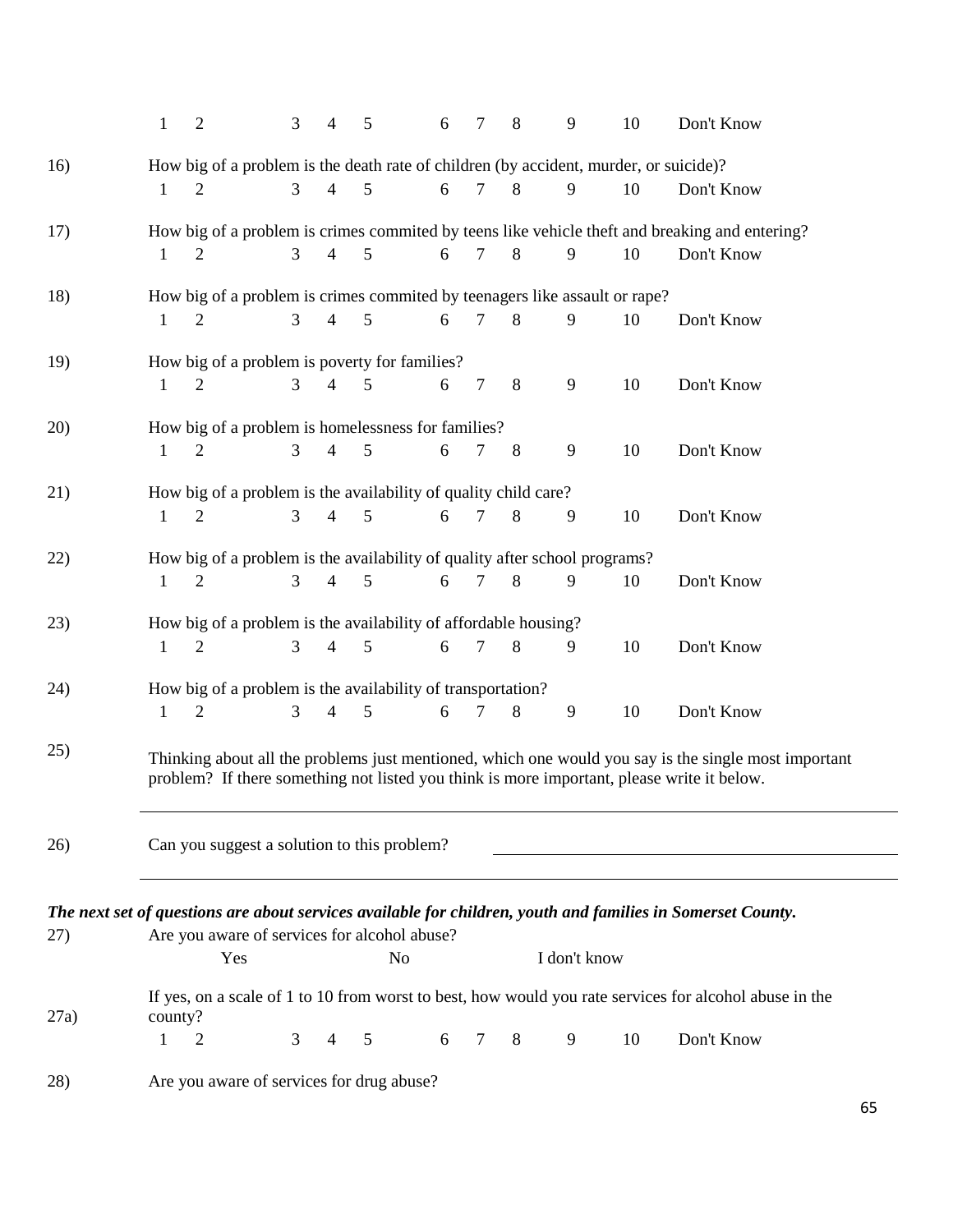|             | Yes                                                                                                |                                                                     |  | N <sub>o</sub> |                |   |                |   |                | I don't know |                                                                                        |    |                                                                                                                             |
|-------------|----------------------------------------------------------------------------------------------------|---------------------------------------------------------------------|--|----------------|----------------|---|----------------|---|----------------|--------------|----------------------------------------------------------------------------------------|----|-----------------------------------------------------------------------------------------------------------------------------|
| 28a)        | 1                                                                                                  | 2                                                                   |  | 3              | $\overline{4}$ | 5 |                | 6 | $\tau$         | 8            | 9                                                                                      | 10 | If yes, on a scale of 1 to 10 from worst to best, how would you rate services for drug abuse in the county?<br>Don't Know   |
| 29)         |                                                                                                    | Are you aware of mental health services for adults/families?<br>Yes |  |                |                |   | N <sub>o</sub> |   |                |              | I don't know                                                                           |    |                                                                                                                             |
| 29a)        | 1                                                                                                  | 2                                                                   |  | 3              | $\overline{4}$ | 5 |                | 6 | $\tau$         | 8            | 9                                                                                      | 10 | If yes, on a scale of 1 to 10 from worst to best, how would you rate these serveies for adults in the county?<br>Don't Know |
| <b>30</b> ) |                                                                                                    | Are you aware of mental health services for children?<br>Yes        |  |                |                |   | N <sub>o</sub> |   |                |              | I don't know                                                                           |    |                                                                                                                             |
| 30a)        | 1                                                                                                  | 2                                                                   |  | 3              | $\overline{4}$ | 5 |                | 6 | $\tau$         | 8            | 9                                                                                      | 10 | If yes, on a scale of 1 to 10 from worst to best, how would you rate mental health services for children?<br>Don't Know     |
| 31)         |                                                                                                    | Are you aware of services for juvenile delinquents?<br>Yes          |  |                |                |   | N <sub>o</sub> |   |                |              | I don't know                                                                           |    |                                                                                                                             |
| 31a)        | 1                                                                                                  | 2                                                                   |  | 3              | $\overline{4}$ | 5 |                | 6 | $\overline{7}$ | 8            | 9                                                                                      | 10 | If yes, on a scale of 1 to 10 from worst to best, how would you rate these services in the county?<br>Don't Know            |
| 32)         | Are you aware of services for mothers and their newborns?<br>I don't know<br>Yes<br>N <sub>o</sub> |                                                                     |  |                |                |   |                |   |                |              |                                                                                        |    |                                                                                                                             |
| 32a)        | 1                                                                                                  | 2                                                                   |  | 3              | $\overline{4}$ | 5 |                | 6 | $\tau$         | 8            | 9                                                                                      | 10 | If yes, on a scale of 1 to 10 from worst to best, how would you rate these services in the county?<br>Don't Know            |
| 33)         | school?                                                                                            | Yes                                                                 |  |                |                |   | N <sub>o</sub> |   |                |              | Are you aware of resources to prepare pre-school children for entering<br>I don't know |    |                                                                                                                             |
| 33a)        | 1                                                                                                  | 2                                                                   |  | 3              | $\overline{4}$ | 5 |                | 6 | $\overline{7}$ | 8            | 9                                                                                      | 10 | If yes, on a scale of 1 to 10 from worst to best, how would you rate these resources in the county?<br>Don't Know           |
| 34)         |                                                                                                    | Are you aware of parent education programs?<br>Yes                  |  |                |                |   | N <sub>o</sub> |   |                |              | I don't know                                                                           |    |                                                                                                                             |
| 34a)        | 1                                                                                                  | 2                                                                   |  | 3              | 4              | 5 |                | 6 | $\tau$         | 8            | 9                                                                                      | 10 | If yes, on a scale of 1 to 10 from worst to best, how would you rate these programs in the county?<br>Don't Know            |
| 35)         |                                                                                                    | Are you aware of services for domestic violence?<br>Yes             |  |                |                |   | No             |   |                |              | I don't know                                                                           |    |                                                                                                                             |

66